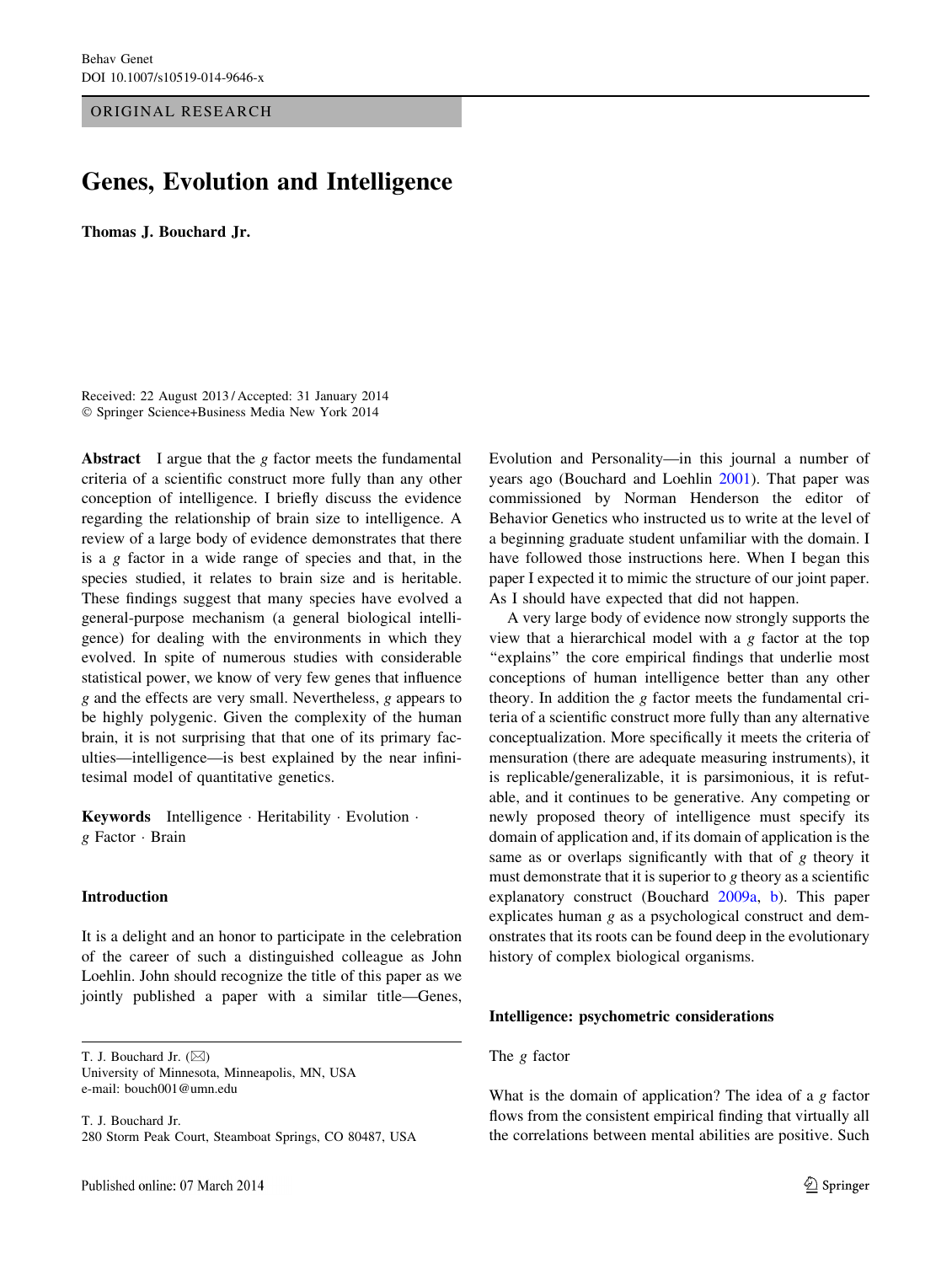a matrix is called a positive manifold. Guttman and Levey [\(1991](#page-23-0)) has appropriately called this the first Law of Intelligence Testing. What do we use to generate this manifold? We use tests, very broadly defined. Following Guttman, the domain of application is the universe of intelligence test items defined as questions/puzzles having an objectively correct or incorrect answer (defined by logic, by empirical science or by very broad convention as for example word meaning). Charles Spearman invented a simple form of what is now called factor analysis to explain this phenomenon and argued in favor of a general factor, now called the  $g$  factor or Spearman's  $g$ , as a parsimonious theoretical explanation of this observation (Bartholomew [2004;](#page-21-0) Blinkhorn [1995](#page-21-0); Jensen [1998](#page-24-0); Nyborg [2003\)](#page-26-0). Note that speed of response, as in a reaction time test (Jensen [2006\)](#page-24-0), addresses a process that may well underlie g, but is not by this definition a test of intelligence. The density of dendritic spines in brain cells would have the same status. g by this definition is a purely psychological construct and a g score is our best measure of this dominant and pervasive factor.

Let's be clear what this definition of the domain of application entails. First, we can, as noted by Guttman as well as many others, ask questions, present puzzles or observe their analog in any species. The items must come from the organism's universe of experience (ecological relevance). The correct answer is defined by the logic of the species, which may be partly wired, shared knowledge within the species (its rudimentary science), or conventions. Being able to find food behind a complex but ecologically relevant set of barriers (which can vary in difficulty) would be an example of an answer to the question; Can this individual find food under these circumstances? Novel responses that succeed would gain points, just as they do in human IQ tests, as they are objectively correct. With a variety of different kinds of questions we can ask, Does a population of individuals studied within this species generate a g factor? What is the structure of its mental abilities? Second, there is nothing in the definition that says the absolute level of performance of the population cannot rise or fall on one or more tests over time. An accumulation of shared knowledge, in the sense that there is a body of knowledge that some members have more of and others have less of, means those members of a later generation with more knowledge score higher than members of an earlier generation with less knowledge. Third, the previous reference to sampling of items raised the question, What domains should be sampled? How many items should be used? What level of reliability is necessary for proper inferences? How many participants should be included?, etc. These are practical questions of considerable importance, and they have to be worked out in each setting (birds, chimpanzees, mice, humans, etc.).

These are questions of sampling theory, test bias, measurement quality (reliability, validity), etc. They need to be dealt with properly if we are to obtain a g score that reasonably approximates the construct of  $g$  at a particular time and for a particular population of organisms. How long it took to work out these problems in the domain of human intelligence testing is not widely recognized (Jenkins and Patterson [1961\)](#page-24-0). They still bedevil most animal testing (Sauce and Matzel [2013;](#page-27-0) Thornton and Lukas [2012\)](#page-27-0).

The amount of variance accounted for by the g factor in a human study of mental abilities varies as a function of the same factors that limit any scientific study: sampling adequacy of both the population of participants and the breath of mental ability measures, reliability of the measures, care with which the mental ability measures are administered, etc. Typically the g factor accounts for 45–50 % of the variance in a correlation matrix of representative human mental abilities (Austin et al. [2002](#page-21-0); Floyd et al. [2009](#page-23-0)). The total score of such a battery (e.g. the IQ score) is so highly loaded with  $g$  it is often not necessary to calculate a  $g$  as the IQ scores will often give the same results. Nevertheless for both scientific and applied reasons it is always preferable to calculate a g score (Bartholomew [2004](#page-21-0); Major et al. [2011](#page-25-0); Reeve and Lam [2005\)](#page-26-0).

Historically there has been considerable controversy over the specific structure of human mental abilities, particularly regarding the existence of a general factor. The arguments fall into two classes. The first is a general argument against factor analysis as a scientific tool. The second involves a mixture of theory and methodology, but boils down to competition between lumpers and splitters.

Arguments against g because factor analysis is seen an inadequate scientific tool

Perhaps the strongest version of this argument was advanced by Steven J. Gould in his book The Mismeasure of Man [\(1981](#page-23-0), [1996\)](#page-23-0). Gould argued;

- (a) ''The fact of pervasive positive correlation between mental tests must be among the most unsurprising major discoveries in the history of science''. (p. 315),
- (b) ''Spearman's g is not an ineluctable entity; it represents one mathematical solution among many equivalent alternatives. The chimerical nature of  $g$  is the rotten core of Jensen's edifice, and the entire hereditarian school.'' (p. 320). Gould was asserting that Thurstone's model was just as good a fit to the positive manifold as the Spearman model.
- (c) belief in g constituted an error of reification—''the notion that such a nebulous socially defined concept as intelligence might be identified as a ''thing'' with a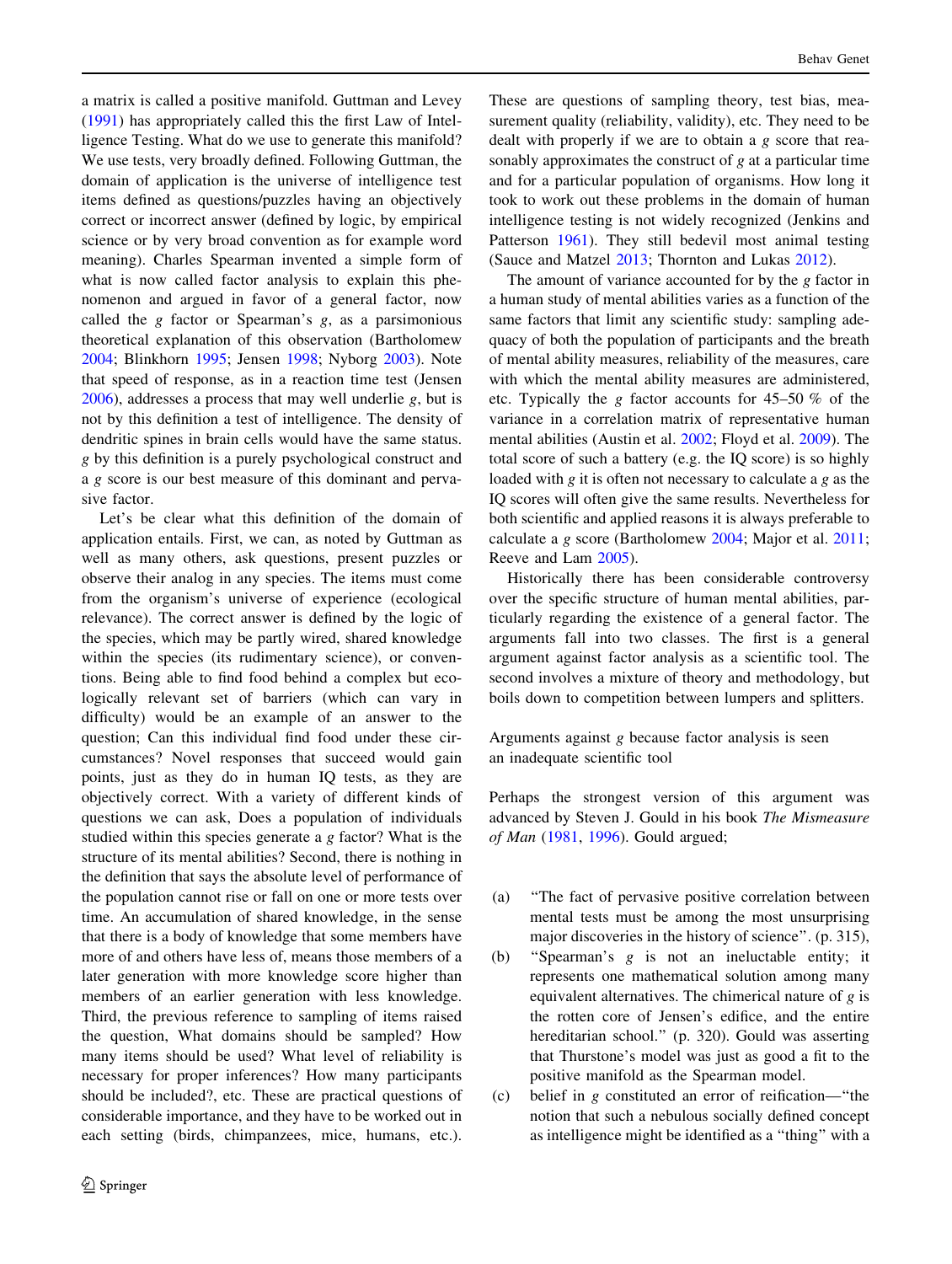locus in the brain and a definite degree of heritability—and that it might be measured as a single number, thus permitting a unilinear ranking of people according to the amount they possess.'' (p. 239).

Despite the certainty with which these points were advanced they can be addressed fairly easily.

Item (a) is false. Given that Gould is known for being a science historian one wonders why he failed to note that before Spearman most commentators on mental faculties assumed they were independent. This view was called ''faculty psychology'' and the idea goes back at least to Aristotle. This idea also motivates the modular approach to the mind put forth by Fodor in the book, The modularity of mind: An essay on faculty psychology [\(1983](#page-23-0)). An excellent discussion of this point can be found in Chabris ([2007\)](#page-22-0).

The first sentence in item (b) is false, as not all models fit equally well. Some models are much more parsimonious than others (elegant and economical rather than elaborate). Using confirmatory factor analysis, it can be shown empirically that g theory fits various mental ability correlation matrices far better than any other conceptual model (Major et al. [2012](#page-25-0)). In addition it has been be shown that  $g$  is not chimerical as the  $g$  from various batteries of tests is virtually identical (Salthouse [2013](#page-27-0)). It is worth noting that Gould's discussion of factor analysis was far from contemporary. In the words of one statistician, ''Gould was half a century out of date" (Bartholomew [2004,](#page-21-0) p. 70).

Item (c) the error of reification is an interesting mixture of philosophical reasoning (Gould cites J. S. Mill—''to believe that whatever received a name must be an entity or being, having an independent existence or its own'' (p. 151), the idea here is misplaced concreteness) and political posturing; that is, using the Marxist dogma ''reification is invalid'' (see Google ''Marxist reification'' for numerous references) to invalidate research on human intelligence and behavior genetics. Whether intelligence is a ''thing'' or only a useful construct or something else is an empirical question. As a historian of ideas Gould certainly was familiar with the arguments of Lysenko and the soviet Marxists who argued that genes and viruses (theoretical constructs with only a name at the time) were the metaphysical constructs of bourgeois science or reifications (Soyfer [2001\)](#page-27-0). Few scientists today would deny the existence of genes and viruses, even though we still do not understand all there is to know about them. A construct specifies the result we would expect to observe if the construct were real. Constructs are an integral tool in science.

g is a theoretical construct and the idea is to test it, not reject it on an ideological basis. As Korb ([1994\)](#page-25-0) points out, ''If we assume that the factor model is a true partial model, then such further investigation cannot be based upon a

fallacy of reification unless there is no physical substructure to intelligence at all—a claim that only an extreme Cartesian dualist could countenance'' (p. 121).

Interestingly, Gould asserted that biology could help us decide between models. ''In the absence of corroborative evidence from biology for one scheme or the other, how can one decide?'' (p. 314). As I will show the evidence from genetics and brain research overwhelmingly supports both a  $g$  and a hereditarian point of view (Jensen's rotten edifice, according to Gould).

It is curious how critical non-experts in psychology and even some experts are about factor analysis and its descendants (structural equation modeling, path analysis) without acknowledging the fact that human beings are in part correlation machines and that these methods are simply attempts, fallible just as humans are, to systematize ideas and theories about clustering and causation in their efforts to fathom the structure of the physical, social and psychological worlds. Discussing this issue Gower ([1972\)](#page-23-0) pointed out that, ''… the human mind distinguishes between different groups because there are correlated characters within the postulated groups.'' Some assert that it will never be possible to test causal ideas in psychology from observational data. Pearl [\(2009](#page-26-0)) disagrees and it should be kept in mind that astronomy qualifies as a science even thought it is largely observational. It has scientific status in part because of its links with physics. The same may eventually be said about parts of psychology through its links with genetics and biology in general (Lee [2012](#page-25-0)).

Theoretical arguments about the structure of mental abilities: splitters versus lumpers

#### J. P. Guilford: the structure-of-intellect model

At the extreme end of the splitters the distinguished psychometrician Guilford [\(1985](#page-23-0)) argued that there were a very large number of facets of ability (eventually well over 120) but there was no g. Although he modified his theory somewhat over time, including the year he passed away (Guilford  $1988$ ) he never believed in g in spite of devastating criticisms of his methods. The most crucial of these was the argument that his methods were entirely subjective (Horn and Knapp [1973\)](#page-24-0). Eventually even his close colleagues acknowledged the validity of this criticism and demonstrated that his own data yielded a hierarchical model with  $g$  at the top (Chen and Michael [1993\)](#page-22-0). Guilford's theory still has adherents and it illustrates the fact that, ''Theories in psychology are like old soldiers: They are not refuted or replaced—they don't die—they only fade away'' (Lykken [1991](#page-25-0), p. 7). Perhaps a better characterization is that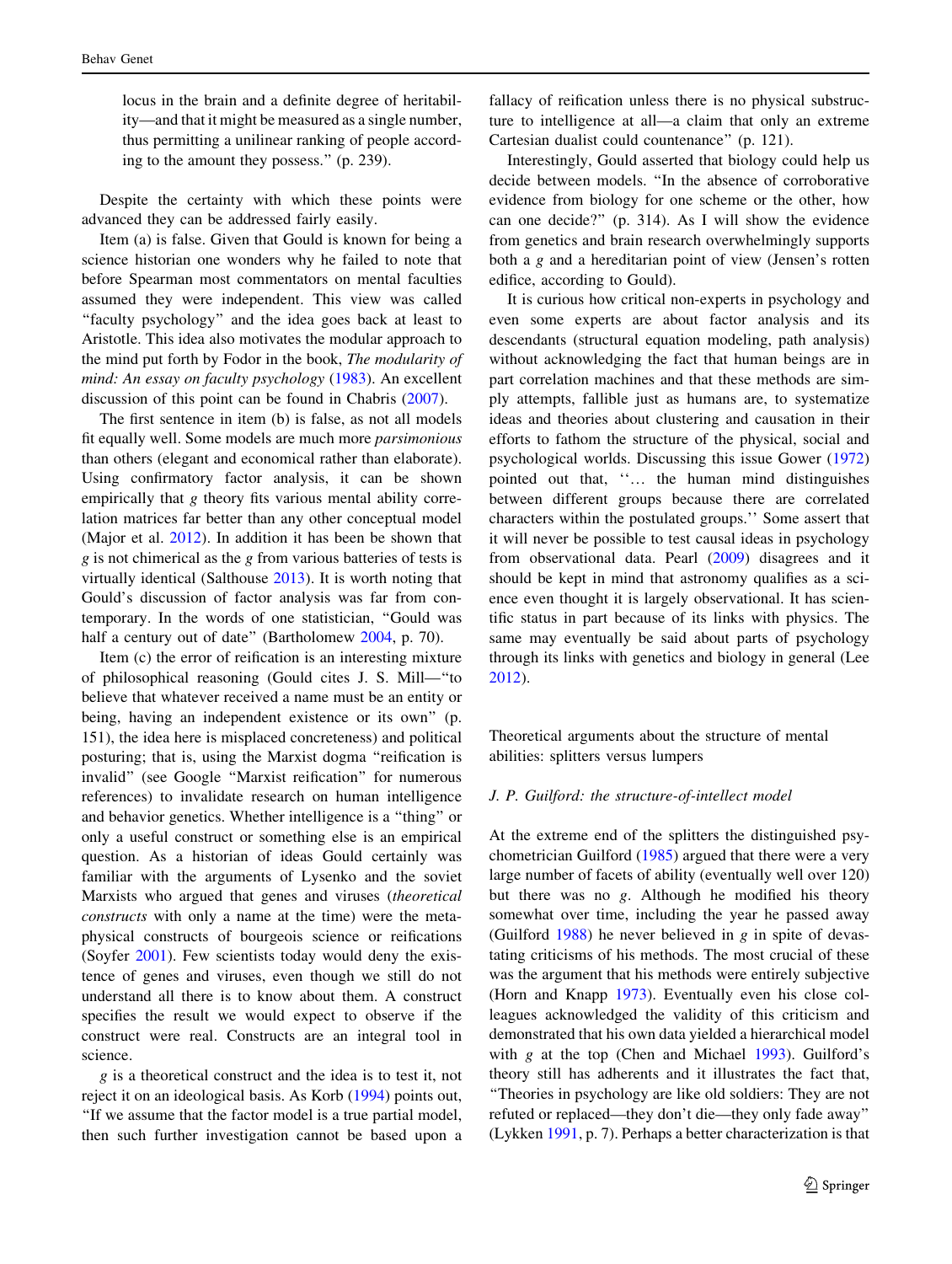<span id="page-3-0"></span>

Fig. 1 The verbal, perceptual, rotation (VPR) model

psychology is full of ''Undead Theories'' (Ferguson and Heene [2012\)](#page-23-0).

## Cattell and Horn: fluid and crystallized intelligence

Cattell and Horn argued in favor of a limited number of higher-order factors, but no g factor in much the same way as Thurstone and Thurstone [\(1941](#page-27-0)). More specifically Horn argued that the g factor extracted in various studies differed from one battery of tests to another and consequently the various g's lack invariance and therefore the status of a scientific construct (Horn [1989](#page-24-0)). This argument has now been decisively refuted. The g factor derived from well developed batteries of mental ability tests correlates almost perfectly and the results have been replicated numerous times (Johnson et al. [2008](#page-24-0); Salthouse [2013](#page-27-0)).

#### John Carrol: the three-stratum theory of intelligence

Many theorists assumed that the structure of mental abilities, whatever the details, was a three stratum model with Stratum I being defined by tests, Stratum II being defined by lower-order factors and Stratum III being defined by g. This model was most fully elaborated by Carroll [\(1996](#page-22-0); [2003a](#page-22-0), [b](#page-22-0)). McGrew ([2009\)](#page-25-0) has presented a model, the CHC theory that integrates Cattell-Horn and Carroll and provides a very useful taxonomy of abilities. It has been replaced by a Four-Stratum model.

#### Philip Vernon: the verbal-perceptual-rotation (VPR) model

Contrary to the expectations of many factor theorists, when enough tests and a large sample are used, a four-stratum model emerges. That model (Johnson and Bouchard [2005\)](#page-24-0)

which has been constructively replicated a number of times (Major et al. [2012\)](#page-25-0) is shown in Fig. 1.

A number of points about the model should be made here.

First, this model is not original. It is a modification of an early model proposed long ago by Vernon ([1965\)](#page-28-0).

Second, and contrary to Gould's claims of arbitrariness, this model fits the many data sets to which it has been applied significantly better than well specified competing theories, specifically the Carroll Three Stratum Model, and the Cattell–Horn Fluid–Crystallized theory. This is, in part, because the studies designed to test and possibly refute the VPR model, had considerable statistical power (Matzke et al. [2010\)](#page-25-0).

Third, the model is about variance in human abilities not a cognitive theory about how intellectual processes in the brain function (Jensen [2000](#page-24-0)). The same is true for the behavior genetic models to be discussed below. Variance component analysis applies to populations not individuals. Erroneous thinking about this matter continues to abound. Consider the comment by a previous president of the Association for Psychological Science, in which he repeats an old saw. ''…partitioning the determinants of behavioral characteristics into separate genetic versus environmental causes is no more sensible than asking which areas of a rectangle are mostly due to length and which to width'' (Mischel [2005,](#page-26-0) p. 3). While Mischel was citing someone else, he clearly accepted the criticism. The rectangle example is an old and long refuted rhetorical argument put forth by people whose fundamental argument is interactionist—that everything is complex and contingent—and then they assert that you need both environment and heredity. Well you need 2 equal lengths and 2 equal widths to define a rectangle but you can easily estimate the contribution of length and width to the area of a population of rectangles. In addition unless you can estimate a genetic contribution and an environmental contribution you cannot estimate the magnitude of an interaction. Mischel and his ilk have confused process within individuals with differences between individuals. What he should say is that organisms transact with their environments (e.g., eat food to grow, read and/or listen in order to acquire a vocabulary) and we would like to know the details of this process within individuals in order to estimate the degree to which it influences the variance in a trait within a population. I know of no one who disagrees with this latter point. It does not, however, invalidate the question, ''how much does variation in their genes and their environment (food, exposure to words) contribute to individual differences within a population''? If genes contribute to population variance it is almost certain that the processes within individuals vary from person to person as a function of how the relevant genes influence the transaction by which the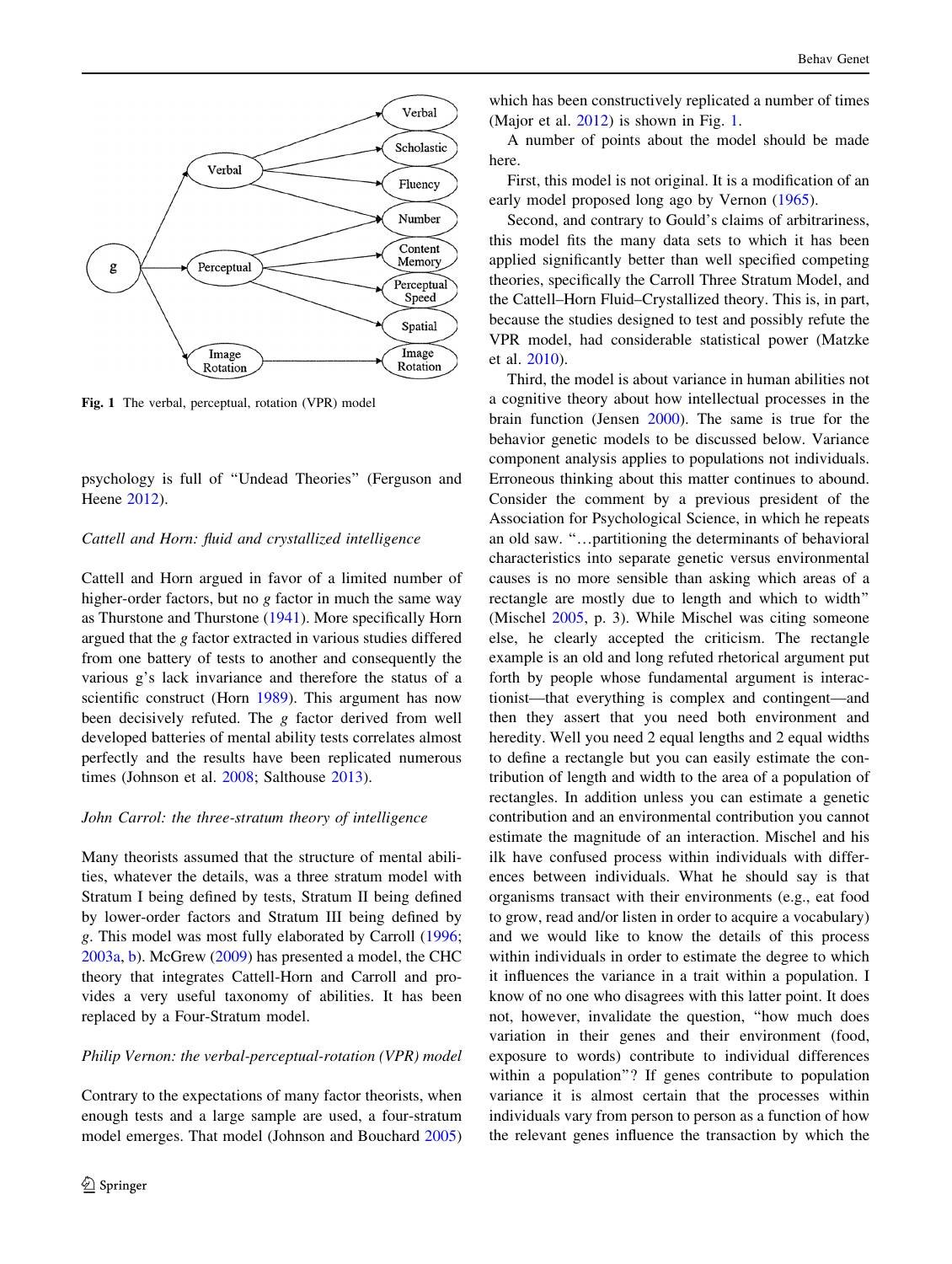trait develops and manifests itself. We know very little about how genes actually influence most traits, be they physical or psychological. We do know from developmental twin and family studies, some of which are discussed below, that different genes come into play at different times during the development of morphological traits and intellectual skills (Wilson [1983](#page-28-0)).

Fourth, the model does not prove that g exists as a unitary entity. It may be that the positive manifold is best explained by hypothetical bonds (Bartholomew et al. [2013\)](#page-21-0), mutualism (van der Maas et al. [2006\)](#page-27-0) or neural network models (Chabris [2007](#page-22-0)). Choosing between these theories is difficult and will require much more precise knowledge of how the brain works (Hampshire et al. [2011](#page-23-0)). Of course once we know precisely how the brain works, including how it processes information obtained from the world, the positive manifold, the g factor and the structure of mental abilities will simply be a natural outcome of the underlying processes.

Fifth, if the model is correct the stratum II and III factors should correspond to some fundamental features (modules?) of the human brain and its evolutionary history. An example would be Spatial Ability (Lubinski [2010](#page-25-0)).

One lesson factor models teach us is that studies that employ a single test or task to represent a construct, a procedure widely used in experimental work dealing with cognitive processes, especially in animal studies, can be highly misleading as virtually all tests of mental ability have a large g loading. The higher the g loading the greater the complexity of the task, but no task is entirely g loaded and quite different tasks have equally high g loadings. For example the Raven Progressive Matrices is often cited as the test with the highest g loading. In fact the Thurstone Pedigrees test usually has a g loading equivalent to the Raven (Elebedour et al. [1997;](#page-23-0) Johnson et al. [2007\)](#page-24-0) as do many verbal tasks. It is widely believed that g loadings are unstable and vary as a function of what tests are in a test battery. This is not true, g loadings are to a large extent a characteristic of the test itself (Floyd et al. [2009\)](#page-23-0). Consequently, when using only one test or task it is difficult to know if the effect found is due to g or a more specific ability. A particular task or experimental manipulation is always a specific and error prone indicator of the latent construct of interest to an investigator (Loehlin [2004\)](#page-25-0). Latent traits assessed with multiple indicators always provide more reliable and generalizable results. There is simply no substitute for the adequate measurement of constructs (Borsboom [2006](#page-21-0)).

# Brain size and  $g$  in humans: the controversy (Gould again!)

The fact that the increase in brain size of homonids over evolutionary time was driven by evolutionary processes

and reflects an increase in cognitive skills is widely accepted. Consequently one might expect that brain size would correlate with  $g$  in contemporary populations and this should not be difficult to determine. As Van Valen [\(1974](#page-28-0)) put it:

Although estimates of brain weight are useless in prediction of individual intelligence in man, the available data (none of them entirely adequate) suggest that the real correlation may be as high as 0.3. Evaluation of causes suggests the participation of a direct effect. Natural selection on intelligence at a current estimated intensity suffices to explain the rapid rate of increase of brain size in human evolution. Selection on birth weight may also suffice for this. It does not seem overly difficult to estimate directly the relationships among brain weight, intelligence, and fitness.

In spite of Van Valen's assertion that estimating the correlation between brain size and IQ should not be "overly difficult" the idea has been very controversial. Gould's [\(1981](#page-23-0), [1996](#page-23-0)) attack on this idea was perhaps the sharpest and most influential. It also turns out in retrospect that it is among the most erroneous. In addition to being wrong about the relationship between brain size and IQ, Gould was wrong about a number of related issues. Consequently they deserve some discussion. One otherwise excellent and critical review of Gould's first edition by Spuhler [\(1982](#page-27-0)) asserted that ''accounts of Morton, Broca, and Goddard contain fresh discoveries''. Interestingly, two of these three discoveries have been shown to be false or seriously misleading so Gould's claims are a good place to start. Gould claimed that the data on the brain size of various groups gathered and compiled by the famous 19thcentury physician and physical anthropologist Samuel George Morton reflected preconceived bias that was so strong ''that it directed his tabulations along pre-established lines''. It is now clear that Gould's claim is false and that it is more likely that Gould is the one who biased his measurement. An early study by an undergraduate student first called Gould's work into question (Michael [1988](#page-26-0)). An even more thorough analysis by a team of senior investigators lead to a conclusion that was opposite of that claimed by Gould, namely that; ''Morton's methods were sound, and our analysis shows that they prevented Morton's biases from significantly impacting his results. The Morton case, rather than illustrating the ubiquity of bias, instead shows the ability of science to escape the bounds and blinders or cultural contests.'' (Lewis et al. [2011](#page-25-0), p. 6). Goddard was accused of ''skullduggery'' (Gould [1981,](#page-23-0) p. 171) by manipulating photographs to ''produce an appearance of evil or stupidity'' (p. 172). A good case has been made that this accusation is as much bias on Gould's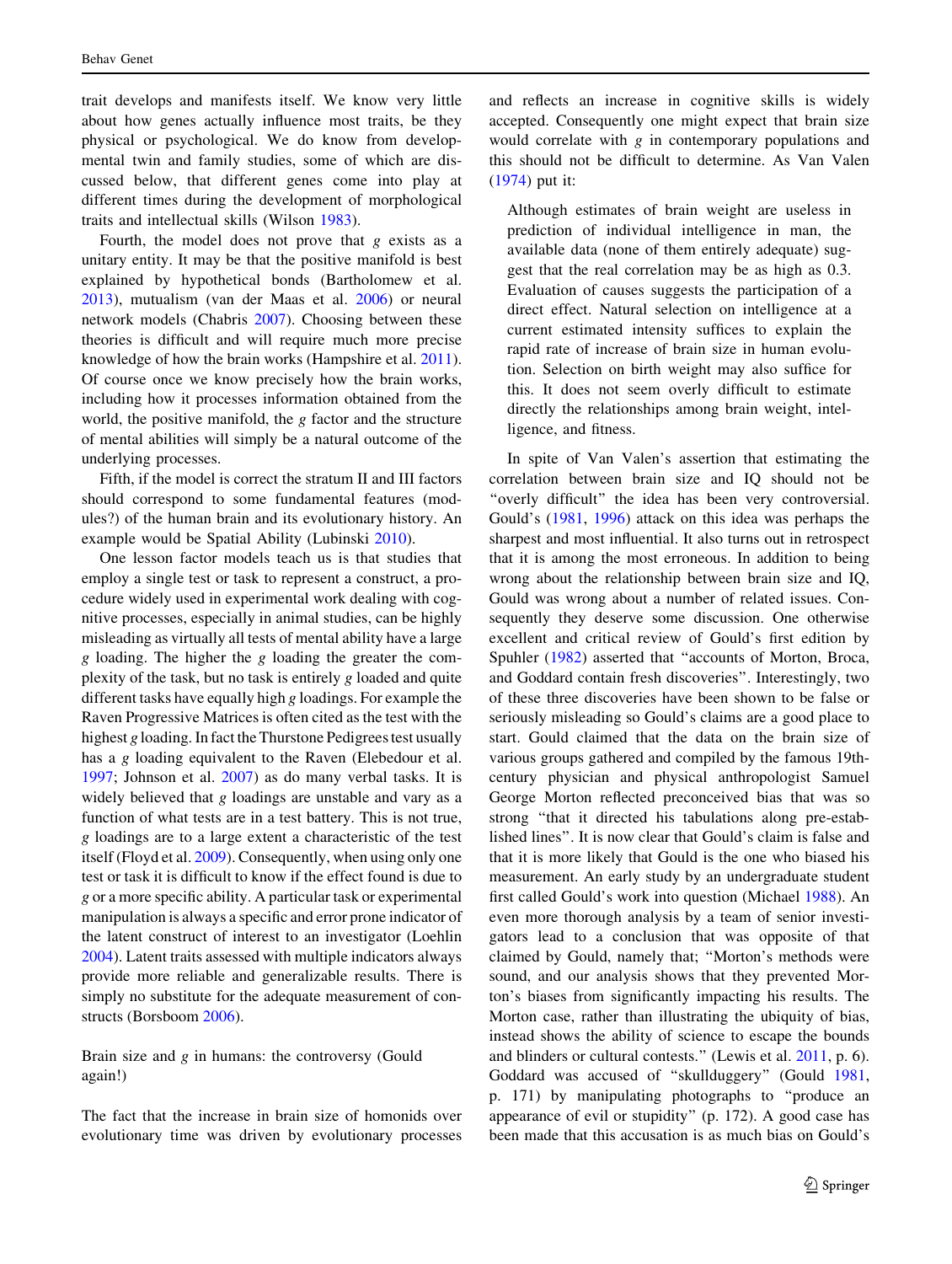part as it is on Goddard's (Fancher [1987;](#page-23-0) Zenderland [1988\)](#page-28-0). In addition Glenn and Ellis [\(1988](#page-23-0)) showed empirically that contemporary individuals are more likely to judge the individuals in the doctored photographs as "very bright'' rather than as ''retarded'' and ''kind'' as opposed to "evil". Perhaps the photographs function as a projective test onto which different people impose their beliefs. Gould's erroneous interpretation is not uncommon. The use of drawn images versus photographs has been more of a problem in the history of science than generally realized and Daston and Galison [\(2007](#page-22-0)) provide a thoughtful discussion of the problem. Since we will be discussing the brain shortly it is worth noting that a bitter battle took place in Stockholm in 1906 between two Nobel prize winning neuroscientists—the Spaniard Santiago Ramón y Cajal and the Italian Camillo Golgi. Golgi defended a holistic view of the brain, a diffuse nervous network. Cajal defended a discrete model, the doctrine of the neuron. It was one battle in ''an all out image war'' that lasted a lifetime (Daston and Galison [2007](#page-22-0), p. 119). I am not aware of any reanalysis of Gould's treatment of Broca, but Gould gives Boas credit for refuting ''craniometric arguments''. To quote Gould,

The American anthropologist Franz Boas, for example, made short work of the fabled cranial index by showing that it varied widely both among adults of a single group and within the life of an individual (Boas, 1899). Moreover, he found significant differences in the cranial index between immigrant parents and their American-born children. The immutable obtuseness of the brachycephalic southern European might veer toward the dolichocephalic Nordic norm in a single generation of altered environment (Boas, 1911).

Put simply Gould argued that the Boas data proved "Cranial plasticity" across one generation. Freeman ([2000\)](#page-23-0) called this ''21st Century Boasian Culturism'' and indeed it has been cited for a hundred years as proof of environmental influence on head size and shape. The problem is that the Boas' data show no such thing. Sparks and Jantz [\(2002](#page-27-0)) reanalyzed the Boas data set and concluded that;

Results indicate the relatively high genetic component of the head and face diameters despite the environmental differences during development. Results point to very small and insignificant differences between European- and American-born offspring, and no effect of exposure to the American environment on the cranial index in children. These results contradict Boas' original findings and demonstrate that they may no longer be used to support arguments of plasticity in cranial morphology. (p. 14636)

The narrow heritabilities for head length, head breadth and face breadth were estimated to be .55, .61 and .49. The

authors admit that Boas was one of the most statistically and quantitatively oriented anthropologists of his time, and they make it clear that they are not claiming that Boas made ''deceptive or ill-contrived conclusions'', only that ''the results were presented in a manner making the data look as convincing as possible'' and that ''when his data are subjected to a modern analysis, they do not support his statement about environmental influence on cranial form'' (p. 14638). Holloway ([2002\)](#page-24-0) provides an informative perspective on this episode. Gould appears to have found nothing wrong with the Boas report. Gould is also guilty of selective reporting. He spent an entire chapter attacking Burt's study of monozygotic twins reared apart and failed to even mention the other well documented studies of twins reared apart.

Given the problems with Gould's treatment of Morton and Goddard, his failure to detect anything wrong with the Boas data, his selective reporting and his failure to meaningfully update the second edition of his book (Rushton [1997](#page-27-0)), one has to wonder about the validity of the rest of his reporting.

## Brain size and  $g$  in humans

The relationship between brain size and general mental ability is now a well-established fact and Van Valen's prediction of a correlation of about .30 turns out to be close to the mark. The correlation between external head measurements and *g* is .20 (weighted mean of 59 studies of children, adolescents and adults) (Rushton and Ankney [2009](#page-27-0)). Fortunately we can now do better than external measurement. McDaniel [\(2005](#page-25-0)) conducted a meta-analysis of 37 studies that used in vivo measures of brain volume. The mean correlation was .29 (.33 corrected for range restriction). Rushton and Ankney ([2009\)](#page-27-0) using a more select sample than McDaniel report a weighted mean correlation of .38. These values are often belittled as to small to be meaningful. This is a serious error. Møller and Jennions [\(2002\)](#page-26-0) carried out a meta-analysis to estimate ''How much variance can be explained by ecologists and evolutionary biologists?''. They concluded the following, ''Looking at all the different possible analyses, the 95 % confidence intervals for mean  $|r|$  always fell between 0.14 and 0.22'' across a range of fields in biology. (p. 497).

The location of g within the human brain

Once it has been demonstrated that  $g$  is correlated with total brain size it is natural to ask, What is the correlation between g and cognitive activity in individual parts of the brain? Richard Haier and Rex Jung have worked this problem out in some detail in their Parieto-Frontal Integration Theory (P-FIT) of intelligence (Jung and Haier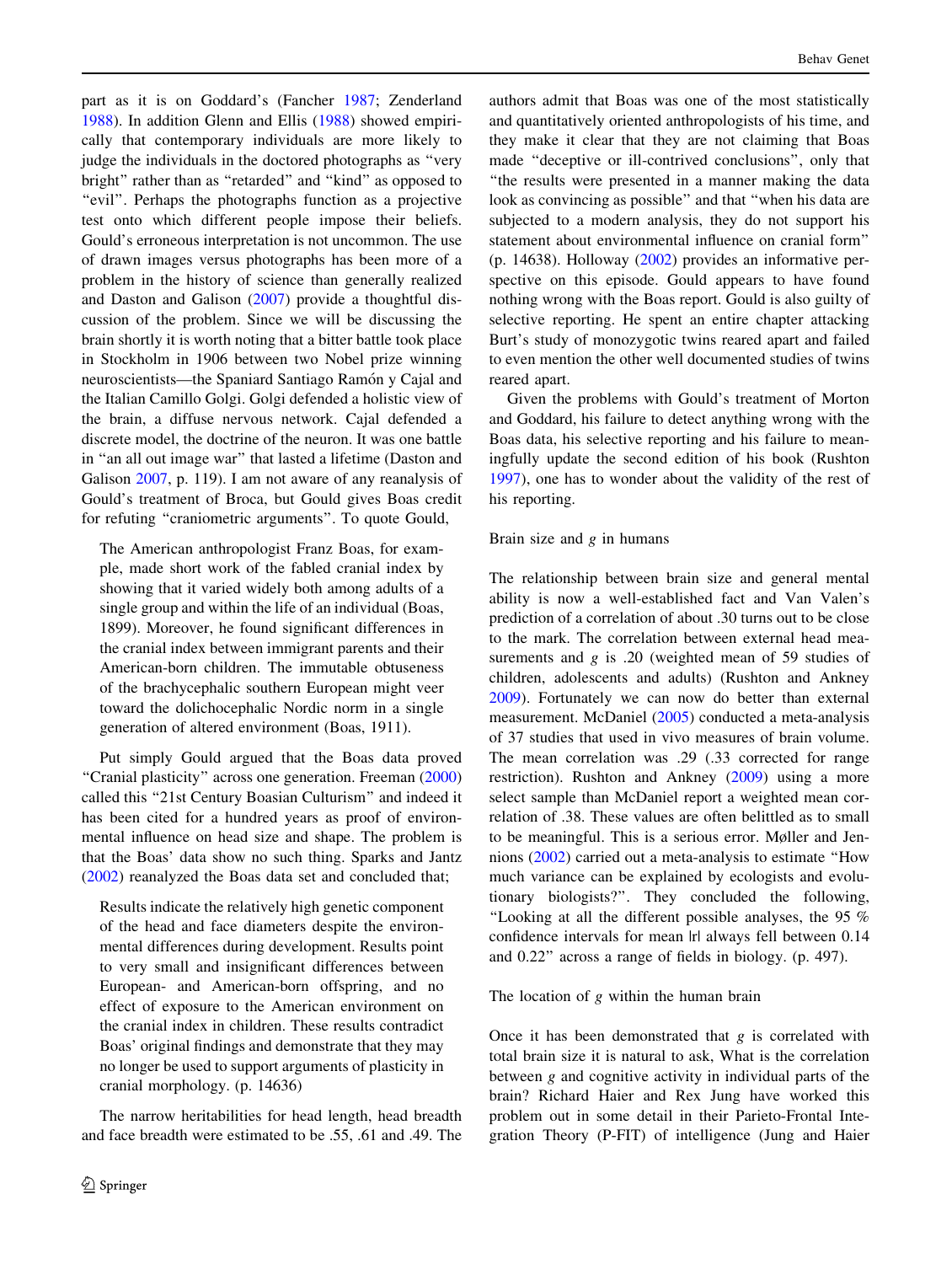[2007\)](#page-24-0). This theory is in its early stages as is the body of data on which it is based. A key feature of the theory is that the correlates of  $g$  are widely distributed across the brain. Numerous studies support this model in its more general form, but the most important point is that the theory is supported by studies making use of quite different methods (lesion mapping and neuroanatomical correlates) (Barbey et al. [2012](#page-21-0); Glascher et al. [2010](#page-23-0); Goh et al. [2011](#page-23-0); Karama et al. [2011](#page-24-0)). This is what one would expect of a distributed/ integrative system (Shaw [2007;](#page-27-0) Sherrington [1906](#page-27-0)). Unfortunately these studies do not share a coherent theoretical framework and are therefore the results are difficult to integrate (Colom and Thompson [2011](#page-22-0); Johnson and Bouchard [2007b](#page-24-0)).

Animal studies of cognition: massive modularity versus g

As Darwin [\(1871](#page-22-0), pp. 101–111) pointed out long ago one of the most compelling lines of evidence for quantitative genetic influence on behavior was the successful domestication of animals. Darwin, citing Galton, did not hesitate to generalize these findings to human beings.

With man we see similar facts in almost every family; and we know through the admirable labors of Mr. Galton that genius, which implies a wonderfully complex combination of higher faculties, tends to be inherited; …

Surprisingly, there has been much more work on quantitative genetic influence on animal personality (van Oers and Mueller [2010\)](#page-28-0) than on animal intelligence. Examples of personality research include fish (Bell [2009](#page-21-0); Chervet et al. [2011](#page-22-0)), birds (Herbron et al. [2010](#page-24-0); Kurvers et al. [2009](#page-25-0)), primates (Freeman et al. [2013;](#page-23-0) Rogers et al. [2008\)](#page-26-0), and dogs (Jones et al. [2008](#page-24-0)). Not surprisingly animal personality is a domain also explored by Galton ([1871\)](#page-23-0) who reported on ''gregariousness'' in cattle. A wide range of studies can be found by searching ''personality'' in the journal Animal Behaviour and the web site—[http://home](http://homepage.psy.utexas.edu/homepage/faculty/gosling/animal_personality.htm) [page.psy.utexas.edu/homepage/faculty/gosling/animal\\_per](http://homepage.psy.utexas.edu/homepage/faculty/gosling/animal_personality.htm) [sonality.htm.](http://homepage.psy.utexas.edu/homepage/faculty/gosling/animal_personality.htm)

There is a great deal of work on cognition in animals (see the journal Animal Cognition) but only a limited amount of it deals with the g factor. The reason for this has been the presumption of most investigators that the mental skills of animals are highly specific and unrelated (massive modularity as opposed to domain general mechanisms). That is, each ability is seen as a specialized adaptation optimized to deal with specific features of the animals environment and largely independent of every other mechanism. Massive modularity is the mantra of evolutionary psychology as propounded by Tooby and Cosmides [\(2005](#page-27-0)) and their followers (Platek et al. [2007\)](#page-26-0). There is, however, considerable evidence that suggest that animals do have a domain general mental ability (Macphail and Bolhuis [2001\)](#page-25-0) as well. Cosmides et al. ([2010\)](#page-22-0) have made a strong case for a number of highly modular abilities in humans. How many there are is an open question. A recent example might be human face recognition (Wilmer et al.  $2010$ ) which the authors argue is not g loaded and highly heritable. I would reserve judgment regarding this particular conclusion as I never regard a single study as definitive. Contrasting views on this issue can be found in Lee [\(2009](#page-25-0)) and Shettleworth ([2012\)](#page-27-0).

Has the Positive Manifold Been Demonstrated in Animals?

Chabris [\(2007](#page-22-0)) summarized the literature, through 2005 on mice (8 studies), dogs (2 studies), cats (2 studies), Rhesus monkeys (2 studies). The results are quite variable but generally support a g factor. He concluded as follows:

… in all but one of the studies, the average inter-task correlation is positive, and in the majority of studies (12 out of 21), the first principal component accounts for more than twice as much variance as the second principal component—the Law of General Intelligence appears to hold across species.

Lee [\(2007](#page-25-0)) has discussed the primate data in some detail and concluded that ''the data suggest a generality of g (or something like it) even wider than has been supposed'' (p. 253). I extend the work of Lee and Chabris to a somewhat wider range of animal species. A drawback of most animal studies is the same one that plagued early studies of human intelligence. Data based on small samples and instruments with poor reliability leads to construct proliferation and unnecessary levels of complexity (Schmidt [2010](#page-27-0)). This problem has also plagued breeding and treatment studies in animal behavior genetics (Crabbe et al. [1999;](#page-22-0) Wahlsten et al. [2003](#page-28-0)). As the psychometric properties of the measures improve the findings should become more definitive. Nevertheless, there is already little doubt that  $g$  (or something like it) characterizes a large number of animal species. I illustrate this argument with a brief discussion of a number of recent studies.

# Mice

Matzel and colleagues [\(2011](#page-25-0); Wass et al. [2012](#page-28-0)) have regularly found a g factor which accounts for around 40 % of the variance in the performance of mice on a variety of tasks. They summarize their research program as follows; ''In total, this work indicates that learning abilities, attentional control, and the capacity for reasoning, features that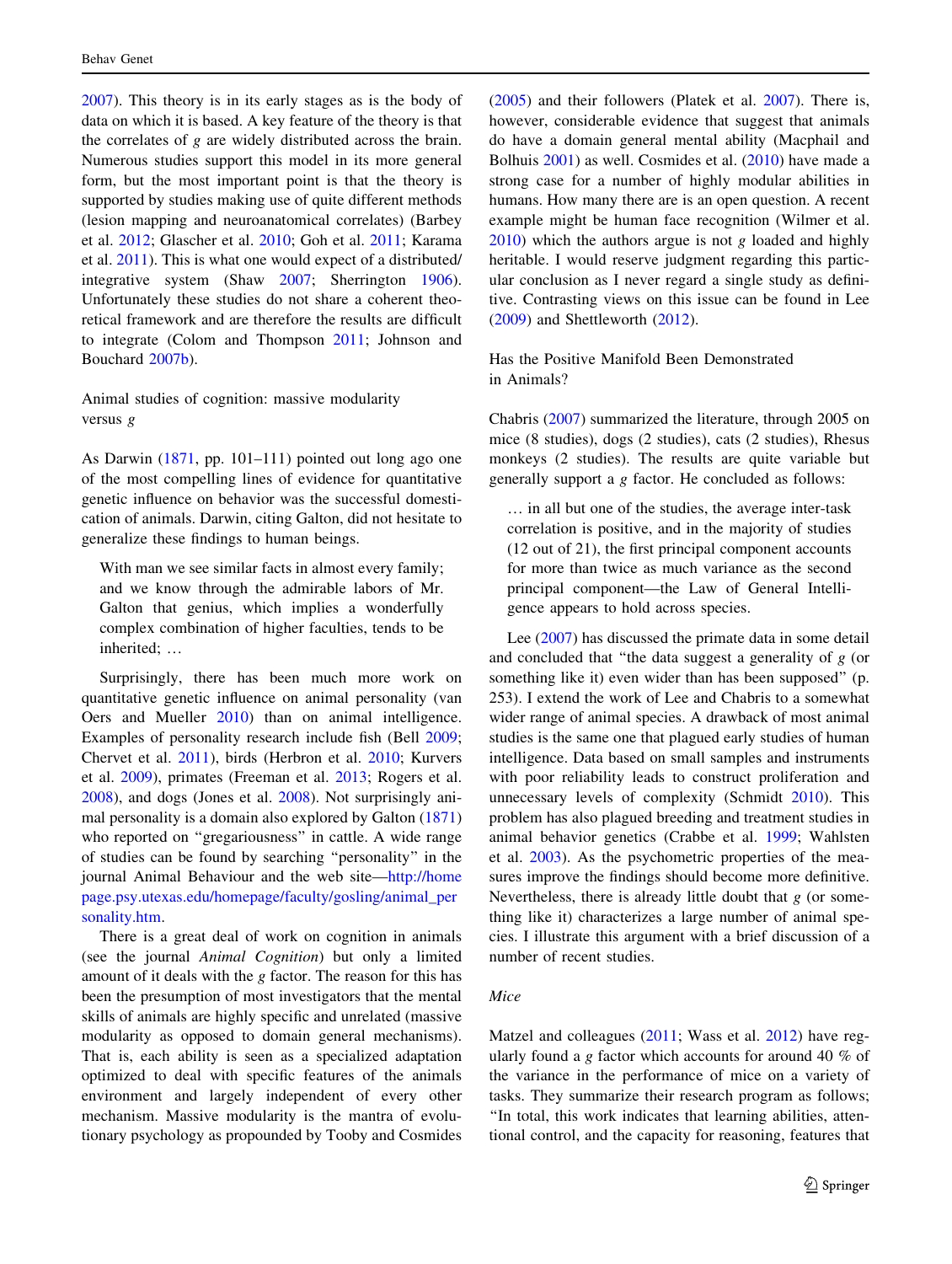constitute both colloquial and formal definitions of human intelligence, are commonly regulated in individual genetically heterogeneous mice.'' (Wass et al. [2012,](#page-28-0) p. 36). The use of genetically heterogeneous mice in these studies is important. While inbred strains are very useful for some purposes they are not informative with regard to generalizations about outbred organisms as they are genetic anomalies (Bouchard [1993\)](#page-21-0). See Chabris [\(2007](#page-22-0)), for a summary of the earlier studies of mice.

## Birds

The authors of bird studies have no difficulty talking about "smart birds". There are apparently more smart birds than mammals (Isler and van Schaik [2009](#page-24-0)). Crows, for example, appear to be able to reason about hidden causal agents (Taylor et al.  $2012$ ) and parrots can count (Pepperberg & Carey, [2012\)](#page-26-0). There is a small bird literature dealing with the positive correlation between pairs of abilities (Bouchard et al. [2007;](#page-21-0) Lefebvre et al. [2004\)](#page-25-0). When the abilities of birds are examined in detail it is possible to classify behaviors as technically innovative versus simply reflecting the species ordinary repertoire. The findings are quite interesting.

Our results demonstrate that larger-brained species perform a wider variety of innovative behaviour, but we can only speculate on the factors driving this relationship. Selection for increased behavioural flexibility may have driven accompanying changes in brain size. Alternatively, selection for large brain size, driven by another unexamined factor, may be accompanied by an increase in behavioural flexibility. That is, innovativeness may be a 'spandrel', a byproduct of selection for other cognitive abilities (Gould and Lewontin [1979](#page-23-0)). Measures of cognition are often correlated with one another (Lefebvre et al. [2004](#page-25-0)), suggesting that selection may act on some measure of general intelligence rather than on innovativeness per se. (Overington et al. [2009\)](#page-26-0) (p. 1008).

Note the explicit use of the term general intelligence and the term innovativeness in the same sentence and the belief that they are somehow quite distinct. In fact intelligence and the personality trait of Openness to Experience (O) are related in humans and some personality theorists subsume intelligence under this personality trait (DeYoung [2011\)](#page-22-0). A somewhat broader conceptualization of this close linkage is called ''cognitive flexibility'' (Barbey et al. [2013\)](#page-21-0).

## Dogs

Although dogs have been under study for a very long time there are few data on the correlation between measures of

abilities in dogs. A study of word learning in a domestic dog (Rico) reported that dogs exhibited ''fast mapping'' of words (a process common in children, namely the acquisition of the rough meaning of a word after one exposure). The authors concluded that ''Fast mapping thus appears to be mediated by general learning and memory mechanisms (our italics) also found in other animals and not by a language acquisition device that is special to humans.'' (Kaminski et al. [2004\)](#page-24-0). Rico knew the labels of over 200 different items, a feat which led to a publication in Science. Chaser, the erudite border collie, learned the name of 1,022 objects and the investigators training her made it clear that this did not indicate a cognitive limit, they simply could no longer invest the time necessary to train her (Pilley and Reid [2011\)](#page-26-0). A variety of experiments ''provide clear evidence that Chaser acquired referential understanding of nouns, an ability normally attributed to children'' (p. 12). Chaser has shown that the abilities of dogs have been severely underestimated. Nippak and Milgram ([2005\)](#page-26-0) also demonstrated, using beagles, strong correlations between response latencies to several cognitive tasks that assessed cognitive difficulty. Fast mapping has been shown in mice and related to mouse  $g$  (Wass et al. [2012\)](#page-28-0). There are some 500 stray dogs living in the Moscow metro stations. Approximately 20 of them have learned how to ride the trains (Sternthal [2010](#page-27-0)). Dogs and mice appear to have gotten much smarter as investigators became more willing to put in the necessary observation time and work required to elicit their abilities.

# Primates

In an analysis of ''ecologically relevant'' behavior across non-human primates (behavioral innovation, tool use and social learning) the authors found that the three measures were correlated across species (Reader and Laland [2002](#page-26-0)). All three measures correlated with brain size. This finding supports the idea of g. In addition, contrary to the social brain hypothesis there was no correlation between social learning and social group size (105 species,  $r = .00$ ). This is a striking refutation of a strong form of the social brain hypothesis. The authors concluded that, ''The ability to learn from others, invent new behaviors, and use tools may have played pivotal roles in primate brain evolution.'' (p. 4436).

Banerjee et al. [\(2009](#page-21-0)) studied the performance of New World monkeys on a variety of tasks and concluded that ''Individual differences in cognitive abilities within at least one other primate species can be characterized by a general intelligence factor, supporting the hypothesis that important aspects of human cognitive function most likely evolved from ancient neural substrates.''(p. 1).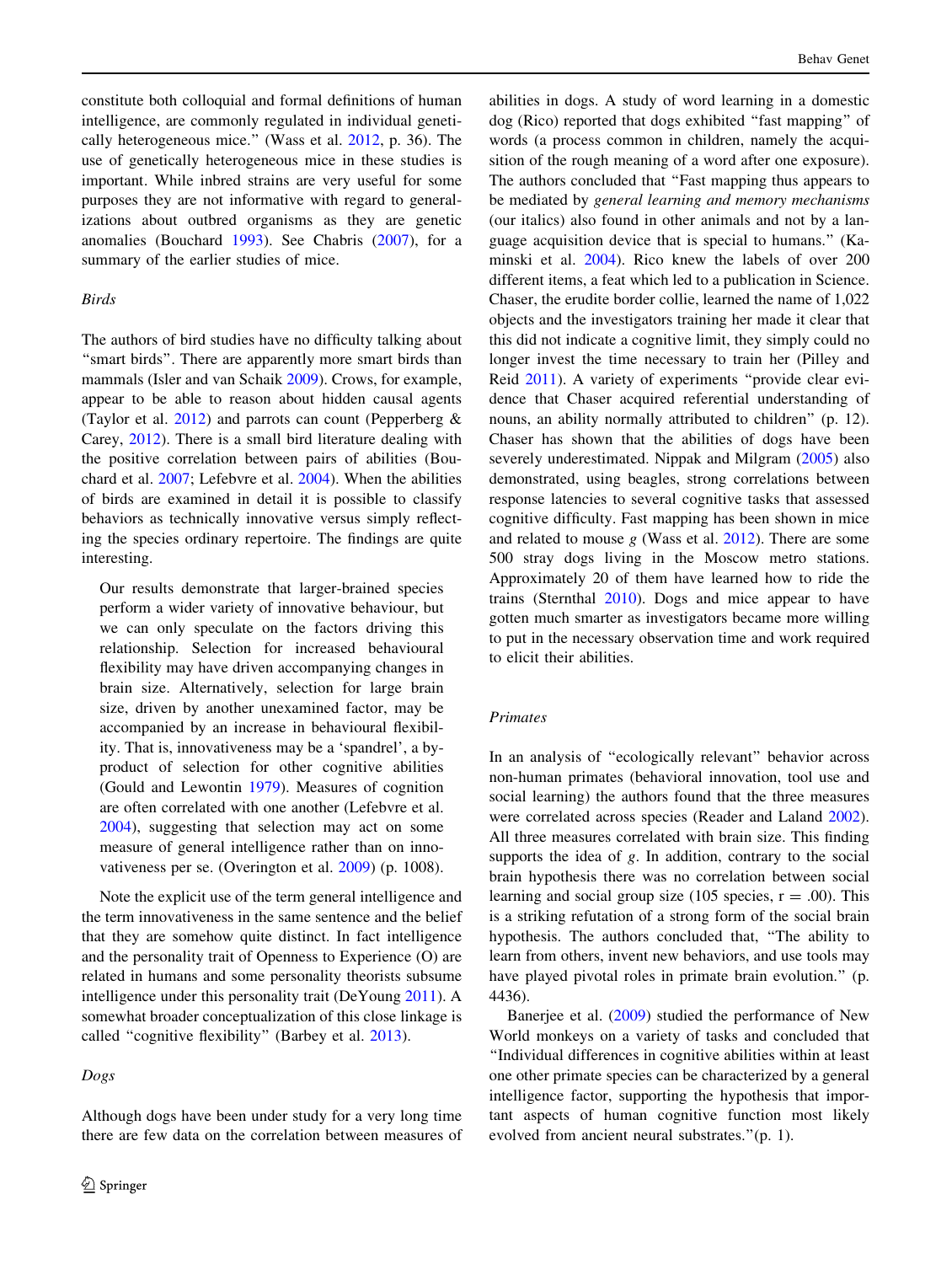In a rather unique, Baysian rather than correlational, meta-analysis of cognition in nonhuman primates (Deaner et al. [2006\)](#page-22-0) the authors conclude that some taxa do have better domain-general cognition than others. More interestingly, these authors did not find evidence for any domain-specific abilities. As they point out these findings do not refute the existence of modules, but they do refute the strong modularity hypothesis. Contra Tooby and Cosmides they argue that, ''there are no compelling theoretical reasons to assume that domain-general cognition is restricted to primates or even mammals'' (p. 178–179). Indeed there is a known genetic mechanism, relationship Quantitative Trait Loci (rQTL), that cause traits under simultaneous directional selection to be more highly correlated than traits not under simultaneous selection (Pavlicev et al. [2011\)](#page-26-0).

We note that a rather heroic study by Herrmann and Call  $(2012)$  $(2012)$  and Herrmann et al.  $(2010)$  $(2010)$  failed to find a g factor both in samples of chimpanzees and very young children. The alpha coefficients, however, were quite low for most of the tests administered to the chimpanzees and a number of the tests administered to the children.

Again as investigators get smarter and invent new methods of investigation animals get smarter also (Gazes et al. [2013;](#page-23-0) Martin-Ordas et al. [2013](#page-25-0)).

#### Comparing Across Taxa

There should not be any presumption that the various species developed ''complex cognition'' in the same manner. It is much more likely that convergent evolution is the underlying process. In 2004 two different research groups reported comparisons of complex cognition across taxa, one paper in Science and the other in Brain Behavior and Evolution. The Science paper by Emery and Clayton ([2004\)](#page-23-0) was titled ''The Mentality of Crows: Convergent Evolution of Intelligence in Corvids and Apes''. The authors concluded, ''Because corvids and apes share these cognitive tools, we argue that complex cognitive abilities evolved multiple times in distantly related species with vastly different brain structures in order to solve similar socioecological problems.'' (p. 1903). Interestingly, at the time of this paper it was believed that birds did not have a neocortex and the authors speculated that intelligence "can evolve in the absence of a prefrontal cortex''. We now know that the cell types that underlie the neocortex in mammals are present but organized into a different architecture in birds and reptiles (Dugas-Ford et al. [2012](#page-23-0)). The paper in Brain Behavior and Evolution by Lefebvre et al. [\(2004](#page-25-0)) was titled ''Brains, Innovations and Evolution in Birds and Primates''. The authors concluded, ''In both birds and primates, innovation rate is positively correlated with

the relative size of association areas in the brain, the hyperstriatum ventrale and neostriatum in birds and the isocortex and striatum in primates. Innovation rate is also positively correlated with the taxonomic distribution of tool use, as well as interspecific differences in learning. Some features of cognition have thus evolved in a remarkably similar way in primates and at least six phyletically-independent avian lineages.'' (p. 233). A more recent summary of work by Lefebvre and his colleagues leads to a conclusion entirely consistent with the thrust of this paper;

These correlations suggest that many aspects of cognition might be better understood in terms of general processes (also termed  $g$ ) rather than modules. This is not to say that some cognitive processes are not specialized and domain-specific, but the idea that all cognitive and neural systems are necessarily modular is increasingly being criticized as oversimplified. (Lefebvre [2011,](#page-25-0) p. 2)

This general theme has been elaborated in additional papers (Lefebvre [2013](#page-25-0); Overington et al. [2008](#page-26-0)).

Based on their work with dolphins, Marino ([2002,](#page-25-0) [2005\)](#page-25-0) have come to a similar conclusion, namely that, ''Cortical evolution… proceeded along very different lines than in primates and other large mammals. Despite this divergence, many cetaceans evince some of the most sophisticated cognitive abilities among all mammals and exhibit striking cognitive convergences with primates, including humans." Bearzi and Stanford [\(2010](#page-21-0)) in their book— Beautiful Minds: The parallel lives of great apes and dolphins—devote an entire chapter to this issue.

In the interest of space I will not take the time to discuss a variety of other species except to cite a few relevant references regarding pigs (Kornum and Knudsen [2011](#page-25-0)), raccoons (Pettit [2010](#page-26-0)), meercats (Thornton and Samson [2012](#page-27-0)), opposums (Kimble [1997\)](#page-24-0), marsupials (Bonney and Wynne [2004\)](#page-21-0), reptiles (Mueller-Paul et al. [2012](#page-26-0); Wilkinson and Huber [2012](#page-28-0)) jellyfish (Albert [2011](#page-21-0)) and bees (Raine and Chittka [2008\)](#page-26-0).

Conclusion: g may well exist in many taxa

The reports cited above demonstrate that there is now a considerable body of evidence across a broad range of species that favors the idea of a ''general biological intelligence'' that characterizes any biological organism with more than a rudimentary central nervous system. While our definition of intelligence differs from that of Fodor, this construal of intelligence and the empirical evidence is in stark contrast to the modularity claim put forward by Fodor [\(1983](#page-23-0)). Namely that,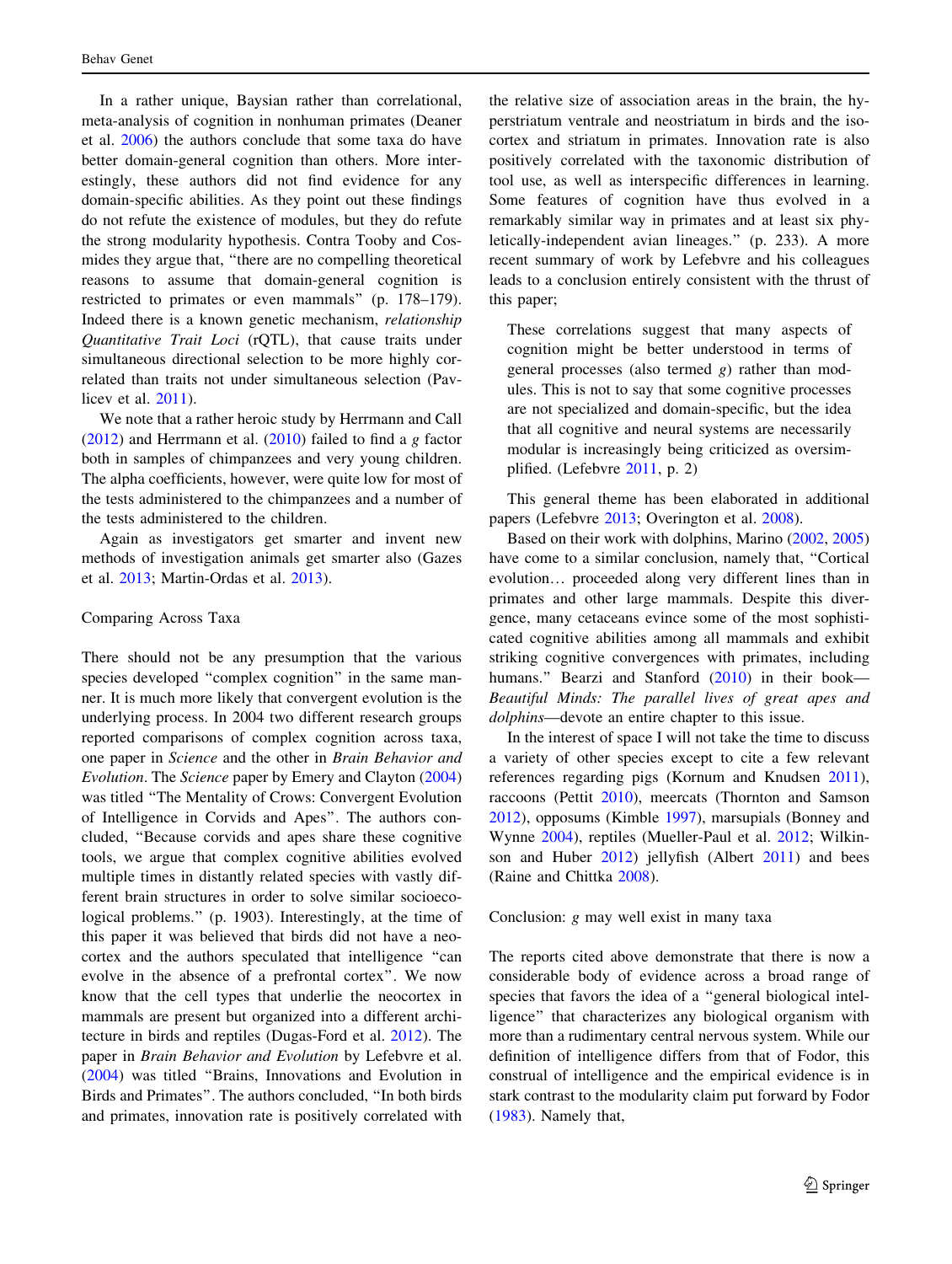…in all other species cognitive capacities are molded by selection pressures as Darwin taught us to expect. A truly general intelligence (a cognitive capacity fit to discover just any truths there are) would be a biological anomaly and an evolutionary enigma… (p. 333)

In addition this construal of the structure of the nervous system of organisms with some yet undefined level of complexity does not deny the existence of modules as such. It simply asserts that the massive modularity claim is too restrictive and fails to account sufficiently for a very large body of data.

#### Intelligence: evolutionary considerations

The mosaic evolution of the brain: size is not enough

Evolutionists ever since Darwin have been concerned with human intelligence.

Of the importance of the intellectual faculties there can be no doubt, for man mainly owes to them his preeminent position in the world (Darwin [1871](#page-22-0). p. 159).

I believe that important insights can still be obtained from theoretical studies of some of the same questions that Darwin discussed in 1859. Similar attention should be devoted to… …the origin of any really outstanding characters such as human intelligence….'' (Williams [1992](#page-28-0), pp. 27–272).

As the studies discussed above demonstrate a great deal of interest in intelligence has focused on the size of the brain. As Holloway ([2008\)](#page-24-0) has pointed out ''Most biological anthropologists ignore organization and cathect on brain size. ……'' (p. 7). The same is true of psychologists. Size dominates the literature not simply because it is important in its own right, but because it is easy to measure both in live organisms and in endocasts. It must be kept in mind that comparative studies across the mammalian line involve organisms that have unique evolutionary histories since the time they shared common ancestors. Given that they all have unique behavioral repertoires, it is almost certain that their brains have reorganized in important ways relative to common ancestors. This idea is called mosaic evolution and there is considerable evidence for it (Barton and Harvey [2000](#page-21-0); Oxnard [2004](#page-26-0); Smaers and Soligo [2013\)](#page-27-0) even though there is tight linkage between the various parts of the brain. This idea has been championed for many years by Holloway and has recently come back into fashion. According to Rakic (Rakic [2009,](#page-26-0) Box 2) ''During evolution, the neocortical surface expands by the addition of radial columns……, but the composition of the columns also undergoes changes. The notion of the homogeneity of the columns has been abandoned in favor of their heterogeneity, both in different functional areas of an individual, as well as across species.'' See also papers in (Jones and Rakic [2010\)](#page-24-0). An illuminating discussion of the kinds of changes that can occur in the neo-cortex is provided by Krubitzer and Kaas [\(2005](#page-25-0)).

Because the primary focus of this paper is on distal causes and space is limited I cannot spend much time on processes and mechanisms as that would require a paper longer than this one. Nevertheless, a few comments are necessary to round out the discussion. Even investigators who have focused on the correlation between brain size, cortical convolutions and cortical thickness make it clear that they believe these measures are only relevant because they reflect the structural integrity of these regions and they hypothesize that other micro-anatomical characteristics as well a neuronal circuitry will prove to be important (Luders et al. [2007](#page-25-0), p. 2022). This prediction has proven to be true as Jolles et al. [\(2011](#page-24-0)) have recently shown that functional connectivity differences between brain regions cannot be explained by gray matter density alone.

Neural circuitry is currently being conceptualized in terms of ''graph theory'' models widely used in studies of telecommunications (the world wide web), power grids, bioinformatics, neurobiology (neural network of Caenorhabditis elegans) and molecular biology (Kim and Przytycka [2013;](#page-24-0) Varki et al. [2008\)](#page-28-0). These networks have ''small world properties'' and it has been suggested that the brain possesses similar networks. Such networks are highly clustered with a short path length between them (Yan et al. [2011](#page-28-0)). This type of network allows for both modularization and efficient interconnection (Bassett and Bullmore [2006\)](#page-21-0) or as Bullmore and Sporns [\(2009](#page-22-0)) put it ''although functional properties are expressed locally, they are the result of the action of the entire network as an integrated system. Structural connectivity places constraints on which functional interactions occur in the network.''(p. 192).

Some findings suggest that, ''human intellectual performance is likely to be related to how efficiently our brain integrates information between multiple brain regions. Most pronounced effects between normalized path length and IQ were found in frontal and parietal regions. Our findings indicate a strong positive association between the global efficiency of functional brain networks and intellectual performance''. (van den Heuvel et al. [2009,](#page-27-0) p. 7619).

Li et al.  $(2009, p. 2)$  $(2009, p. 2)$  $(2009, p. 2)$  report similar findings.

''We consistently found that the high intelligence group's brain network was significantly more efficient than was the general intelligence group's.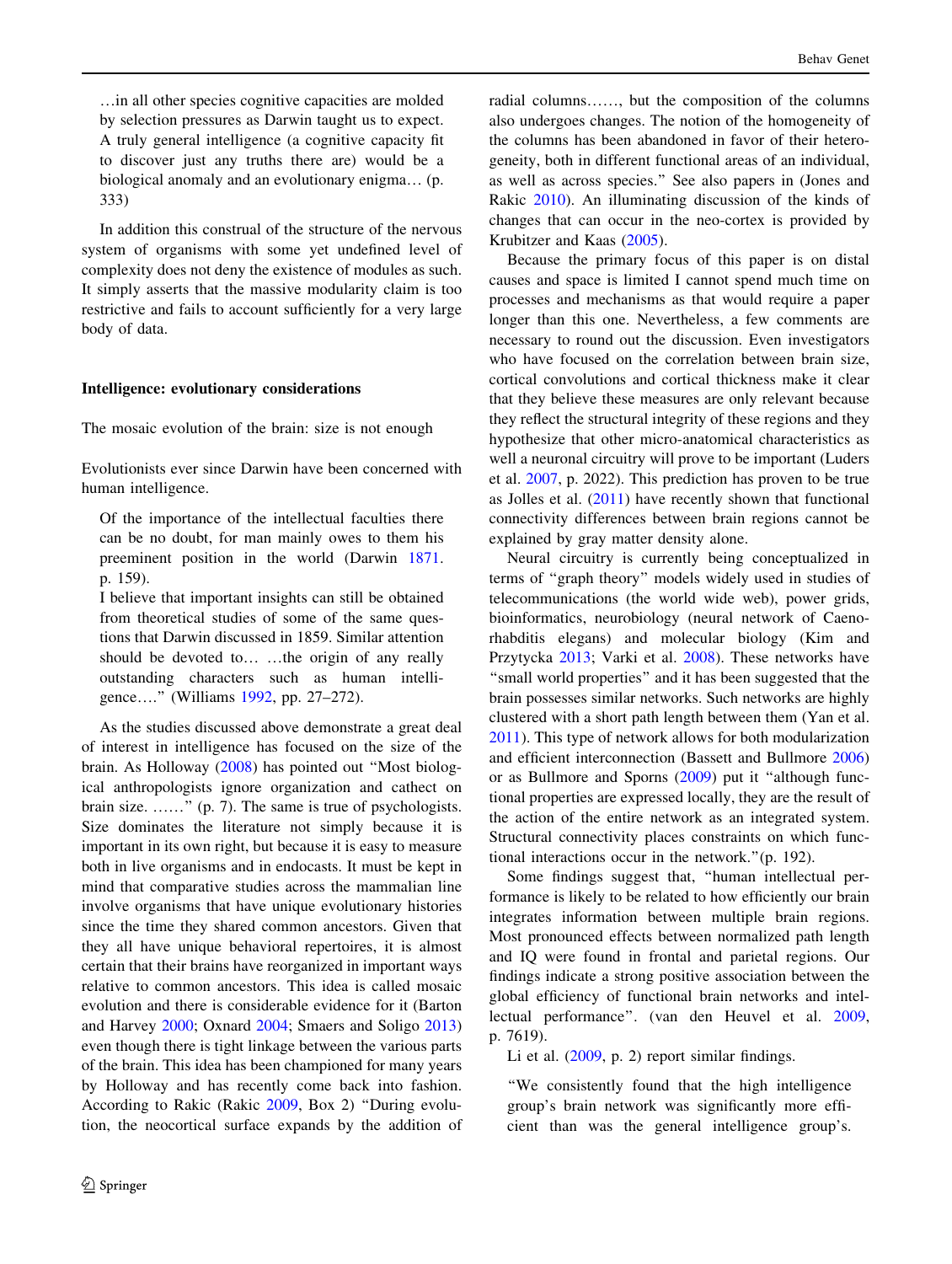Moreover, IQ scores were significantly correlated with network properties, such as shorter path lengths and higher overall efficiency, indicating that the information transfer in the brain was more efficient. These converging evidences support the hypothesis that the efficiency of the organization of the brain structure may be an important biological basis for intelligence.''

Changes in gray matter during development also show stunning differences between levels of intelligence. As Gogtay and Thompson [\(2010\)](#page-23-0) put it more intelligent children demonstrate ''a particularly plastic cortex with an initial accelerated and prolonged phase of cortical increase followed by a particularly vigorous phase of cortical thinning suggesting a highly plastic response in the brain.'' (p. 7).

Again size alone is not enough.

Another illustration of why too great a focus on size can be misleading can be found in studies of the brains of the elephant and parasitic wasps. Of the terrestrial mammals elephants have the largest brains. Like humans and great apes they are long lived and their offspring are altricial. Nevertheless, their neural cytoarchitecture is dramatically different from that of primates (Hart et al. [2008\)](#page-24-0). Although elephants display a wide variety of abilities (use of tools, modification of tools, long term memory, high spatial/ mapping skills, social strategies, anticipatory planning, problem solving, etc. (Byrne et al. [2009;](#page-22-0) Foerder et al. [2011\)](#page-23-0)). I have been unable to find evidence of the correlation between abilities in this spectacular animal. The parasitic wasp Trichogramma evanescens has a miniaturized brain that is marginally larger than a single human pyramidal motor neuron. While the body volume of genotypically identical wasps can vary up to a factor of 7, even the small female phenotypes, ''display a rich behavioral and cognitive repertoire similar to much larger insects, including flight, walking, courtship, deciding over the size and sex of their progeny, vision, olfaction, learning and long- and short-term memory formation'' (van der Woude et al. [2013,](#page-28-0) p. 88). Scaling the size of parts of the brain against behavioral adaptations makes numerous unspecified assumptions and can often be misleading (Barton [2012;](#page-21-0) Willemet [2013\)](#page-28-0).

The brain is not a simple adaptation. It is embedded in a set of complex co-adapted traits

While it is asserted by many that the large human brain is one of our specie's unique features (Ayala [2010;](#page-21-0) Foley and Gamble [2009](#page-23-0); Hill et al. [2010](#page-24-0); Varki et al. [2008\)](#page-28-0) it is important to recognize that brain size is not a dichotomous character that separates us from our ancestors. As HaileSelassie et al. ([2004\)](#page-23-0) point out, ''Bipedality might be an arbiter of hominid status, but ''bipedality'' involves a large and complex set of anatomical traits and is not a dichotomous character.'' Indeed a number of archaic hominins were bipedal (Wood [2010\)](#page-28-0). The same is true for the brain, a variety of other hominid characteristics that served as constraints would have to have changed simultaneously with brain size; examples include female pelvic size and shape as well as related features of parturition, capacity for heat dissipation, diet and related metabolic processes related to energetic demands, length of intestines, dentition as related to diet etc. This might lead us to assume that the evolution of the human brain size should take a very long time. Interestingly, however, the evidence demonstrates that evolution can be dramatically accelerated on islands with small mammals getting larger and large mammals getting smaller. Some species can evolve faster than expected when there is rapid change in their environment. On islands this includes reduced predation, reduced interspecific competition, a change in diet, different pathogens, etc. (Millien [2006](#page-26-0)). Cochran and Harpending [\(2009](#page-22-0)) make a strong case for the influence of civilization as an accelerant of human evolution. The number of traits that tend to distinguish us from other apes is quite long (Trinkaus [2007](#page-27-0)). Carroll [\(2003a,](#page-22-0) [b,](#page-22-0) Box 1) lists 15 and does not even mention bipedality. Laterality is a particularly distinguishing characteristic (Smaers et al. [2013](#page-27-0)). Laterality is related to differential control and motor control and is seldom related to higher cognitive functions even though it is related to language and tool making among other things. A large body of evidence now contradicts that view (Radman [2013\)](#page-26-0). A Barton puts it, ''… the evolution of large brains was associated with the elaboration of sensory–motor mechanisms for the adaptive control of bodies in their environments'' (Barton [2012](#page-21-0), p. 2104). Put simply, plants do not have brains.

Energetics: the expensive tissue hypothesis

Apart from its possible relation to intelligence the evolution of the brain is of interest because of its energetics. The brain uses 10 times the amount of energy predicted by its weigh alone (2 % of body weight vs. 20 % of the energy consumed) (Clark and Sokoloff [1999](#page-22-0); Holliday [1986](#page-24-0)). This estimate is derived from studies of the basal metabolism (resting rate) and does not reflect the amount of energy dedicated to active cognitive work. The latter may be very small and indeed more efficient brains may use less energy than less efficient brains (Jung and Haier [2007\)](#page-24-0). The energetic demands of the brain have led to the ''expensive brain hypothesis''. Seldom mentioned in this literature is the fact that the liver and gastro-intestinal tract are as expensive as the brain. Perhaps it should be called the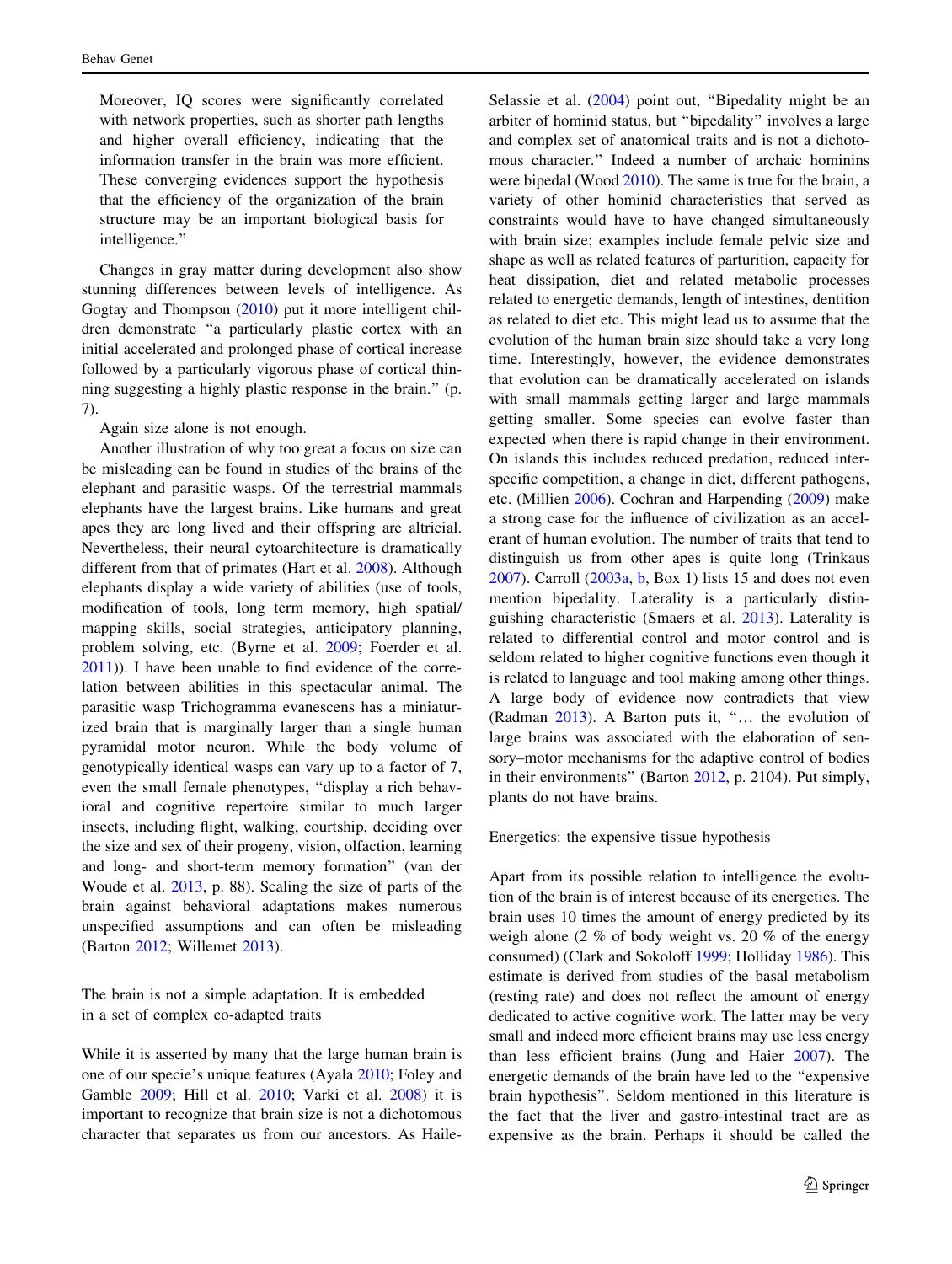"Expensive Tissue Hypothesis". There is a great deal of evidence that organ systems that no longer serve an adaptive purpose and are no longer selected for on a dayto-day basis degenerate. The classic examples are eyes in cave fish (Niven [2008\)](#page-26-0) and the naked mole rat (David-Gray et al. [1998](#page-22-0)). Another example would be loss of pigmentation in pearlfish. This commensal fish lives within its host during the day and exits at night to forage. This behavioral strategy (an adaptation) is thought to have developed in order to avoid predation as the pearlfish is rarely found in the stomach of predaceous fish. In addition there are evolutionary trade-offs. As adaptive fitness improves in one environment there is often loss of fitness in other nonselective environments (Bennett and Lenski [2007](#page-21-0)). Indeed there is good evidence that under some selective pressures brains shrink in size (Niven [2005](#page-26-0)).

According to Isler and van Schaik, the expensive tissue hypothesis,

predicts that relatively large brains can evolve only when either energy input increases (Isler and van Schaik [2006b](#page-24-0)) or there is an allocation shift from another expensive body function, such as the digestive tract in primates (Aiello and Wheeler [1995](#page-20-0); Fish and Lockwood [2003](#page-23-0)) or the pectoral muscle in birds (Isler and van Schaik [2006a\)](#page-24-0). To our knowledge, this framework is the only one that accounts for the wellknown correlation between life history patterns and brain size (Barrickman et al. [2008;](#page-21-0) Deaner et al. [2003\)](#page-22-0), while at the same time incorporating the energetic consequences of lifestyles that are influenced by ecological conditions of habitat and diet. (Isler and van Schaik [2009](#page-24-0), p. 127).

This hypothesis has great verisimilitude as it incorporates life style and life history variables such as alloparenting in altricial birds and humans (Hrdy [1999](#page-24-0); Kruska [2005\)](#page-25-0), the extended family (Allman [2000,](#page-21-0) p. 198), the invention of cooking as a means of increasing the quality of diet (Allman [2000,](#page-21-0) p 194; Carmody and Wrangham [2009\)](#page-22-0) and life span (Barrickman et al. [2008](#page-21-0)). The important point being made here is that a concrete feature of the brain (cost) is shown to systematically explain a series of correlations or what might best be called functional relationships. Selection for one characteristic has implications for a number of others. Any theory about the evolution of the brain or intelligence should have similar implications. Very few do. Nevertheless, brain size is only a crude index of cognitive functionality, other features of the brain (duplication of features such as visual cortical maps and interconnectivity) must therefore be quite important especially in the very small brains of insects which allow them to perform spectacular feats (Chittka and Niven [2009](#page-22-0); Wiederman and O'Carroll [2013](#page-28-0)). The details of the energetics of neurons and the brain are beginning to be better understood (Niven and Laughlin [2008\)](#page-26-0). The expensive tissue hypothesis implies that there must be strong selective forces that maintain big brains and that in the absence of such forces brains would rapidly shrink in size. It does not explain the increase in brain size per se.

The rate of brain evolution: how fast?

It is often said that the brain size of homo sapiens increased at a staggering rate or that there was runaway selection. The actual facts, however, are quite different. As Williams [\(1992](#page-28-0), p. 132) points out with only conservative assumptions about selection and the heritability of brain size, ''An early homonid brain could have increased to modern size, and back again, about 21 times while the actual evolution took place''. This is a point that had been independently made by Van Valen and cited above. I address the question of the heritability of brain size in contemporary human [and other primates (Rogers et al. [2007\)](#page-26-0)] below. This argument that the brain could have evolved as rapidly as described is, of course, too simple. As pointed out above, a variety of other homonid features would probably have to have evolved alongside brain size. While cranial capacity of Pleistocene homo has increased in size since 200 ka (Lee and Wolpoff [2003\)](#page-25-0), the absolute brain size of homo sapiens (and body size) has decreased over the past 35,000 years (Holloway [2008,](#page-24-0) Table 3) and the brain of H. neanderthalensis was much larger than those of Homo sapiens and that difference has not been explained (Carroll [2003a,](#page-22-0) [b,](#page-22-0) Table [1;](#page-16-0) Roth and Dicke [2005,](#page-27-0) Table [1](#page-16-0)). The evidence seems to suggest ''a stasis in relative brain size within homo between 1,800 and at least 600 kyr BP'' (note added: 600 thousand years before present) (Ruff et al. [1997](#page-27-0)). This may well explain why contemporary data suggest that the brain may be under strong stabilizing (average-is-better) selection rather than directional (moreis-better) selection (Miller and Penke [2006\)](#page-26-0).

Some random thoughts on the evolution of big brains: adaptations, design, tinkering, kludges and bricolage

A further argument against a strong form of the massive modularity hypothesis (adaptations are finely tuned mechanisms optimized to solve a specific problem) comes from the large body of evidence that the brain is at least partially a kluge (Marcus [2008\)](#page-25-0) constructed through a process similar to bricolage (Wilkins [2007](#page-28-0)). Bricolage is a term widely used in the visual arts and refers to creation of a piece of art from a diverse collection of things that happen to be available. What is available, of course reflects the interests and preoccupations of the particular artist. The artist we call Mother Nature using natural selection has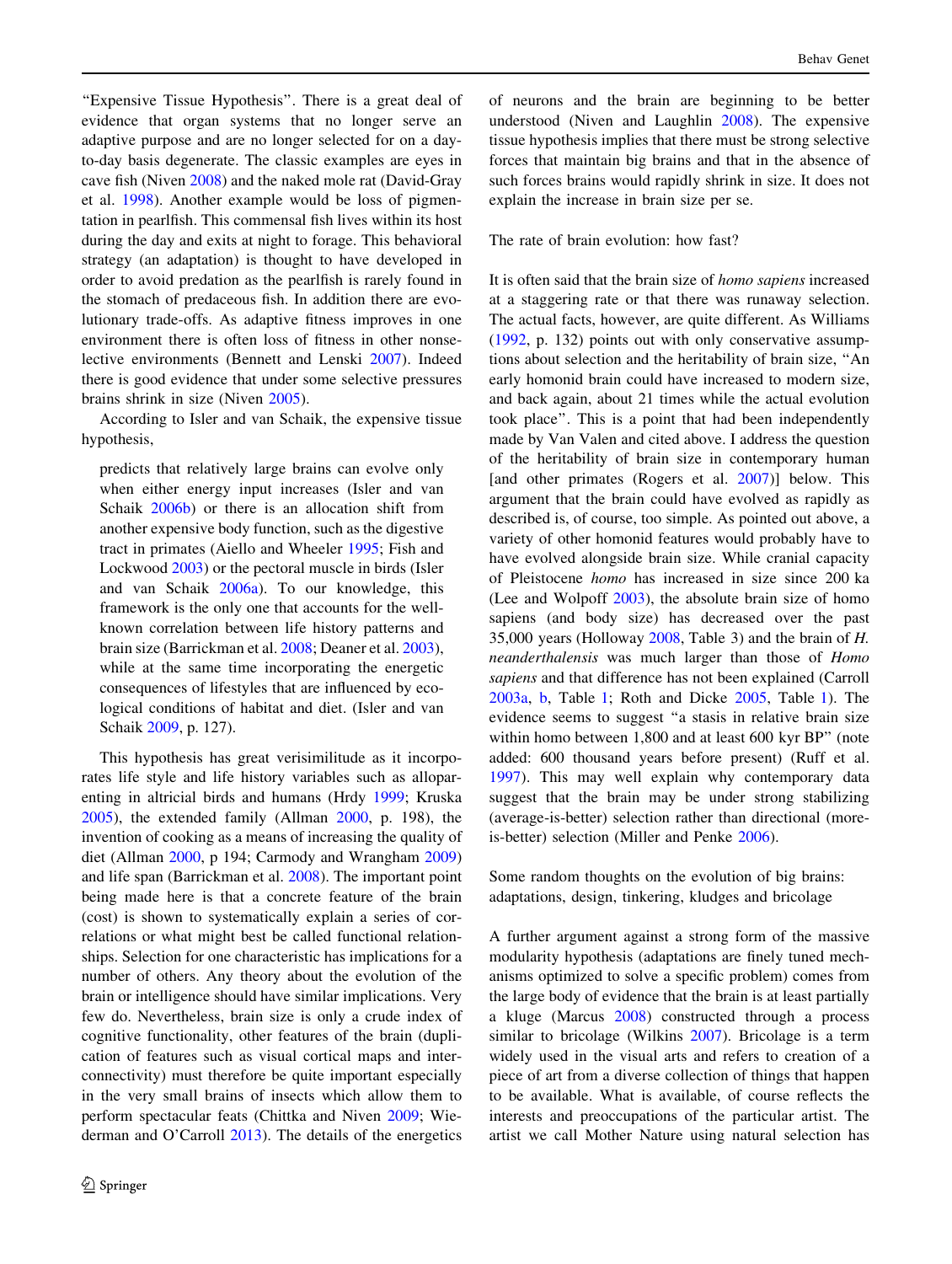built an unimaginably large number of creatures through a similar process called by Darwin ''modification by descent''. Wilkins has summarized this point elegantly;

In reality, although organisms often seem designed efficiently for one trait, much is clearly suboptimal and many morphological/anatomical traits are baroque in their construction, defying the simplest notions of what constitutes good design. Furthermore, even the optimality of the well-designed features is often at the slight expense of other traits, the phenomenon of ''tradeoffs'' (20). In contrast, the alternative metaphor of evolution as a tinkerer, engaged in piecemeal construction or bricolage, seems at first to be more apposite than that of design. Evolution clearly works by adapting preexisting structures to new purposes, many in ways that no sensible human engineer would have used (p. 8591).

Thus natural selection should be seen as a tinkerer (Jacob [1977\)](#page-24-0) who makes mistakes (Avise [2010\)](#page-21-0) as much as a designer. One of the consequences of the process of modification by descent is that genes and gene complexes evolved for one purpose tend to be used over and over for other purposes and appear to be highly conserved.

Consider the case of the development of the size of the mammalian brain, it can be efficiently described by two factors, the first, brain size, encompassing 9 of 11 brain structures which have increased in size and a second olfactory bulb factor (Finlay [2007](#page-23-0)). The parts of the brain in the first factor appear to be tightly linked for a reason that is common across mammalian species. Selection for any one facet of the first factor leads to coordinated enlargement of the whole brain in a predictable manner (concerted evolution). Contrary to what would be predicted by the modularity hypothesis, ''No mammal has found it advantageous to enlarge any brain structure preferentially over the cortex.'' (p. 297). Thus selection on any of the parts not just the neocortex (also called isocortex) leads to the large neocortex found in humans. There is no claim that the linkage cannot be broken (the fact that the olfactory bulb has decreased in size strikes us as proof positive), only that it has remained rather tight for quite a long time.<sup>1</sup>

This finding is consistent with the well-known developmental plasticity of the mammalian cortex. The best evidence is that different sensory modalities can be coopted depending on trauma and experience (Krubitzer and Kaas [2005\)](#page-25-0). Developmental plasticity creates a mechanism that ''facilitates rapid adaptation to novel environmental circumstances without substantially affecting the total energetic cost of sensory processing within the brain.'' (Niven and Laughlin [2008,](#page-26-0) p. 1802). The general-purpose functioning (plasticity) of the brain is also strikingly shown by the remarkable performance of children who suffered surgery or serious brain injury in early life (Bates et al. [2001](#page-21-0)). An alternate conception of this feature of the brain is neural reuse (Anderson [2010](#page-21-0)). Nevertheless, it does not entirely prevent specialized evolution from occurring. Trichromatic color vision has evolved independently in monkeys but not in other mammals (Jacobs and Rowe [2004](#page-24-0)). Interestingly, this evolution takes place at the sensory surface and not deep in the brain. This can be demonstrated by introducing a form of color vision from one species (human) into another species (mouse) that does not have it. The "mice apparently acquired an added dimension of sensory experience, implying that the mammalian brain has the innate ability to extract information from novel and qualitatively different types of visual input.'' (Jacobs and Nathans [2009](#page-24-0)). This certainly gives the impression that parts of the brain function as a generalpurpose (domain general) device.

Behavior genetic studies of the tight linkage between parts of the brain in humans are consistent with those of Finlay discussed above. Because they can estimate genetic influence they can make additional claims.

Behavioral genetic data supports the hypothesis that the human brain is a work in progress, as the extraordinarily high metabolic cost of brain tissue should place a selective pressure towards smaller brains and ultimate fixation of genetic polymorphisms affecting brain volumes. In contrast, imaging data has established that genetic variance not only persists but is by far the predominant determinant of brain size. (Schmitt et al. [2010](#page-27-0), p. 121)

No one would have dreamed of making this claim even a few years ago.

Brain size in mammals has increased over evolutionary time (Yao et al. [2012](#page-28-0)). As a consequence a very large number of evolutionary scenarios predict a larger brain because the behavior selected for increases the fitness of ancestors. A number of examples are cited and described by Finlay ([2007](#page-23-0)) and Charvet and Finlay ([2012\)](#page-22-0). I have counted 21 non-independent theories and there are likely many more. Most of the theories are difficult to test (Stanford [1995](#page-27-0)), they all however, assume that big brains contribute to survival and that prediction can be tested.

 $<sup>1</sup>$  An interesting case of increase in the size of one part of the brain</sup> over other parts is the increase in cerebellum size with bower complexity in bowerbirds (Day et al. [2005](#page-22-0)). Sexual selection has let to an increase in the skills necessary to build intricate and precisely decorated bowers, but it is only reflected in an increase in cerebellum size. Such birds do have larger whole brains relative to other birds that live in similar habitats but do not build bowers. This appears to be an androgen triggered process.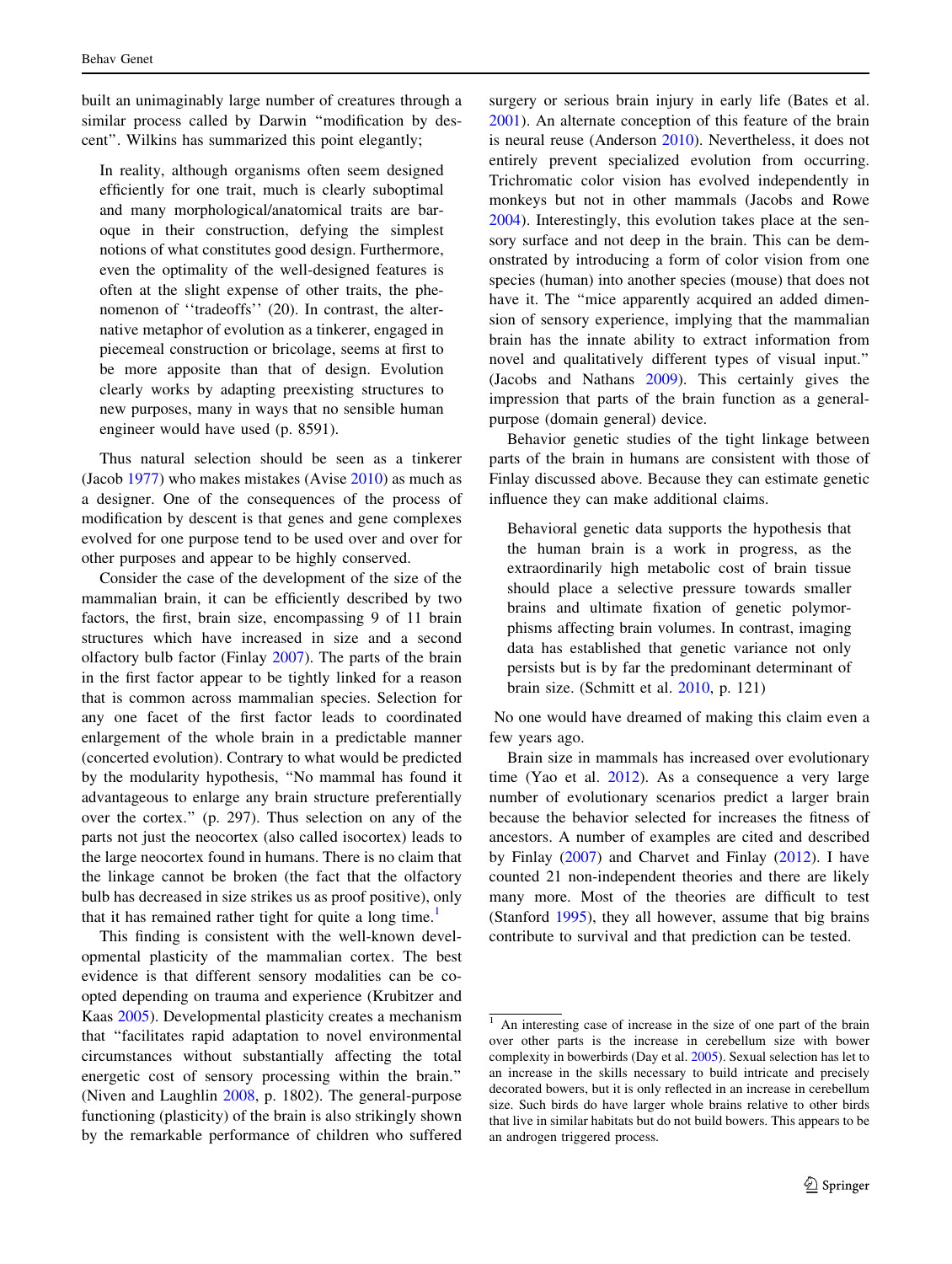Do big brains contribute to survival?

Many of the theories can also be unified by the ''brain sizeenvironment change theory'' (BS-EC theory). The argument is that organisms with greater cognitive complexity, facilitated by larger brains, are better able to cope with novel environments than those with smaller brains. This hypothesis has been tested four times using a quasi-experimental design in natural settings and the results have been positive in three of the four instances. The idea is that big-brained species should show higher survival than small brain species when introduced into novel environments. Sol et al. [\(2005](#page-27-0)) demonstrated this for avian species  $($ >600 introduction events) and further demonstrated that the effect was mediated by cognitive (innovative propensity) rather than non-cognitive mechanisms. Sol et al. [\(2008](#page-27-0)) replicated this finding with mammals  $($ >400 introductory events). The range of mammalian brain sizes studied was quite representative and the findings held when a variety of possible confounds were controlled. The authors make a strong case for the argument that, ''The selective pressure to deal with novel or altered circumstances may have been a powerful evolutionary force for increasing the size of the brain.'' Amiel et al. [\(2011](#page-21-0)) have replicated these findings for ectothermic terrestrial vertebrates (amphibians and reptiles). Drake [\(2007](#page-22-0)) using a large data base failed to find the effect with multiple species of fish. Shumway ([2008\)](#page-27-0), however, has shown that brain size is related to habitat complexity in African cichlid fish. As far as I am aware there is no data on the relation between brain size and cognitive ability in fish (Bshary et al. [2002](#page-22-0)).

In her discussion of the implications of the bird findings, Marino [\(2005](#page-25-0)) explicitly proposed that the findings support the concept of " $g$ " or general intelligence rather than "highly specialized domains of memory or calculation such as seed caching.'' She specifically cites studies that demonstrate the positive correlation between measures of cognitive ability (i.e., the positive manifold). As Marino pointed out only two taxa had been studied (birds and primates at the time she wrote). She suggested that other taxa such as cetaceans and invertebrates be studied in the same way in order to assess the possibility that ''there are truly ''universal'' patterns of causation across brain, behavior and ecology on Earth'' (p. 5307). The extension of these findings to mammals in general as well as amphibians and reptiles lends strong support to her hypothesis. Marino et al. [\(2007](#page-25-0)) and Connor [\(2007](#page-22-0)) provide additional discussion of convergent brain evolution in multiple taxa. There is also now some evidence for domain generality in invertabrates—cephalopods (Mather [2008](#page-25-0)).

The intuitively plausible idea that big brains contribute to survival (are adaptive) due to the fact that they allow organisms to cope more effectively with complex environments has a reasonable amount of support. The specific mutations that

facilitate the process are likely to be many and varied, perhaps quasi-infinitesimal and remain to be explicated.

## Intelligence: genetic considerations

The first law of quantitative genetics: every trait in every species is heritable

The heritability coefficient indexes the magnitude of genetic influence (as a proportion of variance) on a quantitative (generally polygenic) trait. It tells us how much of the variance (differences among individuals) in a population is due to genetic factors. It is a population statistic and while it describes individual differences, it does not apply directly to individuals. It is useful to distinguish between ''broad heritability'' and ''narrow heritability''. Narrow heritability consists of the additive effects of genes that cause most of the observed similarity between relatives except for monozygotic twins who are similar for both additive and nonadditive genetic reasons (Visscher et al. [2008\)](#page-28-0).

One conclusion often drawn from the massive modularity hypothesis is that any trait or character with high heritability cannot be an adaptation because if it were it would have reached fixation due to its contribution to fitness. This is alleged to flow from Ronald Fisher's Fundamental Theorem of Natural Selection. As Feldman, et al. [\(2000](#page-23-0)) put it in a critique of Bouchard's [\(1994](#page-21-0)) discussion of the heritability of personality (they call it a mistaken evolutionary interpretation),

The theorem states that the rate of change in the mean fitness is equal to the additive genetic variance in fitness. Thus, if a trait truly had an effect on fitness (i.e., if the degree of adaptation did depend on the trait value), then the additive genetic variance would be dissipated by natural selection. Eventually we would be left only with non-additive genetic variance, genotype by environment interaction, and cultural or environmental variability. You cannot have it both ways: high additive genetic variance means not very important to natural selection, whereas low additive genetic variance means not very interesting to Bouchard. …… In short, the prediction to be drawn from the premise that IQ or behavioral traits were selectively important in our ancestors is that there should be little additive genetic variability remaining for these traits among modern humans. (p. 76)

As Edwards [\(1994](#page-23-0), [2004,](#page-23-0) p. 111) notes this is a misappropriation of the theorem, one that is widely shared, particularly by evolutionary psychologists. As Fisher pointed out long ago natural selection alone is not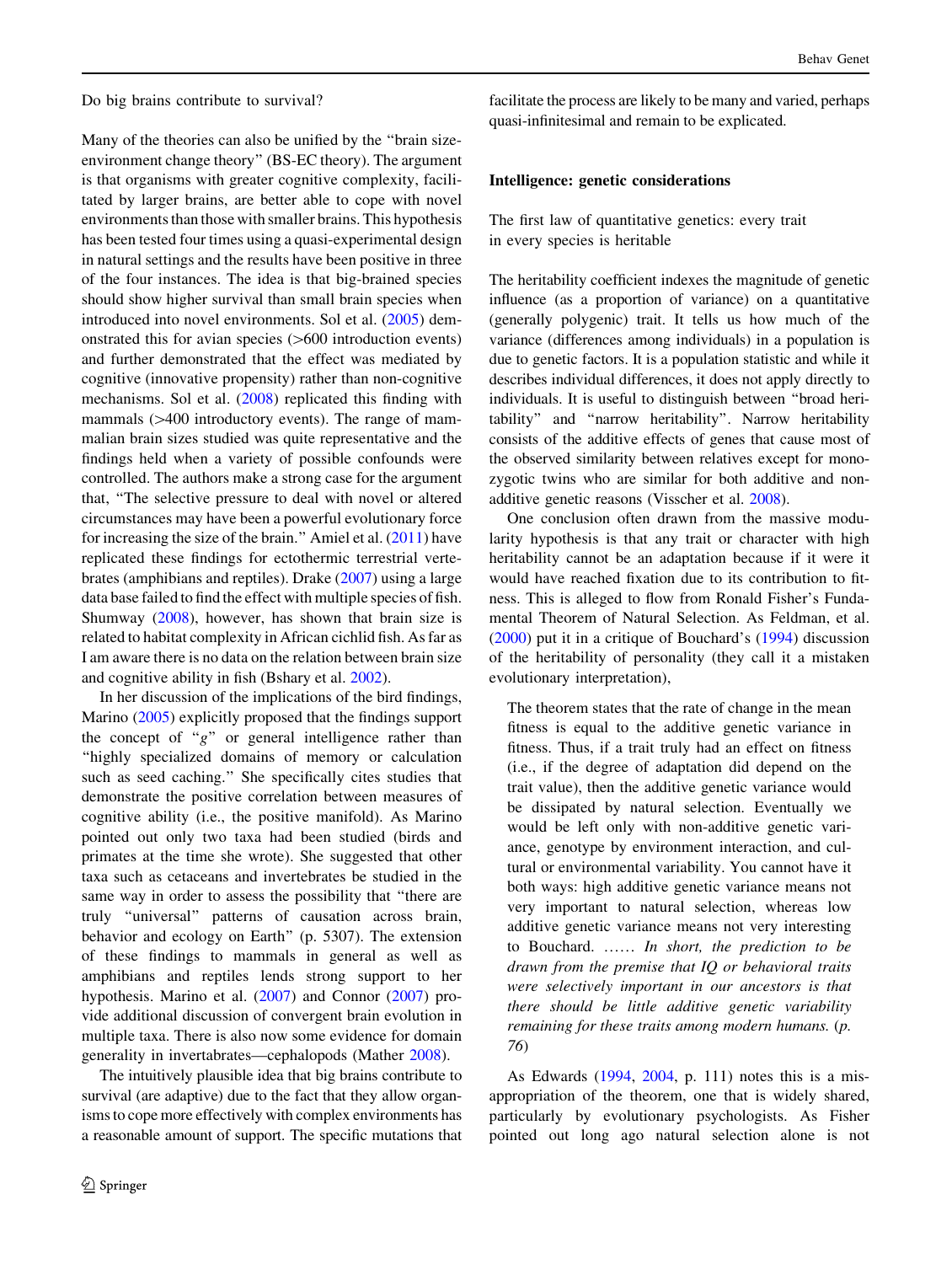evolution. The model cited by Feldman et al. is called a "Hard Sweep" and it underlies the view that all humans are virtually alike everywhere and evolution has ended. A huge body of evidence which flows from genome wide data suggest that there is considerable local adaptation and rather than human differences being only skin deep they probably permeate both the mind and the body (Cochran and Harpending [2009\)](#page-22-0). The empirical evidence shows that neither directional artificial selection nor natural selection appear to exhaust genetic variance. Crow [\(2008](#page-22-0), [2010\)](#page-22-0) provides references and a number of theoretical reasons why this appears to be the case.<sup>2</sup> Standing genetic variation (heritability) is endemic and does not indicate evolutionary un-importance. More generally evolution has not ended.

Fortunately there is much to learn and considerable reason to believe Bouchard can ''have it both ways''. Recent theorizing (Pritchard et al. [2010\)](#page-26-0) and data (Hancock et al. [2010\)](#page-24-0) suggests an important role for ''Soft Sweeps'' and ''Polygenic Adaptation''. These models allow for a great deal of standing genetic variance in adaptive traits.

Consider the following abstract from a recent study of bumble-bee colonies.

Despite the widespread assumption that the learning abilities of animals are adapted to the particular environments in which they operate, the quantitative effects of learning performance on fitness remain virtually unknown. Here, we evaluate the learning performance of bumble-bees (Bombus terrestris) from multiple colonies in an ecologically relevant associative learning task under laboratory conditions, before testing the foraging performance of the same colonies under the field conditions. (our emphasis) We demonstrate that variation in learning speed

among bumble-bee colonies is directly correlated with the foraging performance, a robust fitness measure, under natural conditions. Colonies vary in learning speed by a factor of nearly five, with the slowest learning colonies collecting 40 % less nectar than the fastest learning colonies. Such a steep fitness function is suggestive of strong selection for higher learning speed. (Raine and Chittka [2008\)](#page-26-0)

This much variation strongly suggests the trait is polygenic. Consequently, even in an ancient order of insects there is significant heritable variation in an important behavioral trait (colonies are the conceptual equivalent of individuals in other species) one that is demonstrably related to fitness.

I have provided examples of what has been called the First Law of Quantitative Genetics (Bouchard [2007\)](#page-21-0); virtually every trait in every species is heritable. This is a generalization of Turkheimer's ([2000\)](#page-27-0) First Law of Behavior Genetics (all human behavioral traits are heritable). As Lynch and Walsh ([1998\)](#page-25-0) put it,

If one's sole interest in performing a quantitativegenetic analysis is to demonstrate that the character of interest is heritable, there is probably little point in expending the effort. The outcome is virtually certain. Almost every character in almost every species that has been studied intensively exhibits nonzero heritability." (p. 174)

In addition, the variance in most complex traits appears to be largely additive in nature (Hill et al. [2008](#page-24-0)). This point of view is shared by many others. In a massive study of flowering time in corn Buckler and 35 colleagues (Buckler et al. [2009\)](#page-22-0) conclude that;

Our results suggest that for the outcrossing species maize, the genetic architecture of flowering time is dominated by small additive QTLs with few genetic or environmental interactions (within the tested range of environments). Human height may have a similar genetic architecture… (p. 718).

There is every reason to believe that the important traits that distinguish us from other primates are also highly polygenic (Carroll [2003a](#page-22-0), [b](#page-22-0), p. 853).

The interesting scientific question is, why so much genetic variability?

If this argument is correct then few if any quantitative traits have achieved fixation in the sense that all individuals are genetically alike. The pervasiveness of genetic variability for traits that are very likely, on other grounds, to be adaptive is the interesting scientific question (Gangestad

 $\sqrt{2}$  According to Crow, "All that is required is that there be a substantial supply of rare alleles, many of them perhaps in a mutation–selection balance that was reached before the current selection program started'' (p. 1242). James Lee (Personal Communication, 2013) has provided me with the following formulation based on Crow's argument. ''Even if the mean of a trait has been consistently increasing in one direction over time, the additive genetic variance does not necessarily decline because there are loci where the "plus" allele was initially rare but then increased in frequency. The contribution of such loci to the additive genetic variance increases rather than decreases, until the plus allele passes the frequency of 0.50. And unless all possible ways to increase the value of the trait have been exhausted, there will always be new mutations entering the population to replenish the variance lost as a result of plus alleles going from 0.50 eventually to fixation. The equilibrium additive genetic variance depends only on the effective population size, and given a size of 10,000 (good enough for humans) a heritability of 0.60 or so is not at all anomalous.'' Brem and Kruglyak ([2005\)](#page-22-0) provide empirical evidence for the existence of the necessary alleles for a large and unbiased sample of quantitative traits in yeast that are highly heritable  $(>69 \%$ ). Rockman  $(2012)$  $(2012)$  discusses the general issue within a larger historical context.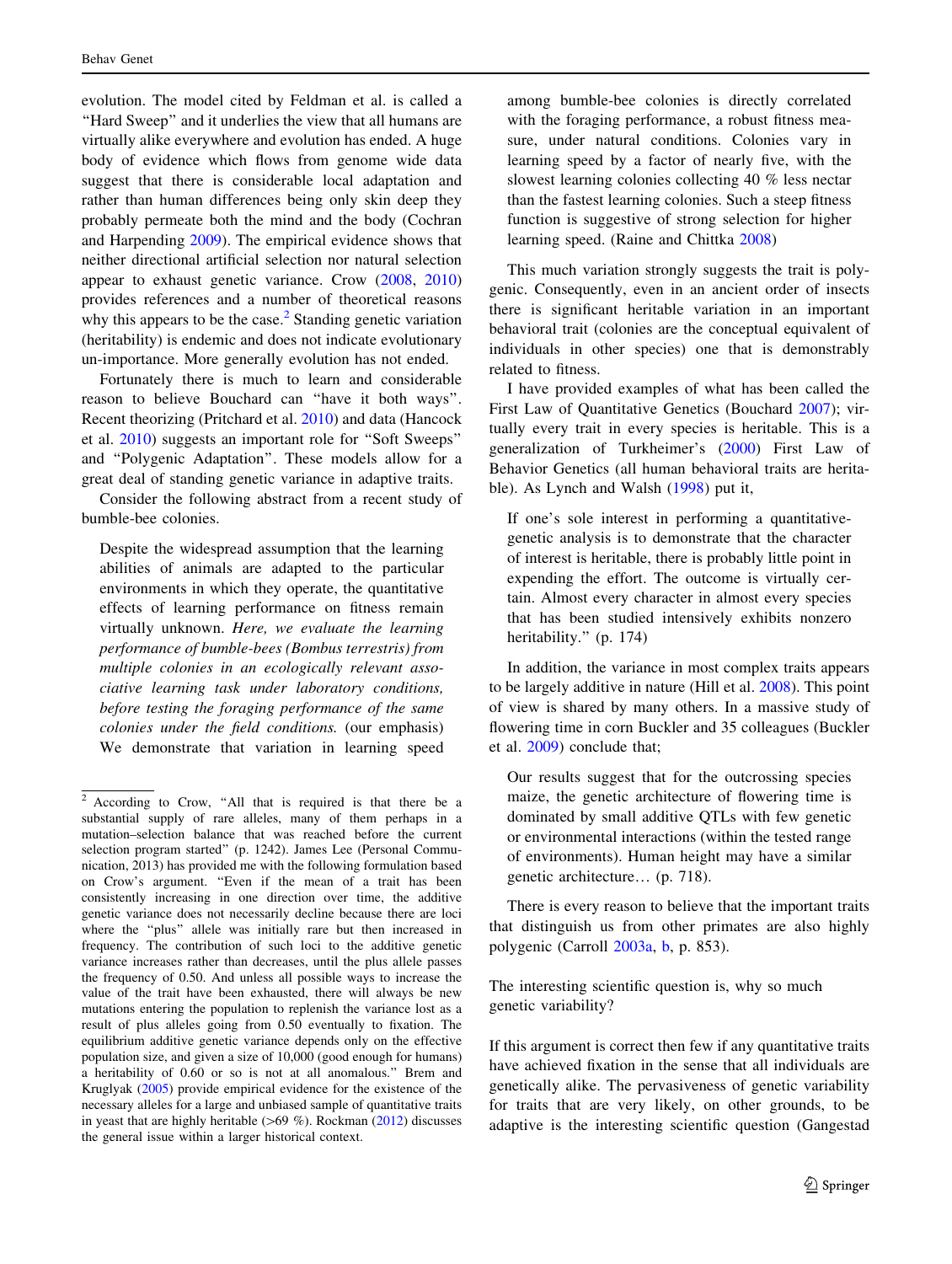[2010;](#page-23-0) Rockman [2012](#page-26-0), p. 9–10). Examples include brains (this paper), Warbler wing length in wild birds (Tarka et al. [2010\)](#page-27-0), the timing of reproduction in the wild great tit (Nussey et al. [2005\)](#page-26-0) and perhaps most interestingly the high heritability of beak size in Darwin's finches (Grant and Grant [2006\)](#page-23-0).

Note that the same question permeates plant genetics. Kliebenstein [\(2010](#page-24-0)) in a recent theoretical paper dealing with natural genetic variation asserts that, ''Despite the ubiquity of this variation, little is known about the molecular underpinnings of natural genetic variation or the forces behind its maintenance or generation.'' (p. 480). Krubitzer and Kaas [\(2005](#page-25-0)) refer to the same question regarding the structure of the brain, ''Once we appreciate the degree to which certain gene expression patterns vary, for example, we could then determine how this variation is related to variation in aspects of cortical organization, connections and functionality.''

Until very recently it was widely believed that human evolution had stopped. Indeed this assumption underlies Feldman et al.'s criticism. What was forgotten was that both adaptive processes such as selection, and non-adaptive processes such as mutation, migration and assortative mating are always at work changing gene frequencies both in an absolute and a relative sense (Alonso-Nanclares et al. [2008;](#page-21-0) Brandon [2006;](#page-21-0) Draghi et al. [2010;](#page-22-0) Gerhart and Kirschner [2007\)](#page-23-0). McShea and Brandon [\(2010](#page-26-0)) have made a strong case for the argument that complexity has increased in evolutionary systems and this seems to be true (Russell [1983\)](#page-27-0). All of evolutionary change, however, need not be caused by the evolution of adaptations (Bonner [2013](#page-21-0); Lynch [2007\)](#page-25-0).

Evolution is now seen to be a much more rapid process than previously believed (Cochran and Harpending [2009](#page-22-0); Hawks et al. [2007;](#page-24-0) Wang et al. [2006\)](#page-28-0) and relevant empirical findings are appearing almost everyday. A recent example is the unique adaptations to high altitude by Tibetans and Andeans, adaptations with fitness consequences (Simonson et al. [2010](#page-27-0); Yi et al. [2010](#page-28-0)). This topic was initially explored in an interesting paper by Beall [\(2007](#page-21-0)). She demonstrated that there were very large differences between Tibetans and Andeans, who lived at very high altitudes, in a number of functional (oxygen transport) traits. The effect sizes were very large. She also showed that if the trait had been studied by quantitative geneticists it would have been shown to be heritable. Some of the genes underlying these adaptations are now known and they reflect rather rapid evolution.

The arguments that the high heritability of a trait in a population deems it non-adaptive, that all adaptive traits will quickly move to fixation, and that human populations do not differ genetically are simply false (Edwards [2003](#page-23-0)). The heritability of brain size: animal data

Before turning to the human data it is of interest to report on two recent genetic studies of brain size in primates.

The first study (Rogers et al. [2007](#page-26-0)) measured brain size using MRI data obtained from one-hundred and nine (51 males and 58 females) adult Baboons in a 40 year old colony who lived in large outdoor enclosures. By taking account of the known multigenerational pedigree of the colony it was possible to estimate the heritability of brain size (controlling for age, sex, and age  $\times$  sex). The heritability of Total brain volume was .82.

Remarkably similar results were obtained by Fears et al. [\(2009](#page-23-0)) using a colony of 357 Vervet monkey and similar procedures. The heritability of Total Brain Volume (controlling for sex, age and weight) was .99.

The authors ascribe the somewhat higher heritability than previous studies to the increased precision of their MRI procedures and the highly controlled environment of the colony. Other older studies of the heritability of primate brain size include Cheverud et al. ([1990](#page-22-0)) and Mahaney et al. ([1993](#page-25-0)).

The heritability of brain size: human data

An early study of a very small group of monozygotic twins  $(N = 10)$  suggested that size of the surface area of the cortex and the folding may be under genetic influence (Tramo et al. [1995](#page-27-0)). A further study of this sample (Tramo et al. [1998\)](#page-27-0) reported non-significant correlation between various brain measures and g. All studies since then have reported sizeable positive correlations between brain size measures and g.

Using a full twin design, but still with small samples (a reading disabled group and a normal control group) Pennington et al. [\(2000\)](#page-26-0) measured the volume of thirteen brain regions and a factor analysis of the total sample yielded two factors: a cortical factor (basically all the Gray matter) and a sub-cortical factor (largely defined by white matter). The heritabilities for the two factors and cerebral total as well as their correlations with  $g$  are shown in the top section of Table [1.](#page-16-0) The heritabilities for the volume measures are quite high and the results are surprisingly similar to the Baboon and Vervet data presented above. The correlations with g are in the range expected from the meta-analysis presented earlier.

A twin study of this sort allows one to compute the genetic correlation between two variables, in this case head size and g, the genetic correlation  $r_g$  is .48. This means that about half the genetic influence is common between cerebral volume and g. This phenomenon is best called statistical pleiotropism as it does not necessarily guarantee that the same genes cause the correlation (Carey [1988](#page-22-0)). It is also possible to calculate how much of the phenotypic overlap between brain size and g is due to shared genes. In this instance it is 80  $\%$ .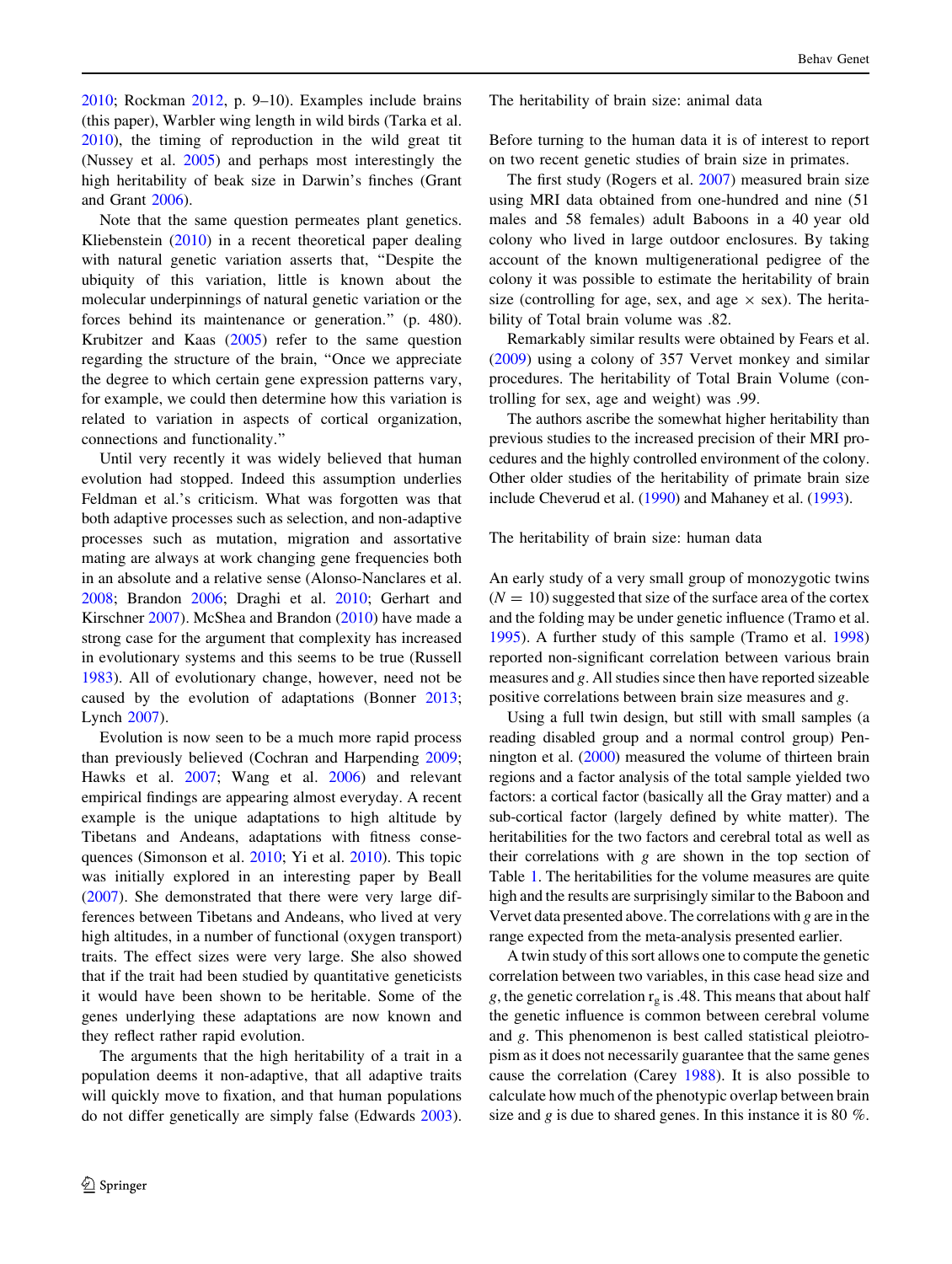<span id="page-16-0"></span>

| <b>Table 1</b> Heritabilities of various brain region volumes and their |  |  |  |  |  |
|-------------------------------------------------------------------------|--|--|--|--|--|
| correlation with $g$ and genetic correlations for studies with all      |  |  |  |  |  |
| measures                                                                |  |  |  |  |  |

| Heritability                 | Correlation<br>with $g$ | Genetic<br>correlations                     |  |
|------------------------------|-------------------------|---------------------------------------------|--|
|                              |                         |                                             |  |
| .89                          | .37                     | Not reported                                |  |
| .67                          | .15                     | .48                                         |  |
| .78                          | .38                     | Not reported                                |  |
| Posthuma et al. $(2002a, b)$ |                         |                                             |  |
| .82                          | .25                     | .29                                         |  |
| -87                          | .24                     | .24                                         |  |
| Betjemann et al. (2010)      |                         |                                             |  |
| .80                          | .28 <sup>a</sup>        | .50                                         |  |
| .30                          | .20 <sup>a</sup>        | .70                                         |  |
| .60                          | .26 <sup>a</sup>        | .45                                         |  |
| .38                          | .21 <sup>a</sup>        | .62                                         |  |
|                              |                         | Pennington et al. (2000) (combined samples) |  |

Mean of verbal and perfomace IQ correlations. They did not report full Scale IQ

These results suggest that the correlation between brain size and g is substantively mediated by genes.

Two additional studies have reported heritabilities for brain size, correlations with  $g$  and genetic correlations (Betjemann et al. [2010](#page-21-0); Posthuma et al. [2002a,](#page-26-0) [b\)](#page-26-0). They are shown in the middle and lower section of Table 1. The heritabilities for the total measures are around .80 and the correlations with  $g$  are a bit lower than those reported in the meta-analysis cited earlier. In both studies the phenotypic correlations with g can be entirely accounted for by genes.

In 2001 Thompson et al. ([2001\)](#page-27-0) using a very small sample of twins (10 MZ and 10 DZ) reported that genetic factors ''significantly influenced cortical structure in Broca's and Wernicke's language areas, as well as frontal brain regions''. They also showed that frontal gray matter volume correlated .45 (based on a N of 20, Twin 1) and .37 (the remaining  $N$  of 20, Twin 20) with a measure of g. In a constructive replication of the Thompson et al. study the Amsterdam Group (Posthuma et al. [2002a](#page-26-0), [b](#page-26-0)) using a large extended family design found a heritability of .82 for Whole-brain gray matter, .87 for Whole-brain white matter and .86 for g. Whole-brain gray matter and white matter correlated .25 and .24 with g. Both correlations are mediated entirely by common genetic factors rather than environmental factors. These latter results are similar to those of Frangou et al. [\(2004](#page-23-0)) who reported a correlation of .34 between gray matter volume and g. Similar results have been reported by Hulshoff Pol et al. ([2006\)](#page-24-0). These findings are in the same range as those reported in Table 1. A review of the literature on the heritability of various parts

of the brain (including the total brain) can be found in Peper et al. [\(2007](#page-26-0)). I have summarized their data in the stem and leaf diagram shown below.

| Frequency | Stem and leaf            |  |  |
|-----------|--------------------------|--|--|
| 3.00      | Extremes $(.0, .0, .07)$ |  |  |
| 1.00      | 3.1                      |  |  |
| 2.00      | 4.09                     |  |  |
| 3.00      | 5.568                    |  |  |
| 4.00      | 6.3569                   |  |  |
| 4.00      | 7.0799                   |  |  |
| 11.00     | 8.12225788899            |  |  |
| 8.00      | 9.00122447               |  |  |

The mean heritability is .71 with 95 % confidence interval of .62–.80. Given the skewness of the distribution, the median is a more representative descriptor and the median heritability is .82. Most studies contributed a number of estimates so the values are not independent. We can, however, conclude that most brain structures are significantly heritable and the effect size is in the range of heritability found for g.

Panizzon et al. [\(2009](#page-26-0)) reported a heritability of .78 for total brain volume based on 110 MZ and 92 DZ male adult twins (Vietnam Era Twin Study) with an average age of 55.8, thus replicating the results reported above The purpose of this study, however, was to test the hypothesis that volume measures of brain regions reflect two different and distinct genetic influences. The hypothesis flows from the idea that surface area and thickness are driven by two different processes, the radial unit hypothesis proposed by Rakic, with volume being the product of the two. They confirmed this hypothesis as the heritability of the surface area for total gray matter was .89 and the heritability of cortical thickness was .81, but the genetic correlation between the two was very small .08. The idea that different genes or genetic processes drive the two components is consistent with the evolutionary evidence that the first enlargement of the human cortex involved expansion of the surface area with only a modest increase in thickness (Rakic [2009,](#page-26-0) Fig. [1](#page-3-0)). The increase in thickness came later. Obviously it would be useful to know the extent to which the two components correlate with  $g$ . If the influences are independent and additive, the results would not support the hypothesis that g is a unitary phenomenon, but rather a multiple causation hypothesis such as that of Godfrey Thompson's bond theory (Bartholomew et al. [2013](#page-21-0)). This is, however, a single study and replication is mandatory.

In summary the average heritability of brain volume based on ten twin studies is .84 (Baare et al. [2001;](#page-21-0) Bartley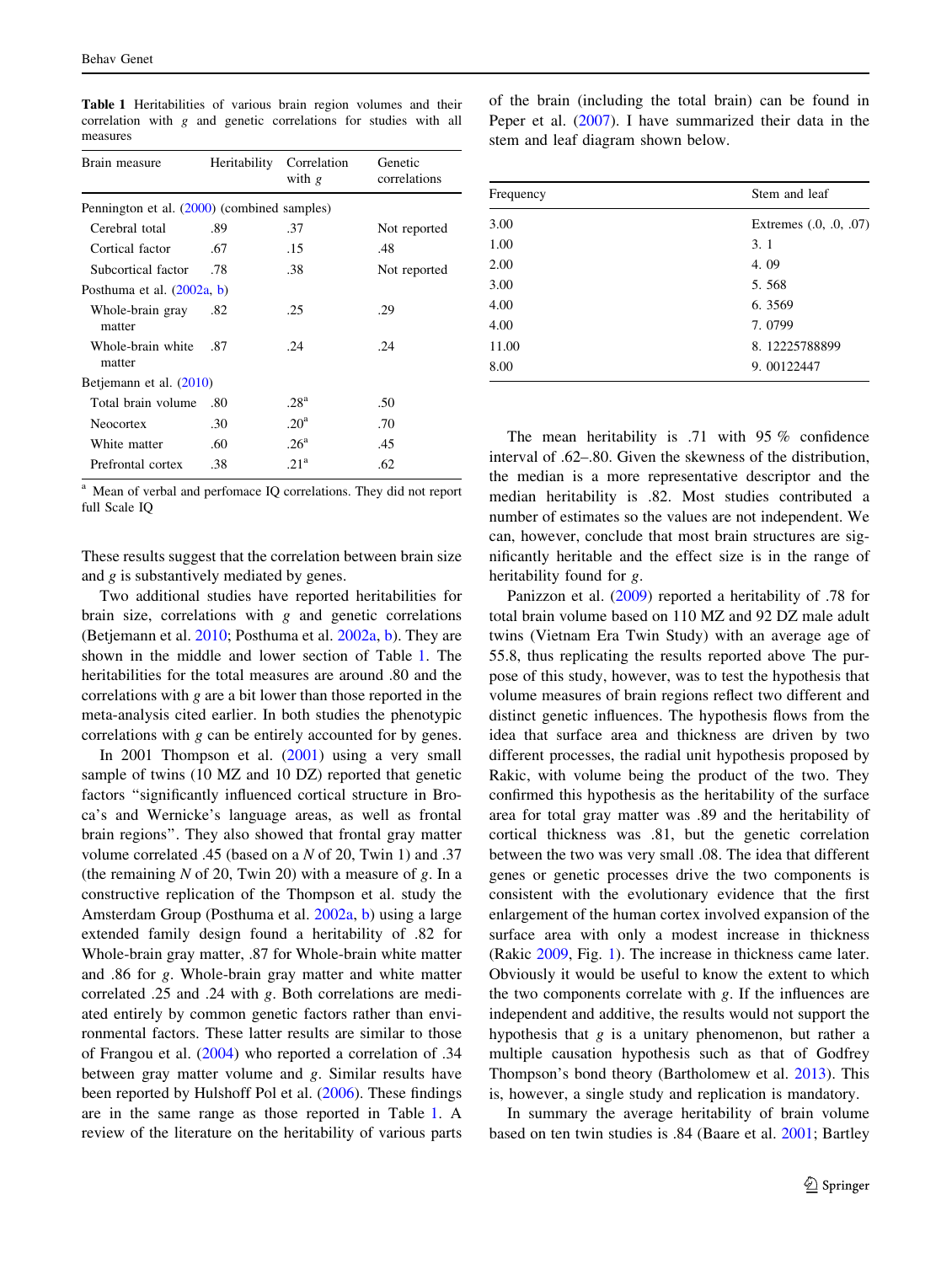<span id="page-17-0"></span>

Fig. 2 Estimates of genetic and shared environmental influence on g by age. The age scale is not linear. (see original paper for references and discussion)

et al. [1997](#page-21-0); Betjemann et al. [2010](#page-21-0); Carmelli et al. [1998](#page-22-0); Geshwind et al. [2002](#page-23-0); Hulshoff Pol et al. [2006;](#page-24-0) Panizzon et al. [2009](#page-26-0); Pennington et al. [2000;](#page-26-0) Pfefferbaum et al. [2000;](#page-26-0) Posthuma et al. [2002a,](#page-26-0) [b](#page-26-0)). The heritability appears to remain high (.77) even in the later years (68–77 years of age) (Lessov-Schlaggar et al. [2012](#page-25-0)) although the sample size in this last study is small. Smit et al. ([2010\)](#page-27-0) report similar results for the heritability of head size in two large twin and family studies.

The heritabilities of the volume of specific brain regions and their correlations with  $g$  are quite variable. This is in part due to small samples. I expect it will require more studies, better psychometric measurement, and a metaanalysis before we can be confident of the meaning of the findings. The variability could easily be an artifact. It would be highly desirable if investigators used a g factor score in place of IQ as an estimate of  $g$  (Bartholomew [2004\)](#page-21-0) and lower order factor scores free of g for specific abilities. For examples of the improved theoretical clarity produced by such procedures, particularly with regard to sex differences, see Reeve et al. ([2006\)](#page-26-0) and Johnson and Bouchard ([2007a\)](#page-24-0).

#### The heritability of  $g$ : human data

The evidence for genetic influence on  $g$  has been reviewed in detail elsewhere (Bouchard [2009a,](#page-21-0) [b\)](#page-21-0) and much of the data reported in that paper is summarized in Fig. 2 from Bouchard ([2013\)](#page-21-0)

What does this Figure tell us? It tells us two things, both of which were intuitively implausible to many psychologists

and thus adamantly denied for many years. The first is that g is very significantly heritable beginning at least at age 9 and heritability increases with age until late adulthood when it reaches the mid-seventies and higher for some populations. Interestingly the picture changes very late in life, but as one would expect attrition changes the characteristics of the sample. Nevertheless, heritability is still quite high (.62) for 80 year old twins when both individuals are free of major motor, sensory or cognitive impairment (McClearn et al. [1997](#page-25-0)). The observed changes cannot be explained by changes in brain size as brain volume does not increase over the age period 8–22 years of age (De Bellis et al. [2001](#page-22-0), Fig. [1](#page-3-0); Giedd et al. [1999](#page-23-0), Fig. [1\)](#page-3-0), although the relative size of different parts does change (Castellanos et al. [2002;](#page-22-0) Schmithorst and Yuan [2010](#page-27-0)) and after age 20 parts of the brain decline in volume (Raz et al. [2004\)](#page-26-0). Study of the developing brain is now an important part of the research agenda for developmental neuroscientists (Luciana [2010](#page-25-0)). The changes must be due to changes in the internal structure of the brain. The second is that shared environmental influence, while higher than genetic influence at age 5 decreases linearly and rapidly with age, reaching about 10 % by age 17 and is probably somewhat less in middle adulthood. These results are robust as they do not depend on a single design. Adoption studies with various combinations of kinships, not including twins, yield the same results as twin studies. It is worth noting that we are not the only ones who have observed such effect. Scott ([1990\)](#page-27-0), who carried out classic work on the behavior genetics of behavior in dogs, reports that,

We thought that the best time to study the effects of genetics would be soon after birth, when behavior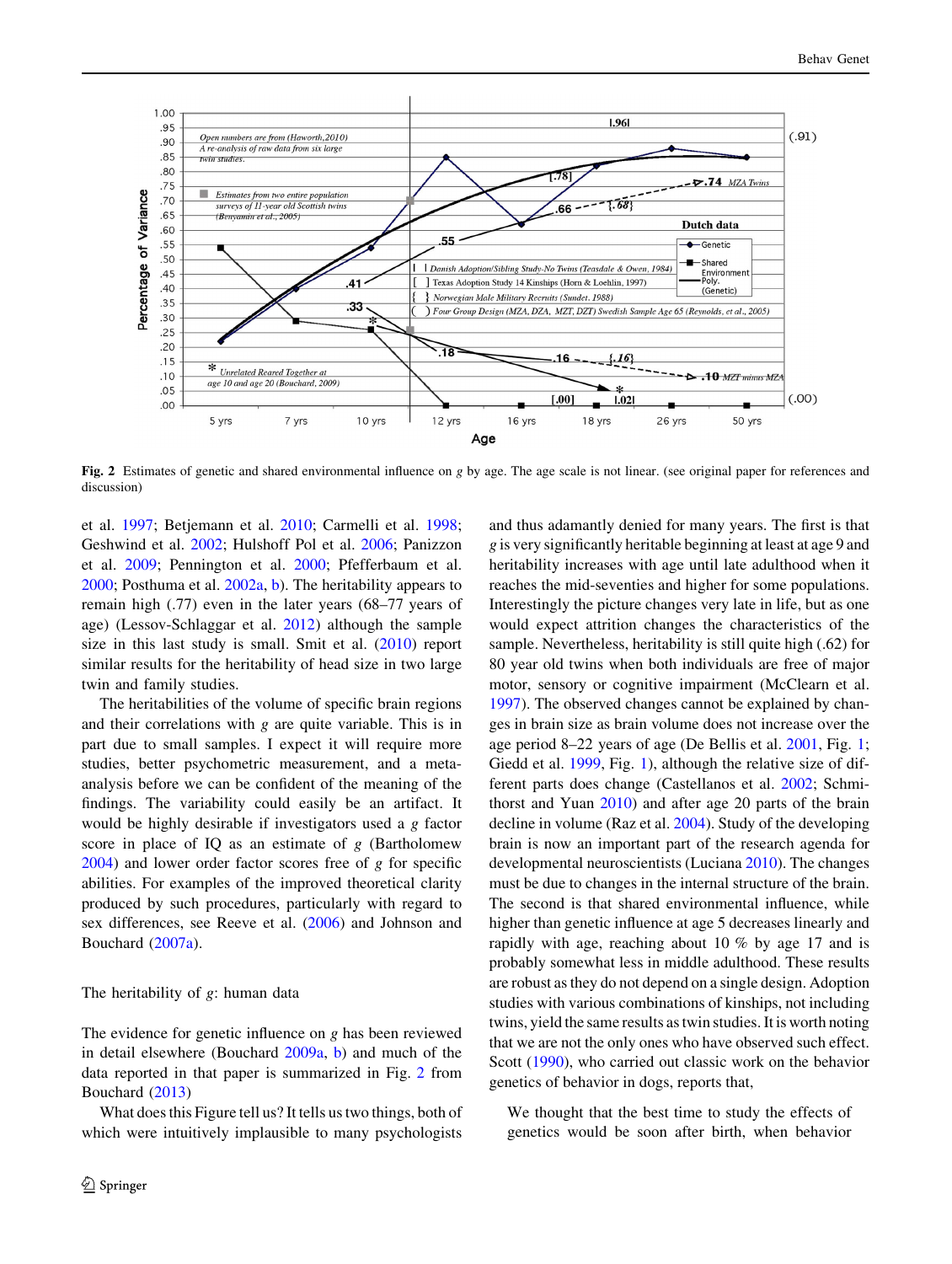still had little opportunity to be altered by experience. On the contrary, we found that the different dog breeds were most alike as newborns; that is genetic variation in behavior develops postnatally, in part as a result of the timing of gene action and in part from the interaction of gene action and experience, social and otherwise. (p. vii)

These two processes, timing of gene action and interaction of genes and experience (I prefer the term transaction to interaction) are now called innovation and amplification. A meta-analysis of longitudinal twin and adoption data (Briley and Tucker-Drob [2013](#page-22-0)) supports the idea that genetic innovations explain the results in Fig. [1](#page-3-0) up to age 8 and amplification after that point. Amplification processes may reflect the fact that organisms create their own effective environments via selective transactions. As Martin et al. ([1986\)](#page-25-0) put it ''humans as exploring organisms whose innate abilities and predispositions help them select what is relevant and adaptive from the range of opportunities and stimuli presented in the environment. The effects of mobility and learning, therefore, augment rather than eradicate the effects of the genotype on behavior'' (p. 4368). This idea has been elaborated in some detail by Scarr [\(1996](#page-27-0)) who has argued that people make their own environments, and Bouchard (Bouchard [1997;](#page-21-0) Bouchard et al. [1996;](#page-21-0) Johnson [2010\)](#page-24-0) who has elaborated the Experience Producing Drive Theory of Hayes ([1962](#page-24-0)). Amplification may also be facilitated by entended sensitive periods for intellectual development (Brant et al. [2013\)](#page-22-0) and perhaps other mechanisms.

Amplification is often hailed as highlighting the importance of the environment relative to genes (Dickens and Flynn [2001\)](#page-22-0), but I tend to side with Roberts ([1967\)](#page-26-0) on this issue:

The genotype may influence the phenotype either by means of biochemical or other processes, labeled for convenience as ''developmental,'' or by means of influencing the animal's choice of environment. But this second pathway, just as much as the first is a genetic one;… (p. 218).

Roberts treats this as a definition issue, environmental effects are those effects unrelated to the genotype. This stance can also be defended from a causal point of view. Consider the following thought experiment. If the genes that influence the trait (choice of environment, an example would be the beavers choice of waterways for their home as opposed to dry ground as illustrated by marmots) are replaced by null genes then the effect disappears. The real question, however, is malleability (Sesardic [2005\)](#page-27-0). If we could easily influence the animal's choice of environment, other than by severely restricting it (Vonnegut [1961](#page-28-0)), this pathway could justifiably be regarded as a source of environmental influence. This has been difficult to achieve both at the individual level (Lee [2010\)](#page-25-0) and the societal level (Firkowska et al. [1978;](#page-23-0) Firkowska-Mankiewicz [2011](#page-23-0)). More importantly, however, if we can specify the causal pathways, describing precisely how things work (the true goal of science) the question becomes moot.

Nevertheless, environments are not unimportant. It is important and necessary to specify the populations to which the results in Fig. [2](#page-17-0) can be generalized and not misinterpret what they mean. The samples were drawn almost exclusively from western industrial democracies. These settings have characteristic environments. Only a few of the participants were raised in real poverty or by illiterate parents. This is the domain to which we can generalize. The results do not mean that environments are irrelevant. The proximate causes of variance in g are the ''cognitively stimulating experiences'' that the individual experiences.

More generally a number of behavioral phenotypes show similar age related changes in heritability (Bergen et al. [2007\)](#page-21-0). There may be a common mechanism underlying the effect or multiple mechanisms.

## Mechanisms and causes

The term mechanism is somewhat ambiguous, particularly with regard to causation. This is especially true when the data relevant to the mechanism have not been gathered in an experimental context. I use the term mechanism to describe any specific pattern of observed relationships, not necessarily a path model or acyclic graph. Such a pattern may suggest a particular part of a chain of causation, but is typically no more than a hypothesis about causation. A nice example is the somewhat different pattern of brain activation data in females versus males. Females have smaller brains than males yet there is at most a small difference in g in adulthood (Johnson and Bouchard [2007a](#page-24-0); Keith et al.  $2008$ <sup>3</sup>. This finding has long been a paradox. Recently, however, a diffusion tensor imaging study of ''small world'' cortical networks ''found that females had significantly greater local network efficiencies than males. Moreover, smaller brains showed higher local efficiency in females but not in males, which implies an interaction between sex and brain size.'' (Yan et al. [2011,](#page-28-0) p. 8). If replicated this work specifies mechanisms and may have solved the paradox. There is also an overwhelming body of data that suggests that the maturation and functioning of

 $3$  Keith et al. [\(2008](#page-24-0)) have demonstrated that it is important to use a latent trait model to explore questions regarding sex differences as methodological differences (composite scores vs. g scores, different methods of dealing with missing data, etc.) strongly influence the findings.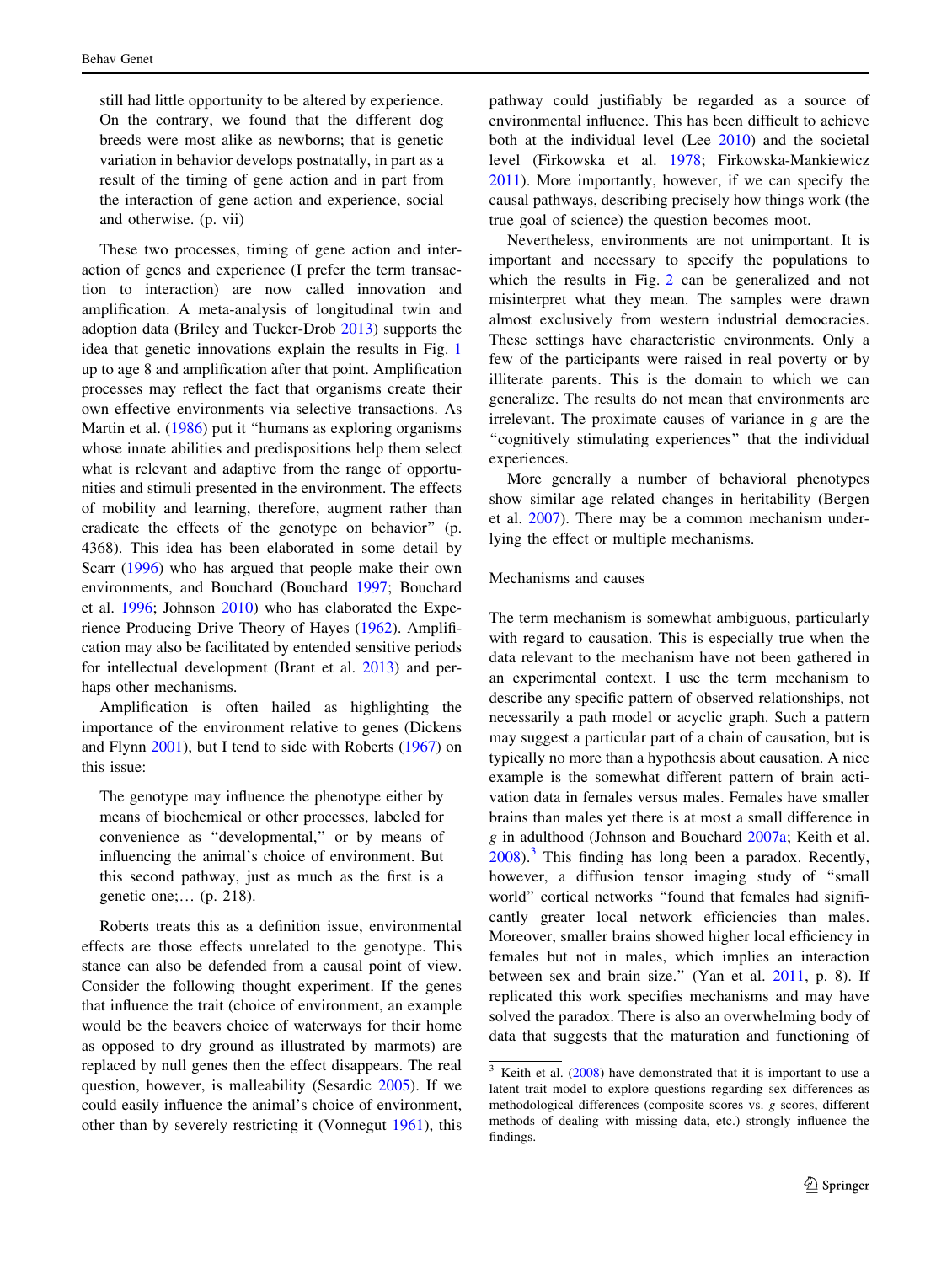the brains of males and females follow a different time line and that female brains are structurally different from male brains. Examples include;

- (1) Cortical synaptic density (men higher) (Alonso-Nanclares et al. [2008](#page-21-0))
- (2) Cortical convolution (different correlations with g) (Luders et al. [2007](#page-25-0))
- (3) Different levels of resting EEG activity as related to  $g$  (Jausovec and Jausovec [2005](#page-24-0))
- (4) The correlations between g and gray matter and white matter differ for men and women. This suggests that there is a different brain architecture for men and women (Haier [2009;](#page-23-0) Schmithorst and Yuan [2010](#page-27-0))
- (5) There is a sex by age interaction for the reduction in gray matter and increases in white matter (De Bellis et al. [2001\)](#page-22-0)
- (6) There are differences in interconnectivity of the brains of males and females (Duarte-Carvajalino et al. [2012;](#page-22-0) Schmithorst [2009](#page-27-0))

There is also data suggesting that male and female primate brains could have been under different selection pressure (Lindenfors et al. [2007](#page-25-0)).

The bottom line here is that studies of brain functioning using samples that have combined males and females may well have produced misleading results. It will be critical in the future to carry out separate analyses of males and females. More interestingly it appears that if one were to try to predict g from physical properties of the brain, quite different properties would likely have to go into the equations for males and females. If this proves to be true it raises the question, would one expect different genes to be responsible for the differences in brain development of the two sexes? Given such data it is easy to assume that men and women use their brains differently. They may, but the data are descriptive and not proof of causation.

Almost all descriptive data sets are consistent with a number of different causal mechanisms. It is easy to think that because two things are both highly heritable and genetically correlated (brain size and IQ) both are directly influenced by the same genes in a mechanistic manner. Things are probably more complicated than that. As Peper et al. point out:

It might be, for example, that a higher level of cognitive functioning leads a person to select an environment that also increases brain size. The genetic influence on brain size then simply reflects the genetic influences on cognition. Thus, the specific mechanism, pathways, and genes that are involved in human brain morphology and its association with cognitive functions remain elusive. (Peper et al. [2007](#page-26-0), p. 469–470)

This is another description of Experience Producing Drive theory discussed above. Wilson ([1985](#page-28-0)) put a very similar idea into an evolutionary context although he did not give it a name or work out the necessary details. It is now called ''behavioral drive''—''The second pressure to evolve comes from the brain of mammals and birds. This internal pressure, a consequence of the power of the brain to innovate and imitate, leads to culturally driven evolution'' (p. 172). Much of the animal/ brain size research cited earlier in this manuscript flows from this hypothesis. Dawkins [\(1982\)](#page-22-0) called a more refined version of this idea ''The Extended Phenotype'', but it might be better called ''the extended genotype'' (Krueger et al. [2003\)](#page-25-0). These ideas all attempt to capture the empirical phenomenon of genotype x environment correlation.

Molecular genetics and intelligence

The high heritability of  $g$  has made it a popular target in the search for genes that influence behavior. In spite of numerous studies with sufficient power to detect rather small effects, the results to date have been dismal in comparison with expectation (Deary et al. [2009\)](#page-22-0). Flint and Munafo ([2013\)](#page-23-0) commenting on a recent very large scale study (Rietveld et al. [2013](#page-26-0)) that they describe as a possible ''successful backdoor study of IQ'' (the actual phenotype was educational attainment) point out that the effects are tiny and an order of magnitude smaller than the findings for height and weight. Nevertheless, adding together the influence of the variants found increases the accuracy of prediction, suggesting that the trait is highly polygenic. It is worth noting that height is largely due to combing the length of a limited number of bones. The brain, on the other hand, is an exceedingly complex organ in which thousands of genes are expressed. It may be the case that the near infinitesimal model of quantitative genetics applies to the genes that influence g, work in other domains provides a perspective on this issue.

For example, the corn study mentioned earlier found 333 genetic loci influencing flowering time. This is probably a minimum estimate and clearly supports the near infinitesimal model of quantitative genetics for this trait in this species (Kliebenstein [2010](#page-24-0)). Human disease genes also appear to fit this model (Marigorta and Navarro [2013](#page-25-0)). Even though we know of about 50 genes for height and their effect size is larger than those found for educational attainment, they explain a small fraction of its heritability. McEvoy and Visscher [\(2009](#page-25-0)) point out that there well may be thousands of genes influencing height.

The rate of evolution of cognitive process in various species

If there are only about 22,333 human genes (the grape has 30,434) (Pertea and Salzberg [2010](#page-26-0)) then most if not every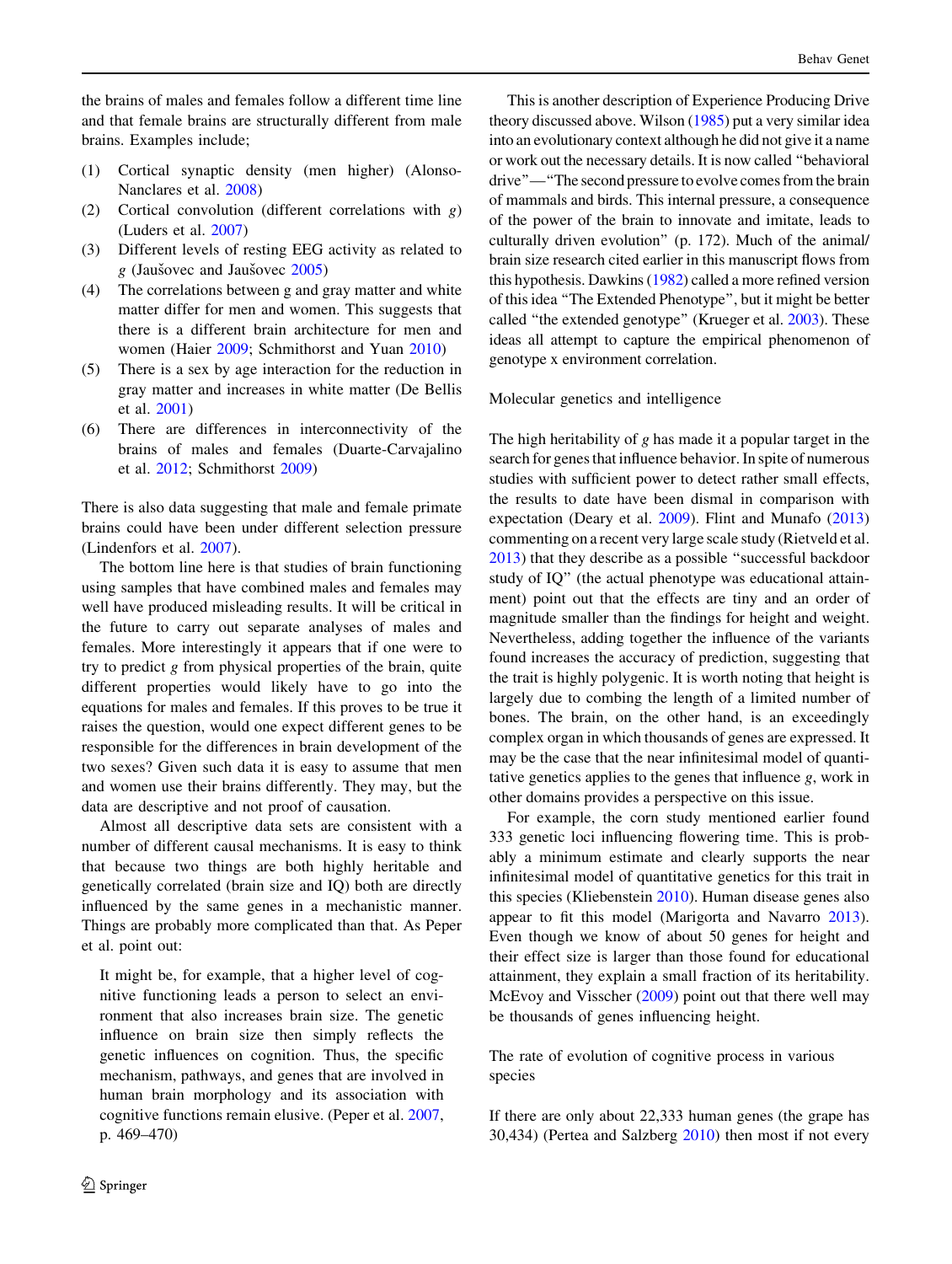<span id="page-20-0"></span>gene must be pleotropic and doing more than one task. If most genes are pleotropic then selecting for a trait influenced by a subset of genes implies that one is selecting for many other traits as well. Given that so many genes appear to underlie complex traits one would imagine that the effect of such selection would be very weak. This, however, turns out not to be true for some traits. Consider the classic study initiated by Dmitry K. Belyaev who selected foxes for tameness over a 40-year period, less than a blink of the eye in evolutionary time. Selecting for tameness dragged along a series of other traits including a reduction in brain size and the manifestation of novel traits characteristic of other domesticated species (Trut [1999](#page-27-0)). It is well known that the skull size of domesticated species is reduced relative to their wild ancestors. This reduction is greater in species with greater encephalization than those with less encephalization (Kruska [2005](#page-25-0)). Indeed the skulls of male foxes became somewhat ''feminized'' (a decrease in the sexual dimorphism of the skull). I am willing to speculate that the same thing has happened to the male human skull during the process of civilization (assumption: I equate civilization with domestication/feminization), which has probably entailed indirect selection against within-group aggression. Recall that human brain size has decreased over the last 35,000 years. Allman ([2000,](#page-21-0) Chap. 7) has put forth a similar argument. This change was probably due to genetic changes during the timing of developmental events causing the organism to maintain a more juvenile form (neoteny). Neoteny appears to be one of the processes that influence the evolution of the human brain. Note, however, that this process was not general across all human traits. As Caroll [\(2003a,](#page-22-0) [b](#page-22-0)) points out;

Importantly, all of the skeletal changes associated with bipedalism are structural innovations independent of neoteny. These observations suggest that the human brain is not a product of simple shifts in growth relationships, but of multiple, independent and superimposed modifications. (p. 851).

This is another description of ''bricolage''.

There is also experimental evidence based on the Russian tame fox population for a correlated by product effect on cognition.

sociocognitive evolution has occurred in the experimental foxes, and possibly domestic dogs as a correlated by-product of selection on system mediating fear and aggression, and it is likely the observed social cognitive evolution did not require direct selection for improved social cognitive ability. (Hare et al. [2005](#page-24-0), p. 226)

It should be clear that there is much to learn about the genetic processes underlying the evolution of cognitive process in all species.

#### A Dieu

I can't resist mentioning Steven J. Gould a last time<sup>4</sup>. The title of Gould's book ([1981,](#page-23-0) [1996](#page-23-0)), The Mismeasure of Man, tells us the purpose of the book—to denigrate the measurement of intelligence. We find section headings in Chapter 3—Measuring Heads, like ''The allure of numbers'', ''Numbers do not guarantee truth''. It should be clear to the reader that the achievements discussed in this paper could simply not have been attained without succumbing to ''the allure of numbers''. Numbers may not guarantee truth, but progress in science is impossible without numbers and measurement, as words and rhetoric are not enough. Everything discussed in this paper was aimed at facilitating a causal understanding of human intelligence along the lines sketched by Lee [\(2012](#page-25-0), Fig. [1](#page-3-0)). I have, however, only touched on some of the nodes and edges.

Conflict of interest The author declares that he has no conflicts of interest.

## References

Aiello LC, Wheeler P (1995) The expensive-tissue hypothesis'' the brain and the digestive system in man and primate evolution. Curr Anthropol 36:199–221

 $4\overline{4}$  For readers who may not be familiar with Gould's book I should explain my reason for choosing it as a foil. Gould was without doubt among the most influential scientific intellectuals of the 20th century, and he shaped the thinking of huge numbers of people not trained in science (Shermer [2002\)](#page-27-0) as well as a large number of those trained in science. An example of an important scientist/administrator/textbook author influenced by Gould would be Richard Atkinson. He was Director of the National Science Foundation and President of the University of California System and author of a widely used introductory psychology textbook (Atkinson et al. [2000\)](#page-21-0). When asked about IQ testing he ''frequently referred then to Stephen Jay Gould's book The Mismeasure of Man, published in 1981; it is a remarkable piece of scholarship that documented the widespread misuse of IQ tests (Atkinson [2005](#page-21-0), p. 16). During Bouchard's career he was repeatedly confronted by people who cited Gould in opposition to his work with twins reared apart. Indeed Chapter six of The Mismeasure of Man begins as follows:

''If I had any desire to lead a life of indolent ease, I would wish to be an identical twin, separated at birth from my brother and raised in a different social class. We could hire ourselves out to a host of social scientists and practically name our fee. For we would be exceedingly rare representatives of the only really adequate natural experiment for separating genetic from environmental effects in humans–genetically identical individuals raised in disparate environments.''

Bouchard's study of monozygotic twins reared apart had been running for 2 years when this was published and Gould was well aware of the study. He certainly never asked Bouchard what the twins were paid, it was a pittance (Segal [2012](#page-27-0)). Bouchard finds the claim of venal motivation on the part of twins insulting to say the least.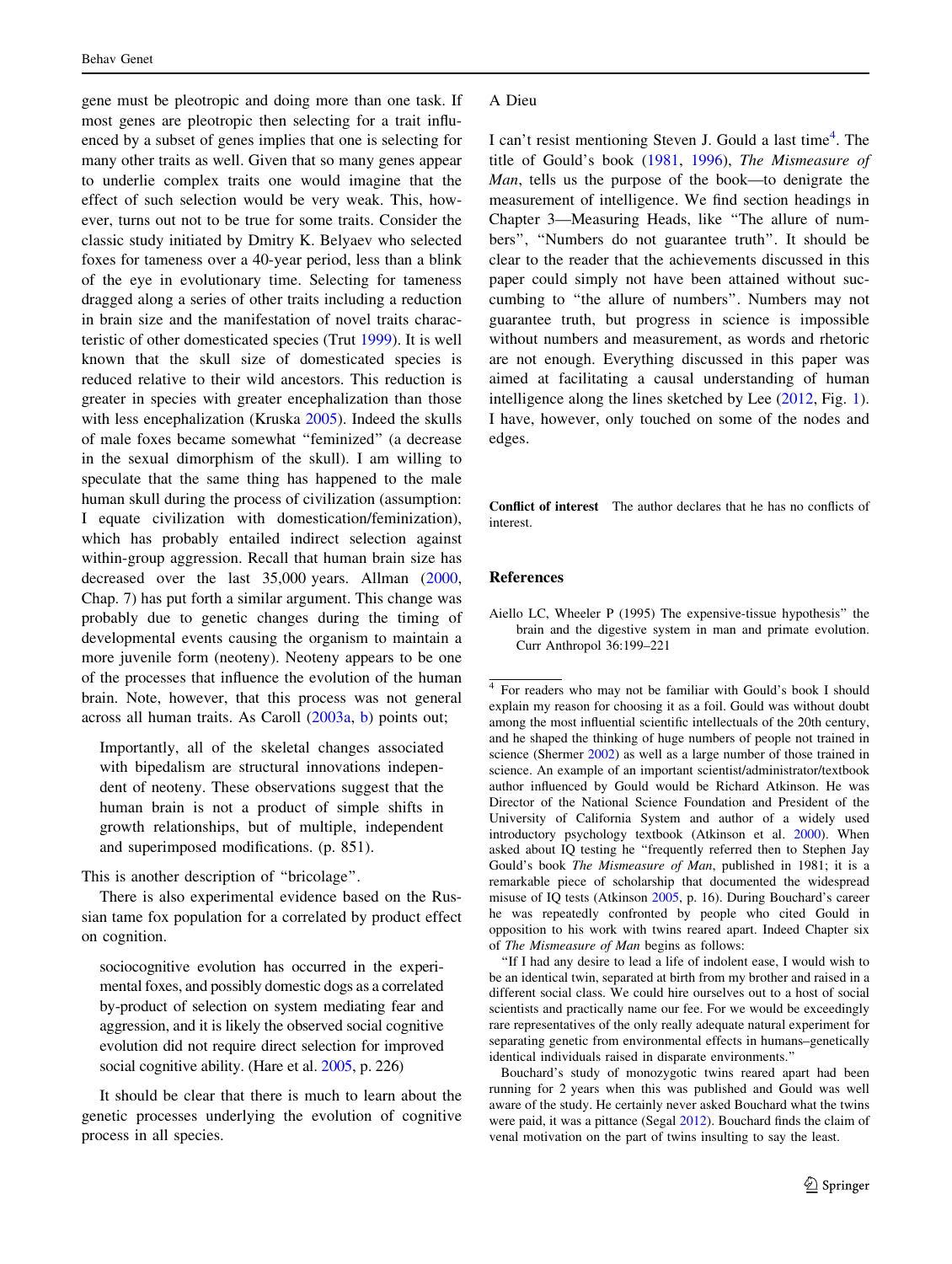- <span id="page-21-0"></span>Albert DJ (2011) What's on the mind of a jellyfish? A review of behavioral observations on Aurelia sp. jellyfish. Neurosci Biobehav Rev 35:474–482
- Allman JM (2000) Evolving brains. Scientific American Library, Distributed by WH Freeman, New York
- Alonso-Nanclares L, Gonzalez-Soriano J, Rodriguez JR, DeFelipe J (2008) Gender differences in human cortical synaptic density. Proc Natl Acad Sci USA 105(38):14615–14619. doi[:10.1073/](http://dx.doi.org/10.1073/pnas.0803652105) [pnas.0803652105](http://dx.doi.org/10.1073/pnas.0803652105)
- Amiel JJ, Tingley R, Shine R (2011) Smart moves: effects of relative brain size on establishment success of invasive amphibians and reptiles. PLoS One 6(4):e18277. doi[:10.1371/journal.pone.](http://dx.doi.org/10.1371/journal.pone.0018277) [0018277](http://dx.doi.org/10.1371/journal.pone.0018277)
- Anderson ML (2010) Neural reuse: a fundamental organizational principle of the brain. Behav Brain Sci 33:245–266
- Atkinson RC (2005) College admissions and the SAT: a personal perspective. Am Psychol Soc Newslett 18:15
- Atkinson RL, Atkinson RC, Smith EE, Bem DJ, Nolen-Hoeksema S (2000) Hilgard's introduction to psychology, vol 13. Harcourt College Publishers, New York
- Austin EJ, Deary IJ, Whitemen MC, Fowkes FGR, Pedersen NL, Rabbitt P, McInnes L (2002) Relationship between ability and personality: does intelligence contribute positively to personal and social adjustment? Personal Individ Differ 32:1391–1412
- Avise JC (2010) Colloquium paper: footprints of nonsentient design inside the human genome. Proc Natl Acad Sci USA 107(Suppl 2):8969–8976. doi:[10.1073/pnas.0914609107](http://dx.doi.org/10.1073/pnas.0914609107)
- Ayala FJ (2010) Colloquium paper: the difference of being human: morality. Proc Natl Acad Sci USA 107(Suppl 2):9015–9022. doi[:10.1073/pnas.0914616107](http://dx.doi.org/10.1073/pnas.0914616107)
- Baare WF, Hulshoff Pol HE, Boomsma DI, Posthuma D, de Geus EJ, Schnack HG, Kahn RS (2001) Quantitative genetic modeling of variation in human brain morphology. Cereb Cortex 11(9):816–824
- Banerjee K, Chabris CF, Johnson VE, Lee JJ, Tsao F, Hauser MD (2009) General intelligence in another primate: individual differences across cognitive task performance in a New World monkey (Saguinus oedipus). PLoS One 4(6):e5883. doi[:10.1371/](http://dx.doi.org/10.1371/journal.pone.0005883) [journal.pone.0005883](http://dx.doi.org/10.1371/journal.pone.0005883)
- Barbey AK, Colom R, Grafman J (2012) Distributed neural system for emotional intelligence revealed by lesion mapping. Soc Cogn Affect Neurosci. doi[:10.1093/scan/nss124](http://dx.doi.org/10.1093/scan/nss124)
- Barbey AK, Colom R, Grafman J (2013) Architecture of cognitive flexibility revealed by lesion mapping. NeuroImage 82:547–554. doi[:10.1016/j.neuroimage.2013.05.087](http://dx.doi.org/10.1016/j.neuroimage.2013.05.087)
- Barrickman NL, Bastian ML, Isler K, van Schaik CP (2008) Life history costs and benefits of encephalization: a comparative test using data from long-term studies of primates in the wild. J Hum Evol 54:568–590
- Bartholomew DJ (2004) Measuring intelligence: facts and fallacies. Cambridge University Press, Cambridge, UK
- Bartholomew DJ, Allerhand M, Deary IJ (2013) Measuring mental capacity: Thomson's Bonds model and Spearman's g-model compared. Intelligence 41:222–233
- Bartley AJ, Jones DW, Weinberger DR (1997) Genetic variability of human brain size and cortical gyral patterns. Brain 120(Pt 2):257–269
- Barton RA (2012) Embodied cognitive evolution and the cerebellum. Philos Trans R Soc B Biol Sci 367(1599):2097–2107. doi:[10.](http://dx.doi.org/10.1098/rstb.2012.0112) [1098/rstb.2012.0112](http://dx.doi.org/10.1098/rstb.2012.0112)
- Barton RA, Harvey PH (2000) Mosaic evolution of brain structure in mammals. Nature 405(6790):1055–1058. doi[:10.1038/35016580](http://dx.doi.org/10.1038/35016580)
- Bassett DS, Bullmore E (2006) Small-world brain networks. Neuroscientist 12(6):512–523. doi[:10.ttnit073858406293182](http://dx.doi.org/10.ttnit073858406293182)
- Bates E, Reilly J, Wulfeck B, Dronkers N, Opie M, Fenson J, Herbst K (2001) Differential effects of unilateral lesions on language

production in children and adults. Brain Lang 79(2):223–265. doi[:10.1006/brln.2001.2482](http://dx.doi.org/10.1006/brln.2001.2482)

- Beall CM (2007) Two routes to functional adaptation: Tibetan and Andean high-altitude natives. Proc Natl Acad Sci USA 104(Suppl 1):8655–8660. doi[:10.1073/pnas.0701985104](http://dx.doi.org/10.1073/pnas.0701985104)
- Bearzi M, Stanford CB (2010) Beautiful minds: the parallel lives of great apes and dolphins. Harvard University Press, Cambridge
- Bell AM (2009) Approaching the genomics of risk-taking behavior. In: Sokolowski MB (ed) Advances in genetics, vol 68. Academic Press, Burlington, pp 83–104
- Bennett AF, Lenski RE (2007) An experimental test of evolutionary trade-offs during temperature adaptation. Proc Natl Acad Sci USA 104(Suppl 1):8649–8654. doi:[10.1073/pnas.0702117104](http://dx.doi.org/10.1073/pnas.0702117104)
- Bergen SE, Gardner CO, Kendler KS (2007) Age-related changes in heritability of behavioral phenotypes over adolescence and young adulthood: a meta-analysis. Twin Res Hum Genet 10(3):423–433. doi:[10.1375/twin.10.3.423](http://dx.doi.org/10.1375/twin.10.3.423)
- Betjemann RS, Johnson EP, Barnard H, Boada E, Filley CM, Filipek PA, Pennington BF (2010) Genetic covariation between brain volumes and IQ, reading performance, and processing speed. Behav Genet 40:135–145
- Blinkhorn SF (1995) Burt and the early history of factor analysis. In: Mackintosh NJ (ed) Cyril Burt: fraud or framed?. Oxford University Press, Oxford, pp 13–44
- Bonner JT (2013) Randomness in evolution. Princeton University Press, Princeton, NJ
- Bonney KR, Wynne CD (2004) Studies of learning and problem solving in two species of Australian marsupials. Neurosci Biobehav Rev 28(6):583–594. doi[:10.1016/j.neubiorev.2004.08.](http://dx.doi.org/10.1016/j.neubiorev.2004.08.005) [005](http://dx.doi.org/10.1016/j.neubiorev.2004.08.005)
- Borsboom D (2006) The attack of the psychometricians. Psychometrika 71:425–440
- Bouchard TJ Jr (1993) The genetic architecture of human intelligence. In: Vernon PA (ed) Biological approaches to the study of human intelligence. Ablex, Norwood, NJ, pp 33–93
- Bouchard TJ Jr (1994) Genes, environment and personality. Science 264:1700–1701
- Bouchard TJ Jr (1997) Experience producing drive theory: How genes drive experience and shape personality. Acta Paediatrica 86(Suppl 422):60–64
- Bouchard TJ Jr (2007) Genes and human psychological traits. In: Carruthers P, Laurence S, Stich S (eds) The innate mind: foundations for the future, vol 3. Oxford University Press, Oxford
- Bouchard TJ Jr (2009a) Genetic influence on human intelligence (Spearman's g): how much? Ann Hum Biol  $36(5):527-544$ . doi[:10.1080/03014460903103939](http://dx.doi.org/10.1080/03014460903103939)
- Bouchard TJ Jr (2009b) Strong inference: a strategy for advancing psychological science. In: McCartney K, Weinberg R (eds) Experience and development: a festschrift in honor of Sandra Wood Scarr. Taylor and Francis, London, pp 39–59
- Bouchard TJ Jr (2013) The Wilson effect: the increase in heritability of IQ with age. Twin Res Hum Genet 16:923–930. doi[:10.1017/](http://dx.doi.org/10.1017/thg.2013.54) [thg.2013.54](http://dx.doi.org/10.1017/thg.2013.54)
- Bouchard TJ Jr, Loehlin JC (2001) Genes, evolution and personality. Behav Genet 31:243–273
- Bouchard TJ Jr, Lykken DT, Tellegen A, McGue M (1996) Genes, drives, environment and experience: EPD theory—revised. In: Benbow CP, Lubinski D (eds) Intellectual talent: psychometrics and social issues. John Hopkins University Press, Baltimore, pp 5–43
- Bouchard J, Goodyer W, Lefebvre L (2007) Social learning and innovations are positive correlated in pigeons (Columba livia). Anim Cognit 10:259–266
- Brandon R (2006) The principle of drift: biology's first law. J Philos 102(319–335):76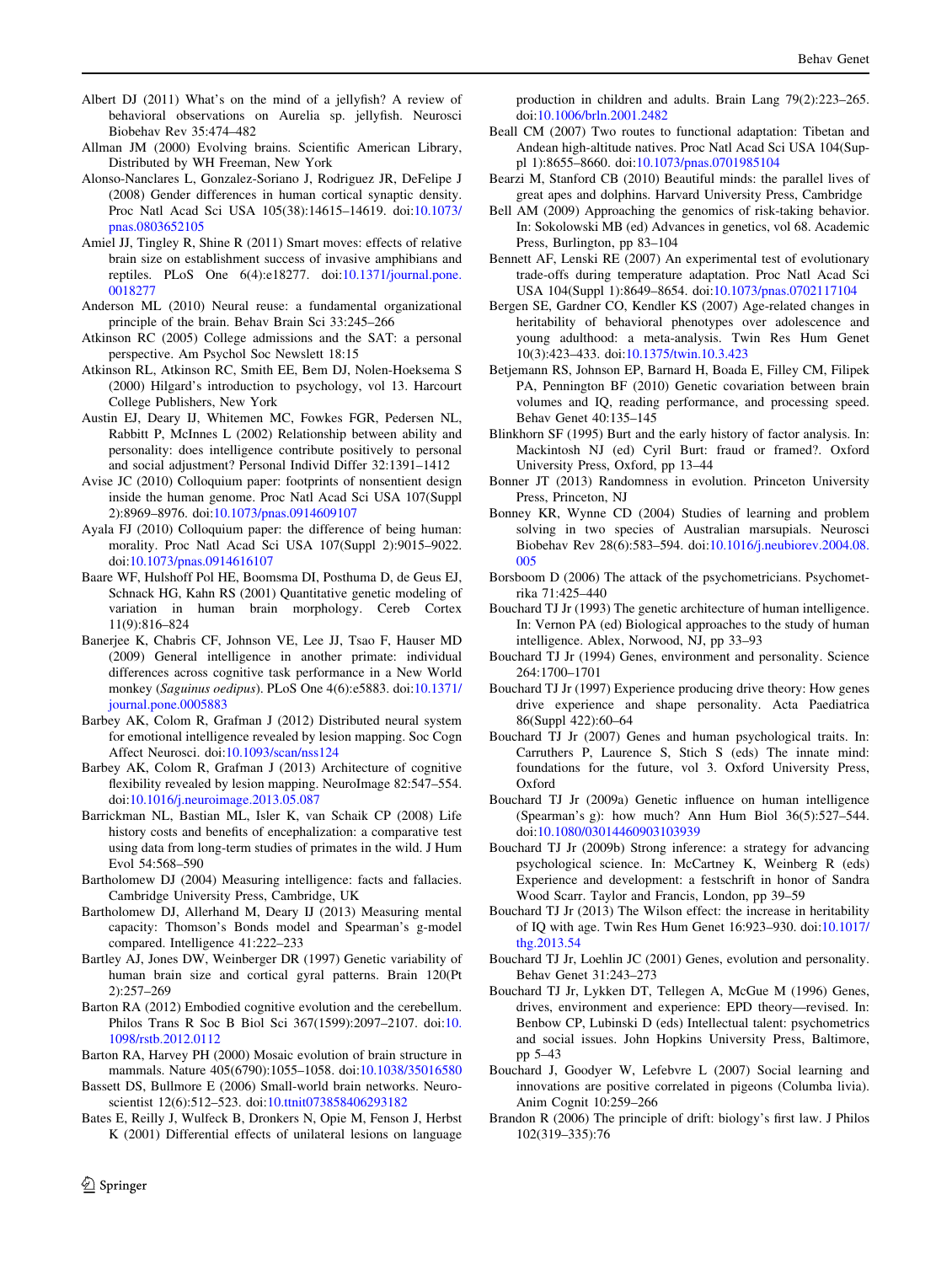- <span id="page-22-0"></span>Brant AM, Munakata Y, Boomsma DI, Defries JC, Haworth CM, Keller MC, Hewitt JK (2013) The nature and nurture of high IQ: an extended sensitive period for intellectual development. Psychol Sci. doi:[10.1177/0956797612473119](http://dx.doi.org/10.1177/0956797612473119)
- Brem RB, Kruglyak L (2005) The landscape of genetic complexity across 57,000 gene expression traits in yeast. Proc Natl Acad Sci USA 102:1572–1577. doi[:10.1073/pnas.0408709102](http://dx.doi.org/10.1073/pnas.0408709102)
- Briley DA, Tucker-Drob EM (2013) Explaining the increasing heritability of cognitive ability across development: a metaanalysis of longitudinal twin and adoption studies. Psychol Sci. doi[:10.1177/0956797613478618](http://dx.doi.org/10.1177/0956797613478618)
- Bshary R, Wickler W, Fricke H (2002) Fish cognition: a primate's eye view. Anim Cogn 5(1):1–13
- Buckler ES, Holland JB, Bradbury PJ, Acharya CB, Brown PJ, Browne C, McMullen MD (2009) The gentic architecture of maize flowering time. Science 325:714–718
- Bullmore E, Sporns O (2009) Complex brain networks: graph theoretical analysis of structural and functional systems. Nat Rev Neurosci 10(3):186–198. doi[:10.1038/nrn2575](http://dx.doi.org/10.1038/nrn2575)
- Byrne RW, Bates L, Moss CJ (2009) Elephant cognition in primate perspective. Comp Cogn Behav Rev 4:65–79
- Carey G (1988) Inferences about genetic correlations. Behav Genet 18(329–338):77
- Carmelli D, DeCarli C, Swan GE, Jack LM, Reed T, Wolf PA, Miller BL (1998) Evidence for genetic variance in white matter hyperintensity volume in normal elderly male twins. Stroke 29:1177–1181
- Carmody RN, Wrangham RW (2009) The energetic significance of cooking. J Hum Evol 57(4):379–391. doi[:10.1016/j.jhevol.2009.](http://dx.doi.org/10.1016/j.jhevol.2009.02.011) [02.011](http://dx.doi.org/10.1016/j.jhevol.2009.02.011)
- Carroll JB (1996) A three-stratum theory of intelligence: Spearman's contribution. In: Denis I, Tapsfield P (eds) Human abilities: their nature and measurement. Erlbaum, Mahawa, NJ, pp 1–18
- Carroll JB (2003a) The higher-stratum structure of cognitive abilities: current evidence supports g and about ten broad factors. In: Nyborg H (ed) The science of general intelligence: tribute to Arthur R. Jensen. Elsevier, Oxford, pp 5–22
- Carroll SB (2003b) Genetics and the making of Homo sapiens. Nature 422(6934):849–857. doi:[10.1038/nature01495](http://dx.doi.org/10.1038/nature01495)
- Castellanos FX, Lee PP, Sharp W, Jeffries NO, Greenstein DK, Clasen LS, Rappoport JL (2002) Developmental trajectories of brain volume abnormalities in children and adolescents with attention-deficit/hyper activity disorder. J Am Med Assoc 288:1740–1748
- Chabris CF (2007) Cognitive neurobiological mechanism of the law of general intelligence. In: Roberts MJ (ed) Integrating the mind: domain general versus domain specific processes in higher cognition. Psychology Press, Hove, UK, pp 449–491
- Charvet CJ, Finlay BL (2012) Embracing covariation in brain evolution: large brains, extended development, and flexible primate social systems. In: Hoffman MA, Falk D (eds) Progress in brain research, vol 195. Elsevier, Amsterdam
- Chen CY, Michael WB (1993) Higher-order abilities conceptualized with in Guilford's Structure-Of-Intellect (SOI) model for a sample of United States Coast Guard Academy Cadets: a reanalysis of an Soi data base. Educ Psychol Meas 53(4): 941–950. doi:[10.1177/0013164493053004007](http://dx.doi.org/10.1177/0013164493053004007)
- Chervet N, Zottl M, Schurch R, Taborsky M, Heg D (2011) Repeatability and heritability of behavioural types in a social cichlid. Int J Evol Biol 2011:321729. doi:[10.4061/2011/321729](http://dx.doi.org/10.4061/2011/321729)
- Cheverud JM, Falk D, Vannier M, Konigsberg L, Helmkamp RC, Hildebolt C (1990) Heritability of brain size and surface features in rhesus macques (Macaca mulatta). J Hered 81:51–57
- Chittka L, Niven J (2009) Are bigger brains better? Curr Biol 19(21):R995–R1008. doi[:10.1016/j.cub.2009.08.023](http://dx.doi.org/10.1016/j.cub.2009.08.023)
- Clark DD, Sokoloff L (1999) Circulation and energy metabolism of the brain. In: Siegel GJ, Aranoff BW, Albers RW, Fisher SK, Uhler MD (eds) Basic neurochemistry: molecular, cellular and dedical aspects. Lippincott-Raven, Philadelphia, pp 637–670
- Cochran G, Harpending H (2009) The 10,000 year explosion: How civilization accelerated human evolution. Basic Books, New York
- Colom R, Thompson PM (2011) Understanding human intelligence by imaging the brain. In: Chamorro-Premuzic T, Furnham A, Von Stumm S (eds) The Wiley-Blackwell handbook of individual differences. Wiley-Blackwell, London, pp 330–352
- Connor RC (2007) Dolphin social intelligence: complex alliance relationships in bottlenose dolphins and a consideration of selective environments for extreme brain size evolution in mammals. Philos Trans R Soc Lond B Biol Sci 362(1480):587–602. doi:[10.1098/rstb](http://dx.doi.org/10.1098/rstb) 2006.1997
- Cosmides L, Barrett HC, Tooby J (2010) Adaptive specializations, social exchange, and the evolution of human intelligence. Proc Natl Acad Sci USA 107:9007–9014
- Crabbe JC, Wahlsten D, Dudek BC (1999) Genetics of mouse behavior: interactions with laboratory environment. Science 284(5420):1670–1672
- Crow JF (2008) Maintaining evolvability. J Genet 87:349–353
- Crow JF (2010) On epistasis: why it is unimportant in polygenic directional selection. Philos Trans R Soc B Biol Sci 365:1241–1244. doi:[10.1098/rstb](http://dx.doi.org/10.1098/rstb) 2009.0275
- Darwin C (1871) The descent of man, and selection in relation to sex. John Murray, London
- Daston L, Galison P (2007) Objectivity. Zone, New York
- David-Gray ZK, Janssen JWH, DeGrip WJ, Nevo E, Foster RG (1998) Light detection in a 'blind' mammal. Nature Neurosci 1:655–656
- Dawkins R (1982) The extended phenotype: the long reach of the gene. Oxford University Press, Oxford, p 80
- Day LB, Westcott DA, Olster DH (2005) Evolution of bower complexity and cerebellum size in bowerbirds. Brain Behav Evol 66:62–72
- De Bellis MD, Keshavan MS, Beers SR, Hall J, Frustaci K, Masalehdan A, Boring AM (2001) Sex differences in brain maturation during childhood and adolescence. Cereb Cortex 11(6):552–557
- Deaner R, Barton RA, Van Schaik CP (2003) Primate brains and life histories: renewing the connection. In: Kappeler P, Pereira M (eds) Primate life histories and socioecology. University of Chicago Press, Chicago, IL, pp 233–265
- Deaner RO, van Schaik CP, Johnson V (2006) Do some taxa have better domain-general cognition than others? A meta-analysis of nonhuman primate studies. Evolut Psychol 4:149–196
- Deary IJ, Johnson W, Houlihan LM (2009) Genetic foundations of human intelligence. Hum Genet 126(1):215–232. doi[:10.1007/](http://dx.doi.org/10.1007/s00439-009-0655-4) [s00439-009-0655-4](http://dx.doi.org/10.1007/s00439-009-0655-4)
- DeYoung C (2011) Intelligence and personality. In: Sternberg RJ, Kaufman SB (eds) The Cambridge handbook of intelligence. Cambridge University Press, New York, pp 711–737
- Dickens WT, Flynn JR (2001) Heritability estimates versus large environmental effects: the IQ paradox resolved. Psychol Rev 108(2):346–369
- Draghi JA, Parsons TL, Wagner GP, Plotkin JB (2010) Mutational robustness can facilitate adaptation. Nature 463:353–355. doi:[10.](http://dx.doi.org/10.1038/nature0869481) [1038/nature0869481](http://dx.doi.org/10.1038/nature0869481)
- Drake JM (2007) Parental investment and fecundity, but not brain size are associated with establishment sucess in introduced fishes. Funct Ecol 21(5):963–968. doi[:10.1111/j.1365-2435.2007.01318.x](http://dx.doi.org/10.1111/j.1365-2435.2007.01318.x)
- Duarte-Carvajalino JM, Jahanshad N, Lenglet C, McMahon KL, de Zubicaray GI, Martin NG, Sapiro G (2012) Hierarchical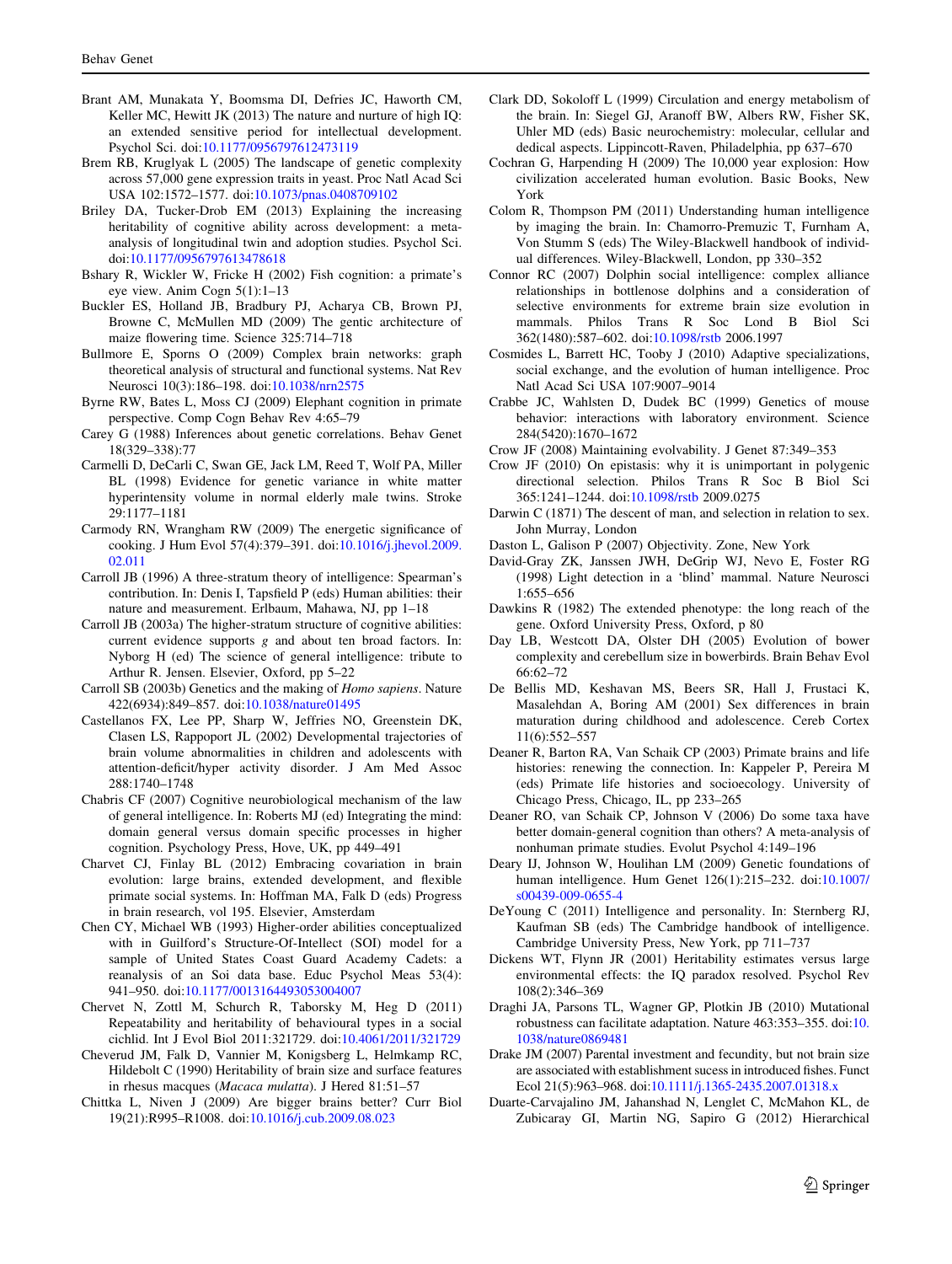<span id="page-23-0"></span>topological metwork analysis of anatomical brain connectiviety and differences related to sex and kinship. NeuroImage 59:3784–3804

- Dugas-Ford J, Rowell JJ, Ragsdale CW (2012) Cell-type homologies and the origins of the neocortex. Proc Natl Acad Sci USA 109(42):16974–16979. doi:[10.1073/pnas.1204773109](http://dx.doi.org/10.1073/pnas.1204773109)
- Edwards AWF (1994) The fundamental theorem of natural selection. Biol Rev Camb Philos Soc 69(4):443–474
- Edwards AWF (2003) Human genetic diversity: Lewontin's falacy. BioEssays 25:798–801
- Edwards AWF (2004) Foundations of mathematical genetics, 2nd edn. Cambridge University Press, Cambridge
- Elebedour S, Bouchard TJJ, Hur Y (1997) Similarity in general mental ability in Bedouin full and half siblings. Intelligence 25:71–82
- Emery NJ, Clayton NS (2004) The mentality of crows: convergent evolution of intelligence in corvids and apes. Science 306(5703):1903–1907. doi:[10.1126/science.1098410](http://dx.doi.org/10.1126/science.1098410)
- Fancher RE (1987) Henry Goddard and the Kallikak family photographs: "Conscious skulduggery" or "Whig history"? Am Psychol 42(585–590):82
- Fears SC, Melega WP, Service SK, Lee C, Chen K, Tu Z, Woods RP (2009) Identifying heritable brain phenotypes in an extended pedigree of vervet monkeys. J Neurosci 29(9):2867–2875. doi[:10.1523/JNEUROSCI.5153-08.2009](http://dx.doi.org/10.1523/JNEUROSCI.5153-08.2009)
- Feldman MW, Otto SP, Christiansen FB (2000) Genes, culture, and inequality. In: Arrow K, Bowles S, Durlauf S (eds) Meritocracy and economic inequality. Princeton University Press, Princeton, NJ
- Ferguson CJ, Heene M (2012) A vast graveyard of undead theories: publication bias and psychological science's aversion to the null. Perspect Psychol Sci 7:555–561. doi[:10.1177/1745691612459059](http://dx.doi.org/10.1177/1745691612459059)
- Finlay BL (2007) E Pluribus Unum: too many unique human capacities and too many theories. In: Gangestad S, Simpson JA (eds) The evolution of mind: fundamental questions and controversies. Guilford Press, New York, pp 294–301
- Firkowska A, Ostrowska A, Sokolowska M, Stein Z, Susser M, Wald I (1978) Cognitive development and social policy: the contribution of parental occupation and education to mental performance in 11-year-olds in Warsaw. Science 200:1357–1362
- Firkowska-Mankiewicz A (2011) Adult careers: does childhood IQ predict later life outcome? J Policy Pract Intellect Disabil 8(1):1–9. doi[:10.1111/j.1741-1130.2011.00281.x83](http://dx.doi.org/10.1111/j.1741-1130.2011.00281.x83)
- Fish JL, Lockwood CA (2003) Dietary constraints on encephalization in primates. Am J Phys Anthropol 120(2):171–181. doi[:10.1002/](http://dx.doi.org/10.1002/ajpa.10136) [ajpa.10136](http://dx.doi.org/10.1002/ajpa.10136)
- Flint J, Munafo M (2013) Genetics. Herit-ability. Science 340(6139):1416–1417. doi:[10.1126/science.1240684](http://dx.doi.org/10.1126/science.1240684)
- Floyd RG, Shands EI, Rafael FA, Bergeron R, McGrew KS (2009) The dependability of general-factor loadings: the effects of factor-extraction methods, test battery composition, test battery size, and their interactions. Intelligence 37:453–465. doi:[10.](http://dx.doi.org/10.1016/j.intell.2009.05.003) [1016/j.intell.2009.05.003](http://dx.doi.org/10.1016/j.intell.2009.05.003)
- Fodor JA (1983) The modularity of mind: an essay on faculty psychology. MIT Press, Cambridge, MA
- Foerder P, Galloway M, Barthel T, Moore DE 3rd, Reiss D (2011) Insightful problem solving in an Asian elephant. PLoS One 6(8):e23251. doi:[10.1371/journal.pone.0023251](http://dx.doi.org/10.1371/journal.pone.0023251)
- Foley R, Gamble C (2009) The ecology of social transitions in human evolution. Philos Trans R Soc Lond B Biol Sci 364(1533): 3267–3279. doi[:10.1098/rstb.2009.0136](http://dx.doi.org/10.1098/rstb.2009.0136)
- Frangou S, Chitins X, Williams SC (2004) Mapping IQ and gray matter density in healthy young people. NeuroImage 23(3): 800–805. doi:[10.1016/j.neuroimage.2004.05.027](http://dx.doi.org/10.1016/j.neuroimage.2004.05.027)
- Freeman D (2000) 21st Century Boasian Culturism. Anthropology News, May 2000, 4
- Freeman HD, Brosnan SF, Hopper LM, Lambeth SP, Schapiro SJ, Gosling SD (2013) Developing a comprehensive and comparative questionnaire for measuring personality in chimpanzees using a simultaneous top-down/bottom-up design. Am J Primatol. doi[:10.1002/ajp.22168](http://dx.doi.org/10.1002/ajp.22168)
- Galton F (1871) Gregariousness in cattle and in men. Macmillan's Mag 23:353–357
- Gangestad SW (2010) Evolutionary biology looks at behavior genetics. Personal Individ Differ 49:289–295
- Gazes RP, Brown EK, Basile BM, Hampton RR (2013) Automated cognitive testing of monkeys in social groups yields results comparable to individual laboratory-based testing. Anim Cognit. doi[:10.1007/s10071-012-0585-8](http://dx.doi.org/10.1007/s10071-012-0585-8)
- Gerhart J, Kirschner M (2007) The theory of facilitated variation. Proc Natl Acad Sci USA 104(Suppl 1):8582–8589. doi[:10.1073/](http://dx.doi.org/10.1073/pnas.0701035104) [pnas.0701035104](http://dx.doi.org/10.1073/pnas.0701035104)
- Geshwind DH, Miller BL, DeCarli C, Carmelli D (2002) Heritability of lobar brain volumes in twins supports genetic models of cerebral laterality and handedness. Proc Natl Acad Sci USA 99:3176–3181. doi[:10.1073pnas.052494999](http://dx.doi.org/10.1073pnas.052494999)
- Giedd JN, Blumenthal J, Jeffries NO, Castellanos FX, Liu H, Zijdenbos A, Rapoport JL (1999) Brain development during childhood and adolescence: a longitudinal MRI study. Nature Neurosci 2(10):861–863. doi[:10.1038/13158](http://dx.doi.org/10.1038/13158)
- Glascher J, Rudrauf D, Colom R, Paul LK, Tranel D, Damasio H, Adolphs R (2010) Distributed neural system for general intelligence revealed by lesion mapping. Proc Natl Acad Sci USA 107(10):4705–4709. doi[:10.1073/pnas.0910397107](http://dx.doi.org/10.1073/pnas.0910397107)
- Glenn SS, Ellis J (1988) Do the Kallikaks look ''Menacing'' or ''Retarded''? Am Psychol 43:742–743
- Gogtay N, Thompson PM (2010) Mapping gray matter development: implications for typical development and vulnerability to psychopathology. Brain Cogn 72(1):6–15. doi[:10.1016/j.bandc.](http://dx.doi.org/10.1016/j.bandc.2009.08.009) [2009.08.009](http://dx.doi.org/10.1016/j.bandc.2009.08.009)
- Goh S, Bansal R, Xu D, Hao X, Liu J, Peterson BS (2011) Neuroanatomical correlates of intellectual ability across the life span. Dev Cogn Neurosci 1(3):305–312. doi[:10.1016/j.dcn.2011.](http://dx.doi.org/10.1016/j.dcn.2011.03.001) [03.001](http://dx.doi.org/10.1016/j.dcn.2011.03.001)
- Gould SJ (1981) The mismeasure of man. W. W. Norton, New York
- Gould SJ (1996) The mismeasure of man, 2nd edn. Norton, New York
- Gould SJ, Lewontin RC (1979) The spandrels of San Maco and the Panglossian paradigm: a critique of the adaptationist programme. Proc R Soc Lond B Biol Sci 205:581–589
- Gower JC (1972) Measures of taxonomic distance and their analysis. In: Weiner JS, Hiuizinga J (eds) The assessment of population affinities in man. Clarendon, Oxford, pp 1–24
- Grant PR, Grant BR (2006) Evolution of character displacement in Darwin's finches. Science 313(5784):224–226. doi[:10.1126/](http://dx.doi.org/10.1126/science.1128374) [science.1128374](http://dx.doi.org/10.1126/science.1128374)
- Guilford JP (1985) The structure-of-intellect model. In: Wolman BB (ed) Handbook of intelligence: theories, measurements, and applications. Wiley, New York, pp 225–266
- Guilford JP (1988) Some changes in the structure-of-intellect model. Educ Psychol Meas 48(1):1–4. doi:[10.1177/001316448804](http://dx.doi.org/10.1177/001316448804800102) [800102](http://dx.doi.org/10.1177/001316448804800102)
- Guttman L, Levey S (1991) Two structural laws for intelligence tests. Intelligence 15:79–103
- Haier RJ (2009) What does a smart brain look like? Sci Am Mind 20:26–33
- Haile-Selassie Y, Suwa G, White TD (2004) Late Miocene teeth from Middle Awash, Ethiopia, and early hominid dental evolution. Science 303(5663):1503–1505. doi[:10.1126/science.1092978](http://dx.doi.org/10.1126/science.1092978)
- Hampshire A, Thompson R, Duncan J, Owen AM (2011) Lateral prefrontal cortex subregions make dissociable contributions during fluid reasoning. Cereb Cortex 21(1):1–10. doi[:10.1093/](http://dx.doi.org/10.1093/cercor/bhq085) [cercor/bhq085](http://dx.doi.org/10.1093/cercor/bhq085)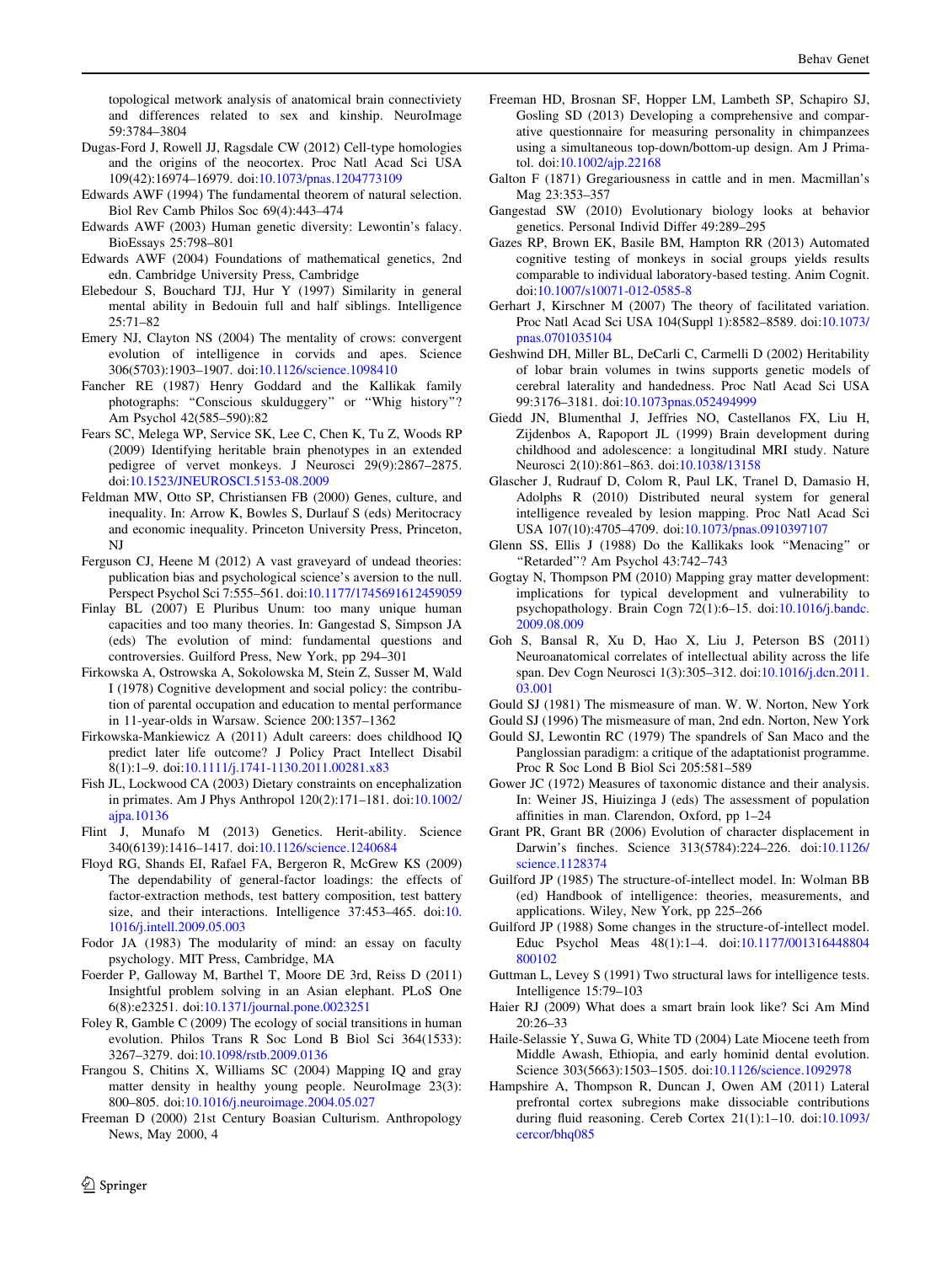- <span id="page-24-0"></span>Hancock AM, Witonsky DB, Ehler E, Alkorta-Aranburu G, Beall C, Gebremedhin A, Di Rienzo A (2010) Colloquium paper: human adaptations to diet, subsistence, and ecoregion are due to subtle shifts in allele frequency. Proc Natl Acad Sci USA 107(Suppl 2):8924–8930. doi:[10.1073/pnas.0914625107](http://dx.doi.org/10.1073/pnas.0914625107)
- Hare B, Plyusnina I, Ignacio N, Schepina O, Stepika A, Wrangham R, Trut LN (2005) Social cognitive evolution in captive foxes is a correlated by-product of experimental domestication. Curr Biol 15:226–230. doi:[10.1016/j.cub.2005.01.040](http://dx.doi.org/10.1016/j.cub.2005.01.040)
- Hart BL, Hart LA, Pinter-Wollman N (2008) Large brains and cognition: where do elephants fit in? Neurosci Biobehav Rev 32:86–98. doi[:10.1016/j.neubiorev.2007.05.01287](http://dx.doi.org/10.1016/j.neubiorev.2007.05.01287)
- Hawks J, Wang ET, Cochran GM, Harpending HC, Moyzis RK (2007) Recent acceleration of human adaptive evolution. Proc Natl Acad Sci USA 104(52):20753–20758. doi:[10.1073/pnas.](http://dx.doi.org/10.1073/pnas.0707650104) [0707650104](http://dx.doi.org/10.1073/pnas.0707650104)
- Hayes KJ (1962) Genes, drives, and intellect. Psychol Rep 10:299–342
- Herbron KA, Macleod R, Miles WTS, Schofield ANB, Alexander L, Arnold KE (2010) Personality in captivity relflects personality in the wild. Anim Behav 79:835–843. doi[:10.1016/j.anbehav.2009.](http://dx.doi.org/10.1016/j.anbehav.2009.12.026) [12.026](http://dx.doi.org/10.1016/j.anbehav.2009.12.026)
- Herrmann E, Call J (2012) Are there geniuses among the apes? Philos Trans R Soc B 397:2753–2761
- Herrmann E, Hernández-Lloreda MV, Call J, Hare B, Tomasello M (2010) The structure of individual differences in the cognitive abilites of children and chimpanzees. Psychol Sci 21:102–110. doi[:1177/0956797609356511](http://dx.doi.org/1177/0956797609356511)
- Hill WG, Goddard ME, Visscher PM (2008) Data and theory point to mainly additive genetic variance for complex traits. PLoS Genet 4:1–10. doi:[10.1371/journal.pgen.1000008](http://dx.doi.org/10.1371/journal.pgen.1000008)
- Hill K, Barton M, Hurtado M (2010) The emergence of human uniqueness: characters underlying behavioral modernity. Evolut Anthropol 18:187–200. doi[:10.1002/evan.20224](http://dx.doi.org/10.1002/evan.20224)
- Holliday MA (1986) Body composition and energy needs during growth. In: Falkner F, Tanner J (eds) Human growth: a comprehensive treatise, 2nd edn. Plenum, New York, pp 101–117
- Holloway RL (2002) Head to head with Boas: did he err on the plasticity of head form? Proc Natl Acad Sci USA 99:14622–14623. doi:[10.1073pnas.242622399](http://dx.doi.org/10.1073pnas.242622399)
- Holloway RL (2008) The human brain evolving: a personal retrospective. Annu Rev Anthropol 37(1):1–19. doi[:10.1146/](http://dx.doi.org/10.1146/annurev.anthro.37.081407.085211) [annurev.anthro.37.081407.085211](http://dx.doi.org/10.1146/annurev.anthro.37.081407.085211)
- Horn JL (1989) Models of intelligence. In: Linn RL (ed) Intelligence: measurement, theory, and public policy. University of Illinois Press, Urbana, IL, pp 29–73
- Horn JL, Knapp JR (1973) On the subjective character of the emperical base for Guilford's structure-of-intellect model. Psychol Bull 80:33–43
- Hrdy SB (1999) Mother nature: maternal instincts and how they shape the human species. Pantheon Books, New York
- Hulshoff Pol HE, Schnack HG, Posthuma D, Mandl RW, Baare´ WF, van Oel C, Kahn RS (2006) Genetic contributions to human brain morphology and intelligence. J Neurosci 26(40): 10235–10242. doi:[10.1523/JNEUROSCI.1312-06.2006](http://dx.doi.org/10.1523/JNEUROSCI.1312-06.2006)
- Isler K, van Schaik CP (2006a) Cost of encephalization: the energy trade-off hypothesis tested on birds. J Hum Evol 51:228–243
- Isler K, van Schaik CP (2006b) Metabolic costs of brain size evolution. Biol Lett 2(4):557–560. doi[:10.1098/rsbl.2006.0538](http://dx.doi.org/10.1098/rsbl.2006.0538)
- Isler K, van Schaik CP (2009) Why are there so few smart mammals (but so many smart birds)? Biol Lett 5(125–129):89
- Jacob F (1977) Evolution and tinkering. Science 196(4295): 1161–1166
- Jacobs GH, Nathans J (2009) The evolution of primate color vision. Sci Am 300(4):56–63
- Jacobs GH, Rowe MP (2004) Evolution of vertebrate colour vision. Clin Exp Optom 87(4–5):206–216. doi[:10.1111/j.1444-0938.2004.tb05050.x](http://dx.doi.org/10.1111/j.1444-0938.2004.tb05050.x)
- Jaušovec N, Jaušovec K (2005) Sex differences in brain activity related to general and emotional intelligence. Brain Cogn 59(3):277–286. doi:[oi:10.1016/j.bandc.2005.08.001](http://dx.doi.org/oi:10.1016/j.bandc.2005.08.001)
- Jenkins JJ, Patterson DG (1961) Preface. In: Jenkins JJ, Patterson DG (eds) Studies in individual differences. Appleton-Century-Crofts, New York
- Jensen AR (1998) The g factor: the science of mental ability. Praeger, Westport, CN
- Jensen AR (2000) The g factor is about variance in human abilities, not a cognitive theory of mental structure. Psycoloquy 11:106
- Jensen AR (2006) Clocking the mind: mental chronometry and individual differences. Elsevier, New York
- Johnson W (2010) Extending and testing Tom Bouchard's experience producing drive theory. Personal Individ Differ 49:296–301. doi[:10.1016/j.paid.2009.11.022](http://dx.doi.org/10.1016/j.paid.2009.11.022)
- Johnson W, Bouchard TJ Jr (2005) The structure of human intelligence: it's verbal, perceptual, and image rotation (VPR), not fluid crystallized. Intelligence 33(393–416):90
- Johnson W, Bouchard TJ Jr (2007a) Sex differences in mental abilities: g masks the dimension on which they lie. Intelligence 35:23–39
- Johnson W, Bouchard TJ Jr (2007b) Sex differences in mental abilitiy: a proposed means to link them to brain structure and function. Intelligence 35:197–209
- Johnson W, Bouchard TJ Jr, McGue M, Segal NL, Tellegen A, Keyes M, Gottesman II (2007) Genetic and environmental influences on the verbal-perceptual-image rotation (VPR) model of the structure of mental abilities in the Minnesota Study of Twins Reared Apart. Intelligence 35:542–562
- Johnson W, Nijenhuis JT, Bouchard TJ Jr (2008) Still just 1 g: consistent results from five test batteries. Intelligence 36:81–95
- Jolles DD, van Buchem MA, Crone EA, Rombouts SARB (2011) A comprehensive study of whole-brain functional connectivity in children and young adults. Cereb Cortex 21(2):385–391. doi:[10.](http://dx.doi.org/10.1093/cercor/bhq104) [1093/cercor/bhq104](http://dx.doi.org/10.1093/cercor/bhq104)
- Jones EG, Rakic P (2010) Radial columns in cortical architecture: it is the composition that counts. Cereb Cortex 20:2261–2264. doi[:10.1093/cercor/bhq127](http://dx.doi.org/10.1093/cercor/bhq127)
- Jones P, Chase K, Martin A, Davern P, Ostrander EA, Lark KG (2008) Single-nucleotide-polymorphism-based association mapping of dog stereotypes. Genetics 179(2):1033–1044. doi:[10.](http://dx.doi.org/10.1534/genetics.108.087866) [1534/genetics.108.087866](http://dx.doi.org/10.1534/genetics.108.087866)
- Jung RE, Haier RJ (2007) The Parieto-Frontal Integration Theory (P-FIT) of intelligence: converging neuroimaging evidence. Behav Brain Sci 30(2):135–187. doi[:10.1017/S0140525X0700118591](http://dx.doi.org/10.1017/S0140525X0700118591)
- Kaminski J, Call J, Fisher J (2004) Word learning in a domestic dog: evidence for ''fast mapping''. Science 304:1682–1683
- Karama S, Colom R, Johnson W, Deary IJ, Haier R, Waber DP, Evans AC (2011) Cortical thickness correlates of specific cognitive performance accounted for by the general factor of intelligence in healthy children age 6 to 18. NeuroImage 55:1443–1453. doi[:10.1016/j.neuroimage.2011.01.016](http://dx.doi.org/10.1016/j.neuroimage.2011.01.016)
- Keith TZ, Reynolds MR, Patel PG, Ridley KP (2008) Sex diferences in latent cognitive abilities age 6 to 59: evidence from the Woodcock-Johnson III tests of cognitive abilities. Intelligence 36:502–525. doi:[10.1016/j.intell.2007.11.001](http://dx.doi.org/10.1016/j.intell.2007.11.001)
- Kim Y, Przytycka TM (2013) Bridging the gap between genotype and phenotype via network approaches. Front Genet 3:227. doi:[10.](http://dx.doi.org/10.3389/fgene.2012.00227) [3389/fgene.2012.00227](http://dx.doi.org/10.3389/fgene.2012.00227)
- Kimble DP (1997) Didelphid behavior. Neurosci Biobehav Rev 21(3):361–369
- Kliebenstein DJ (2010) Systems biology uncovers the fondation of natural genetic diversity. Plant Physiol 152:480–486. doi:[10.](http://dx.doi.org/10.1104/pp.109.149328) [1104/pp.109.149328](http://dx.doi.org/10.1104/pp.109.149328)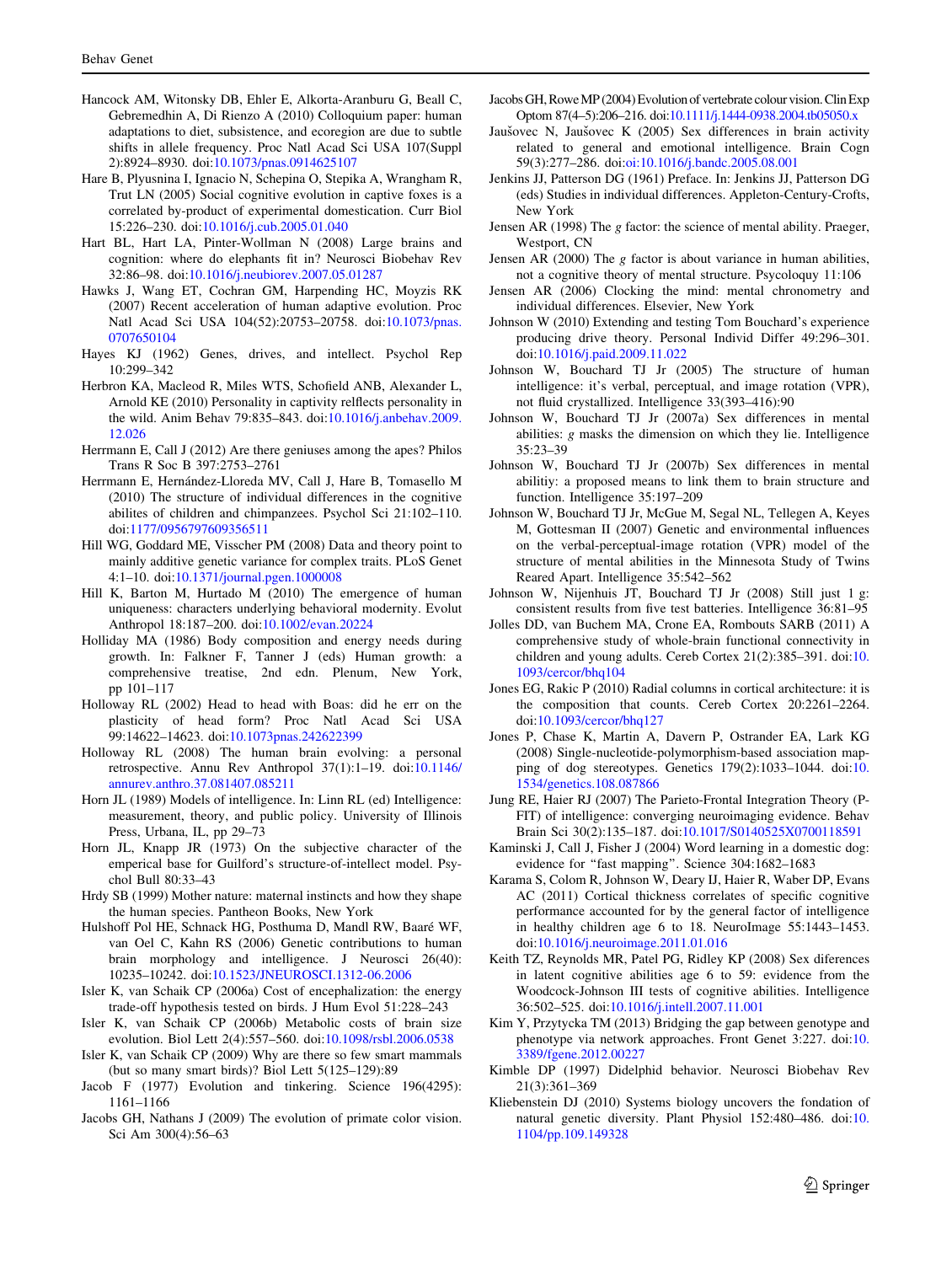- <span id="page-25-0"></span>Korb KB (1994) Stephen Jay Gould on intelligence. Cognition 52(2):111–123
- Kornum BR, Knudsen GM (2011) Cognitive testing of pigs (Sus scrofa) in translational biobehavioral research. Neurosci Biobehav Rev 35(3):437–451. doi:[10.1016/j.neubiorev.2010.05.00492](http://dx.doi.org/10.1016/j.neubiorev.2010.05.00492)
- Krubitzer L, Kaas J (2005) The evolution of the neocortex in mammals: how is phenotypic diversity generated? Curr Opin Neurobiol 15:444–453. doi:[10.1016/j.conb.2005.07.003](http://dx.doi.org/10.1016/j.conb.2005.07.003)
- Krueger RF, Markon KE, Bouchard TJ Jr (2003) The extended genotype: the heritability of personality accounts for the heritability of recalled family environments in twins reared apart. J Pers 71(5):809–833
- Kruska DCT (2005) On the evolutionary significance of encephalization in some eutherian mammals: effects of adaptive radiation, domestication, and ferallization. Brain Behav Evol 65:73–108. doi[:10.1159/000082979](http://dx.doi.org/10.1159/000082979)
- Kurvers RHJM, Ejkelenkamp B, van Oers K, van Lith B, van Wieren SE, Ydenberg RC, Prins HHT (2009) Personality differences explain leadership in barnacle geese. Anim Behav 78:447–453. doi[:10.1016/j.anbehav.2009.06.002](http://dx.doi.org/10.1016/j.anbehav.2009.06.002)
- Lee J (2007) A g beyond *Homo sapiens*? Some hints and suggestions. Intelligence 35:253–265. doi:[10.1016/j.intell.2006.08.003](http://dx.doi.org/10.1016/j.intell.2006.08.003)
- Lee JJ (2009) The role of a general cognitive factor in the evolution of human intelligence. In: Platek SM, Shackelford TK (eds) Foundations in evolutionary cognitive science. Cambridge University Press, Cambridge
- Lee JJ (2010). Review of intelligence and how to get it: why schools and cultures count, R. E. Nisbett, Norton, New York, NY (2009). ISBN:97803065053. Personal Individ Differ, 48, 247–255. doi[:10.1016/j.paid.2009.09.015](http://dx.doi.org/10.1016/j.paid.2009.09.015)
- Lee JJ (2012) Correlation and causation in the study of personality. Eur J Pers 26:372–390. doi[:10.1002/per.1863](http://dx.doi.org/10.1002/per.1863)
- Lee S-H, Wolpoff MH (2003) The pattern of evolution in Pleistocene human brain size. Paleobiology 29:186–196
- Lefebvre L (2011) Taxonomic counts of cognition in the wild. Biology Lett: Anim Behav 7:631–633. doi[:10.1098/rsbl.2010.](http://dx.doi.org/10.1098/rsbl.2010.0556) [0556](http://dx.doi.org/10.1098/rsbl.2010.0556)
- Lefebvre L (2013) Brains, innovations, tools and cultural transmission in birds, non-human primates, and fossil hominins. Front Hum Nerosci 7:245. doi:[10.3389/fnhum.2013.00245](http://dx.doi.org/10.3389/fnhum.2013.00245)
- Lefebvre L, Reader SM, Sol D (2004) Brains, innovations and evolution in birds and primates. Brain Behav Evol 63(4):233–246. doi:[10.1159/000076784](http://dx.doi.org/10.1159/000076784)
- Lessov-Schlaggar CN, Hardin J, DeCarli C, Krasnow RE, Reed T, Wolf PA, Carmelli D (2012) Longitudinal genetic analysis of brain volumes in normal elderly male twins. Neurobiol Aging 33(4):636–644. doi:[10.1016/j.neurobiolaging.2010.06.002](http://dx.doi.org/10.1016/j.neurobiolaging.2010.06.002)
- Lewis JE, Degusta D, Meyer MR, Monge JM, Mann AE, Holloway RL (2011) The mismeasure of science: Stephen Jay Gould versus Samuel George Morton on skulls and bias. PLoS Biol 9(6):e1001071. doi[:10.1371/journal.pbio.1001071](http://dx.doi.org/10.1371/journal.pbio.1001071)
- Li Y, Liu Y, Li J, Qin W, Li K, Yu C, Jiang T (2009) Brain anatomical network and intelligence. PLoS Comput Biol 5(5):e1000395. doi[:10.1371/journal.pcbi.100039594](http://dx.doi.org/10.1371/journal.pcbi.100039594)
- Lindenfors P, Nunn CL, Barton RA (2007) Primate brain architecture and selection in relation to sex. BMC Biol 5:20. doi[:10.1186/](http://dx.doi.org/10.1186/1741-7007-5-20) [1741-7007-5-20](http://dx.doi.org/10.1186/1741-7007-5-20)
- Loehlin JC (2004) Latent variable models: an introduction to factor, path, and structural analysis, 4th edn. Erlbaum, Mahwah, NJ
- Lubinski D (2010) Spatial ability and STEM: a sleeping giant for talent identification and development. Personal Individ Differ 49:344–351. doi:[10.1016/j.paid.2010.03.022](http://dx.doi.org/10.1016/j.paid.2010.03.022)
- Luciana M (2010) Adolescent brain development: current themes and future directions introduction to the special issue. Brain Cogn 72(1):1–5. doi:[10.1016/j.bandc.2009.11.002](http://dx.doi.org/10.1016/j.bandc.2009.11.002)
- Luders E, Narr KL, Bilder RM, Szeszko PR, Gurbani MN, Hamilton L, Gaser C (2007) Mapping the relationship between cortical convolution and intelligence: effects of gender. Cereb Cortex 18:2019–2026. doi[:10.1093/cercor/bhm227](http://dx.doi.org/10.1093/cercor/bhm227)
- Lykken DT (1991) What's wrong with psychology anyway? In: Cicchetti D, Grove WM (eds) Thinking clearly about psychology Volume 1: matters of public interest. University of Minnesota Press, Minneapolis, MN
- Lynch M (2007) The frailty of adaptive hypotheses for the origins of organismal complexity. Proc Natl Acad Sci USA 104: 8597–8604. doi[:10.1073pnas.0702207104](http://dx.doi.org/10.1073pnas.0702207104)
- Lynch M, Walsh B (1998) Genetics and analysis of quantitative traits. Sinauer, Sunderland
- Macphail EM, Bolhuis JJ (2001) The evolution of intelligence: adpative specialization versus general process. Biol Rev 76:341–364
- Mahaney MC, Williams-Blangero S, Blangero J, Leland MM (1993) Quantitative genetics of relative organ weight variation in captive baboons. Hum Biol 65(6):991–1003
- Major JT, Johnson W, Bouchard TJ Jr (2011) The dependability of the general factor of intelligence: why small, single-factor models do not adequately represent g. Intelligence 39:418–433
- Major JT, Johnson W, Deary IJ (2012) Comparing models of intelligence in project TALENT: the VPR model fits better than the CHC and extended Gf–Gc models. Intelligence 40:543–559. doi[:10.1016/j.intell.2012.07.006](http://dx.doi.org/10.1016/j.intell.2012.07.006)
- Marcus G (2008) Kluge: the haphazard construction of the human mind. Houghton Mifflin, Boston
- Marigorta UM, Navarro A (2013) High trans-ethnic replicability of GWAS results implies common causal variants. PLoS Genet. doi[:10.1371/journal.pgen.1003566](http://dx.doi.org/10.1371/journal.pgen.1003566)
- Marino L (2002) Convergence of complex cognitive abilities in cetaceans and primates. Brain Behav Evol 59(1–2):21–32. doi[:10.1159/000063731](http://dx.doi.org/10.1159/000063731)
- Marino L (2005) Big brains do matter in new environments. Proc Natl Acad Sci USA 102:5306–5307. doi:[10.1073pnas.0501695102](http://dx.doi.org/10.1073pnas.0501695102)
- Marino L, Connor RC, Fordyce RE, Herman LM, Hof PR, Lefebvre L, Whitehead H (2007) Cetaceans have complex brains for complex cognition. PLoS Biol 5(5):e139. doi[:10.1371/journal.](http://dx.doi.org/10.1371/journal.pbio.0050139) [pbio.0050139](http://dx.doi.org/10.1371/journal.pbio.0050139)
- Martin NG, Eaves LJ, Heath AC, Jardine R, Feingold LM, Eysenck HJ (1986) Transmission of social attitudes. Proc Natl Acad Sci USA 83(12):4364–4368
- Martin-Ordas G, Berntsen D, Call J (2013) Memory for distant past events in Chimpanzees and Orangatangs. Curr Biol. doi[:10.1016/](http://dx.doi.org/10.1016/j.cub.2013.06.017) [j.cub.2013.06.017](http://dx.doi.org/10.1016/j.cub.2013.06.017)
- Mather JA (2008) Cephalopod consciousness: behavioural evidence. Conscious Cogn 17(1):37–48. doi:[10.1016/j.concog.2006.11.006](http://dx.doi.org/10.1016/j.concog.2006.11.006)
- Matzel LD, Wass C, Kolata S (2011) Individual differences in animal intelligence: learning, reasoning, selective attention and interspecies conservation of a cognitve trait. Int J Comp Psychol 24:36–59
- Matzke D, Dolan CV, Molenar D (2010) The issue of power in the identification of "g" with lower-order factors. Intelligence 38:336–344. doi:[10.1016/j.intell.2010.02.001](http://dx.doi.org/10.1016/j.intell.2010.02.001)
- McClearn GE, Johansson B, Berg S, Pedersen NL, Ahern F, Petrill SA, Plomin R (1997) Substantial genetic influence on cognitive abilities in twins 80 or more years old. Science 276(5318): 1560–1563
- McDaniel MA (2005) Big-brained people are smarter: a meta-analysis of the relationship between in vivo brain volume and intelligence. Intelligence 33:337–346. doi:[10.1016/j.intell.2004.11.005](http://dx.doi.org/10.1016/j.intell.2004.11.005)
- McEvoy BP, Visscher PM (2009) Genetics of human height. Econ Hum Biol 7(3):294–306. doi:[10.1016/j.ehb.2009.09.005](http://dx.doi.org/10.1016/j.ehb.2009.09.005)
- McGrew KS (2009) CHC theory and the human cognitive abilities project: standing on the shoulders of the giants of psychometric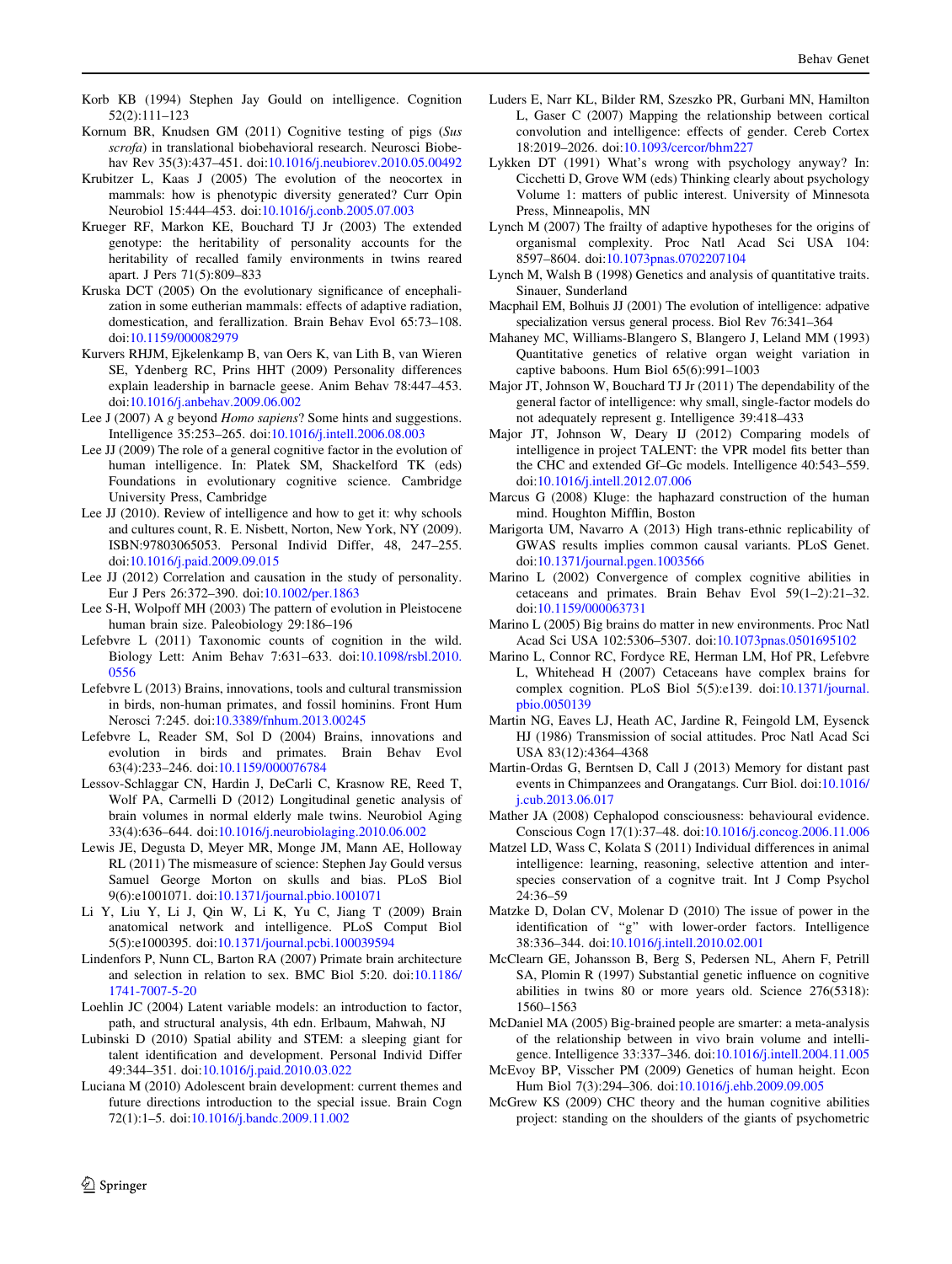<span id="page-26-0"></span>intlligence research. Intelligence 37:1–10. doi[:10.1016/j.intell.](http://dx.doi.org/10.1016/j.intell.2008.08.004) [2008.08.004](http://dx.doi.org/10.1016/j.intell.2008.08.004)

- McShea DW, Brandon RN (2010) Biology's first law: the tendency for diversity and complexity to increase in evolutionary systems. University of Chicago Press, Chicago
- Michael JS (1988) A new look at Morton's craniological research. Curr Anthropol 29:349–354
- Miller GF, Penke L (2006) The evolution of human intelligence and the coefficient of additive genetic variance in human brain size. Intelligence 35:97–114. doi:[10.1016/j.intell.2006.08.008](http://dx.doi.org/10.1016/j.intell.2006.08.008)
- Millien V (2006) Morphological evolution is accelerated among island mammals. PLoS Biol 4(10):e221. doi[:10.1371/journal.](http://dx.doi.org/10.1371/journal.pbio.0040321) [pbio.0040321](http://dx.doi.org/10.1371/journal.pbio.0040321)
- Mischel W (2005) Alternative futures for our science. Assoc Psychol Sci Obs 18:2–3
- Møller AP, Jennions MD (2002) How much variance can be explained by ecologists and evolutionary biologists? Oecologia 132:492–500. doi:[10.1007/s00442-002-0952-2](http://dx.doi.org/10.1007/s00442-002-0952-2)
- Mueller-Paul J, Wilkinson A, Hall G, Huber L (2012) Radial-armmaze behavior of the red-footed tortoise (Geochelone carbonaria). J Comp Psychol 126:305–317
- Nippak PMD, Milgram NW (2005) An investigation of the relationship between response latency across several cognitive tasks in the beagle dog. Prog Neuro-Psychopharmachol Biol Psychiat 29(3):371–377. doi:[10.1016/j.pnpbp.2004.12.003](http://dx.doi.org/10.1016/j.pnpbp.2004.12.003)
- Niven JE (2005) Brain evolution: getting better all the time? Curr Biol 15(16):R264. doi:[10.1016/j.cub.2005.08.007](http://dx.doi.org/10.1016/j.cub.2005.08.007)
- Niven JE (2008) Evolution: convergent eye losses in fishy circumstances. Curr Biol 18(1):R27–R29. doi[:10.1016/j.cub.2007.11.020](http://dx.doi.org/10.1016/j.cub.2007.11.020)
- Niven JE, Laughlin SB (2008) Energy limitation as a selective pressure on the evolution of sensory systems. J Exp Biol 211(Pt 11):1792–1804. doi[:10.1242/jeb.017574](http://dx.doi.org/10.1242/jeb.017574)
- Nussey DH, Postma E, Gienapp P, Visser ME (2005) Selection on heritable phenotypic plasticity in a wild bird population. Science 310(5746):304–306. doi:[10.1126/science.1117004](http://dx.doi.org/10.1126/science.1117004)
- Nyborg H (ed) (2003) The scientific study of general intelligence: tribute to Arthur Jensen. Pergamon, New York
- Overington SE, Dubois F, Lefebvre L (2008) Food unpredictability drives both generalism and social foraging: a game theoretical model. Behav Ecol 19:836–841. doi:[10.1093/beheco/arn037](http://dx.doi.org/10.1093/beheco/arn037)
- Overington SE, Morand-Ferron J, Boogert NJ, Lefebvre L (2009) Technical innovations drive the relationship between innovativenss and residual brain size in birds. Anim Behav 78:1001–1010. doi[:10.1016/j.anbehav.2009.06.033](http://dx.doi.org/10.1016/j.anbehav.2009.06.033)
- Oxnard CE (2004) Brain evolution: mammals, primates, chimpanzees, and humans. Int J Primatol 25(5):1127–1158. doi[:10.1023/](http://dx.doi.org/10.1023/B:IJOP.0000043355.96393.8b99) [B:IJOP.0000043355.96393.8b99](http://dx.doi.org/10.1023/B:IJOP.0000043355.96393.8b99)
- Panizzon MS, Fennema-Notestine C, Eyler LT, Jernigan TL, Prom-Wormley E, Neale M, Kremen WS (2009) Distinct genetic influences on cortical surface area and cortical thickness. Cereb Cortex 19(11):2728–2735. doi[:10.1093/cercor/bhp026](http://dx.doi.org/10.1093/cercor/bhp026)
- Pavlicev M, Cheverud JM, Wagner GP (2011) Evolution of adaptive phenotypic variation patterns by direct selection for evolvability. Proc R Soc B (Biol Sci) 278(1713):1903–1912. doi:[10.1098/rspb](http://dx.doi.org/10.1098/rspb) 2010.2113
- Pearl J (2009) Causality: models, reasoning, and inference. Cambridge University Press, New York
- Pennington BF, Filipek PA, Lefly D, Chhabidas N, Kennedy DN, Simon JH, DeFries JC (2000) A twin MRI study of size variation in the human brain. J Cogn Neurosci 12:223–232
- Peper JS, Brouwer RM, Boomsma DI, Kahn RS, Hulshoff Pol HE (2007) Genetic influences on human brain structure: a review of brain imaging studies in twins. Hum Brain Mapp 28(6):464–473. doi[:10.1002/hbm.20398](http://dx.doi.org/10.1002/hbm.20398)
- Pepperberg IM, Carey S (2012) Grey parrot number aquisition: the inference of cardinal value from ordinal position on the number

list. Cognition 125(2):219–232. doi:[10.1016/j.cognition.2012.07.](http://dx.doi.org/10.1016/j.cognition.2012.07.003) [003](http://dx.doi.org/10.1016/j.cognition.2012.07.003)

- Pertea M, Salzberg SL (2010) Between a chicken and a grape: estimating the number of human genes. Genome Biol 11(5):206. doi[:10.1186/gb-2010-11-5-206100](http://dx.doi.org/10.1186/gb-2010-11-5-206100)
- Pettit M (2010) The problem of racoon intelligence in behaviorist America. Br J Hist Sci 43:391–421. doi[:10.1017/](http://dx.doi.org/10.1017/S0007087409990677) [S0007087409990677](http://dx.doi.org/10.1017/S0007087409990677)
- Pfefferbaum A, Sullivan EV, Swan GE, Carmelli D (2000) Brain structure in men remains highly heritable in the seventh and eight decades of life. Neurobiol Aging 84:189–202
- Pilley JW, Reid AK (2011) Border collie comprehends object names as verbal referents. Behav Process 86(2):184–195. doi:[10.1016/j.](http://dx.doi.org/10.1016/j.beproc.2010.11.007) [beproc.2010.11.007](http://dx.doi.org/10.1016/j.beproc.2010.11.007)
- Platek SM, Keenan P, Shakelford TK (eds) (2007) Evolutionary cognitive neuroscience. The MIT Press, Cambridge, MA
- Posthuma D, De Geus EJC, Baaré WFC, Hulshoff Pol HE, Kahn RS, Boomsma DI (2002a) The association between brain volume and intelligence is genetic in origin. Nature Neurosci 5:83–84
- Posthuma D, de Geus EJC, Boomsma DI (2002b) Genetic contributions to anatomical, behavioral, and neurophysiological indices of cognition. In: Plomin R, DeFries JC, Craig IC, McGuffin P (eds) Behavioral genetics in the postgenomic era. APA Books, Washington, DC
- Pritchard JK, Pickrell JK, Coop G (2010) The genetics of human adaptation: hard sweeps, soft sweeps, and polygenic adaptation. Curr Biol 20(4):R208–R215. doi:[10.1016/j.cub.2009.11.055](http://dx.doi.org/10.1016/j.cub.2009.11.055)
- Radman Z (ed) (2013) The hand, an organ of the mind. Cambridge, MIT Press 101
- Raine NE, Chittka L (2008) The correlation of learning speed and natural foraging success in bumble-bees. Proc R Soc B (Biol Sci) 275(1636):803–808. doi:[10.1098/rspb](http://dx.doi.org/10.1098/rspb) 2007.1652
- Rakic P (2009) Evolution of the neocortex: a perspective from developmental biology. Nat Rev Neurosci 10:724–735
- Raz N, Gunning-Dixon F, Head D, Rodrigue KM, Williamson A, Acker JD (2004) Aging, sexual dimorphism, and hemispheric asymmetry of the cerebral cortex: replicability of regional differences in volume. Neurobiol Aging 25(3):377–396. doi:[10.](http://dx.doi.org/10.1016/S0197-4580(03)00118-0) [1016/S0197-4580\(03\)00118-0](http://dx.doi.org/10.1016/S0197-4580(03)00118-0)
- Reader SM, Laland KN (2002) Social intelligence, innovation, and enhanced brain size in primates. Proc Natl Acad Sci USA 99(7):4436–4441. doi[:10.1073/pnas.062041299](http://dx.doi.org/10.1073/pnas.062041299)
- Reeve CL, Lam H (2005) The psychometric paradox of practice effects due to retesting: measurement invariance and stable ability estimates in the face of observed score changes. Intelligence 33:535–549. doi:[10.1016/j.intell.2005.05.003](http://dx.doi.org/10.1016/j.intell.2005.05.003)
- Reeve CL, Meyer RD, Bonaccio S (2006) Intelligence–personality associations reconsidered: the importance of distinguishing between general and narrow dimensions of intelligence. Intelligence 34:387–403. doi[:10.1016/j.intell.2005.11.001](http://dx.doi.org/10.1016/j.intell.2005.11.001)
- Rietveld CA, Medland SE, Derringer J, Yang J, Esko T, Martin NW, Koellinger PD (2013) GWAS of 126,559 individuals identifies genetic variants associated with educational attainment. Science 340(6139):1467–1471. doi[:10.1126/science.1235488](http://dx.doi.org/10.1126/science.1235488)
- Roberts RC (1967) Some concepts and methods in quantitative genetics behavior–genetic analysis. McGraw-Hill, New York, pp 214–257
- Rockman MV (2012) The QTN program and the alleles that matter for evolution: all that's gold does not glitter. Evolution 66(1):1–17. doi[:10.1111/j.1558-5646.2011.01486.x](http://dx.doi.org/10.1111/j.1558-5646.2011.01486.x)
- Rogers J, Kochunov P, Lancaster J, Shelledy W, Glahn D, Blangero J, Fox P (2007) Heritability of brain volume, surface area and shape: an MRI study in an extended pedigree of baboons. Hum Brain Mapp 28(6):576–583. doi:[10.1002/hbm.20407](http://dx.doi.org/10.1002/hbm.20407)
- Rogers J, Shelton SE, Shelledy W, Garcia R, Kalin NH (2008) Genetic influence on behavioral inhibition and anxiety in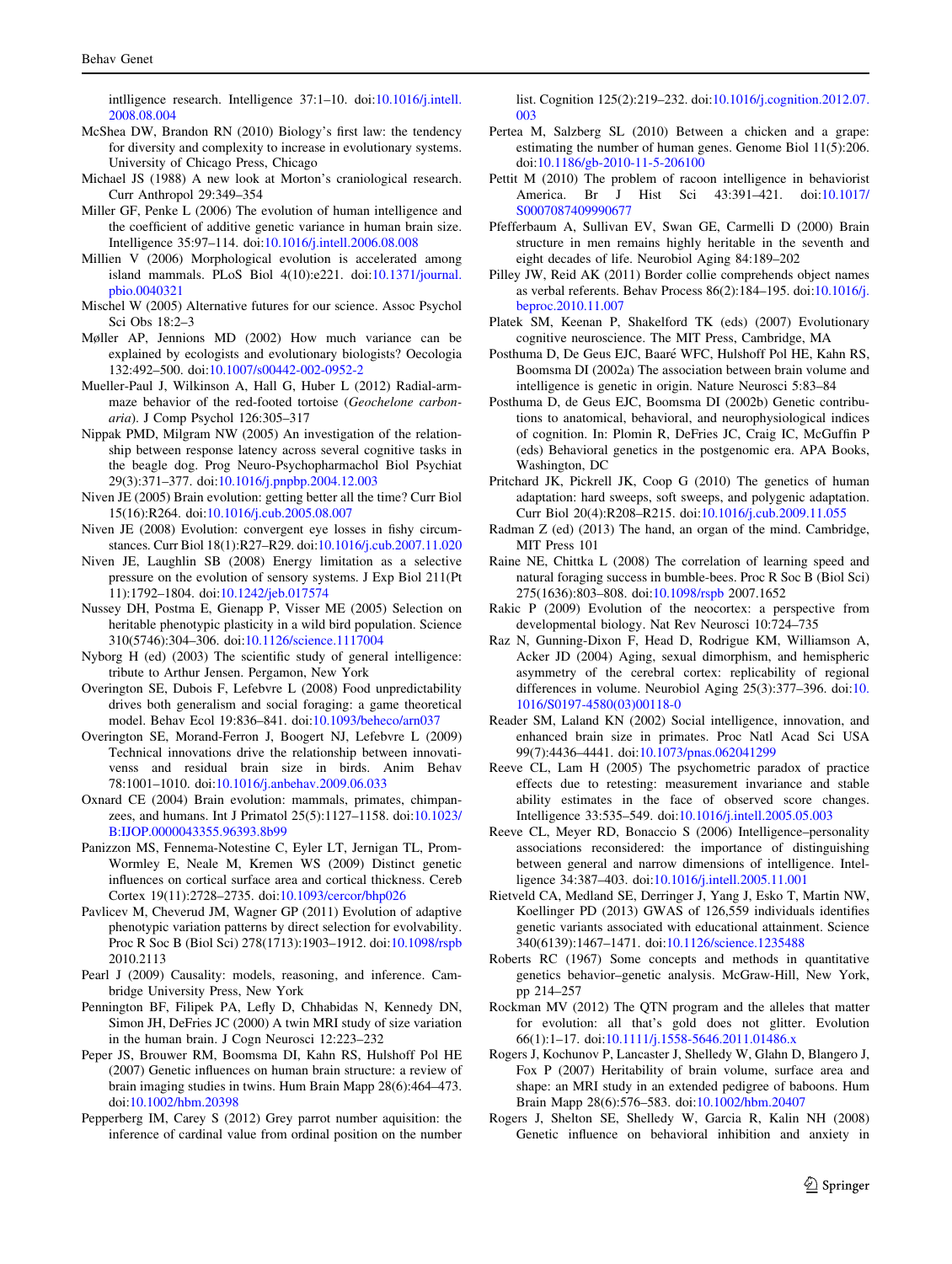<span id="page-27-0"></span>juvenile rhesus macaques. Genes Brain Behav 7:463–469. doi[:10.1111/j.1601-183X.2007.00381.x](http://dx.doi.org/10.1111/j.1601-183X.2007.00381.x)

- Roth G, Dicke U (2005) Evolution of the brain and intelligence. Trends Cogn Sci 9(5):250–257. doi:[10.1016/j.tics.2005.03.005](http://dx.doi.org/10.1016/j.tics.2005.03.005)
- Ruff CB, Trinkaus E, Holliday TW (1997) Body mass and encephalization in Pleistocene Homo. Nature 387:173–176
- Rushton JP (1997) Race, intelligence, and the brain: The errors and omissions of the 'revised' edition of S. J. Gould's the mismeasure of man (1996). Personal Individ Differ 23(169–180):103
- Rushton JP, Ankney CD (2009) Whole brain size and general mental ability: a review. Int J Neurosci 119(5):691–731. doi[:10.1080/](http://dx.doi.org/10.1080/00207450802325843) [00207450802325843](http://dx.doi.org/10.1080/00207450802325843)
- Russell DA (1983) Exponential evolution: implications for intelligent extraterrestrial life. Adv Space Res 3(9):95–103
- Salthouse TA (2013) Evaluating the correspondence of different cognitive batteries. Assessment. doi[:10.1177/1073191113486690](http://dx.doi.org/10.1177/1073191113486690)
- Sauce B, Matzel LD (2013) The causes of variation in learning and behavior: why individual differences matter. Front Psychol: Personal Individ Differ 4:1–10
- Scarr S (1996) How people make their own environments: implications for parents and policy makers. Psychol Public Policy Law 2:204–228
- Schmidt F (2010) Detecting and correcting the lies that data tell. Perspect Psychol Sci 5(3):233. doi[:10.1177/1745691610369339](http://dx.doi.org/10.1177/1745691610369339)
- Schmithorst VJ (2009) Developmental sex differences in the relation of neuroanatomical connectivity to intelligence. Intelligence 37:164–173. doi:[10.1016/j.intell.2008.07.001](http://dx.doi.org/10.1016/j.intell.2008.07.001)
- Schmithorst VJ, Yuan W (2010) White matter development during adolescence as shown by diffusion MRI. Brain Cogn 72:16–25. doi[:10.1016/j.bandc.2009.06.005104](http://dx.doi.org/10.1016/j.bandc.2009.06.005104)
- Schmitt JE, Wallace GL, Lenroot RK, Ordaz SE, Greenstein D, Clasen L, Giedd JN (2010) A twin study of intracerebral volumetric relationships. Behav Genet 40(2):114–124. doi:[10.](http://dx.doi.org/10.1007/s10519-010-9332-6) [1007/s10519-010-9332-6](http://dx.doi.org/10.1007/s10519-010-9332-6)
- Scott JP (1990) Foreword. In: Hahn ME, Hewitt JK, Henderson ND, Benno RH (eds) Developmental behavior genetics: neural, biometrical, and evolutionary approaches. Oxford, New York
- Segal N (2012) Born together-reared apart: the landmark Minnesota twin study. Harvard University Press, Cambridge
- Sesardic N (2005) Making sense of heritability. Cambridge University Press, Cambridge
- Shaw P (2007) Intelligence and the developing human brain. BioEssays 29(10):962–973. doi:[10.1002/bies.20641](http://dx.doi.org/10.1002/bies.20641)
- Shermer MB (2002) Stephen Jay Gould as historian of science and scientific historian, popular scientist and scientific popularizer. Soc Stud Sci 32:489–525
- Sherrington CS (1906) The integrative action of the nervous system. Scribner, New York
- Shettleworth SJ (2012) Modularity, comparative cognition and human uniqueness. Philos Trans R Soc B Biol Sci 367(1603): 2794–2802. doi[:10.1098/rstb.2012.0211](http://dx.doi.org/10.1098/rstb.2012.0211)
- Shumway CA (2008) Habitat complexity, brain, and behavior. Brain Behav Evol 72(2):123–134. doi:[10.1159/000151472105](http://dx.doi.org/10.1159/000151472105)
- Simonson TS, Yang Y, Huff CD, Yun H, Qin G, Witherspoon DJ, Ge R (2010) Genetic evidence for high-altitude adaptation in Tibet. Science 329(5987):72–75. doi[:10.1126/science.1189406](http://dx.doi.org/10.1126/science.1189406)
- Smaers JB, Soligo C (2013) Brain reorganization, not relative brain size, primarily characterizes anthropoid brain evolution. Proc R Soc B (Biol Sci) 280:1759. doi:[10.1098/rspb.2013.0269](http://dx.doi.org/10.1098/rspb.2013.0269)
- Smaers JB, Steele J, Case CR, Amunts K (2013) Laterality and the evolution of the prefronto-cerebellar system in anthropoids. Ann N Y Acad Sci 1288:59–69. doi:[10.1111/nyas.12047](http://dx.doi.org/10.1111/nyas.12047)
- Smit DJ, Luciano M, Bartels M, van Beijsterveldt CE, Wright MJ, Hansell NK, Boomsma DI (2010) Heritability of head size in

Dutch and Australian twin families at ages 0–50 years. Twin Res Human Genet 13(4):370–380. doi:[10.1375/twin.13.4.370](http://dx.doi.org/10.1375/twin.13.4.370)

- Sol D, Duncan RP, Blackburn TM, Cassey P, Lefebvre L (2005) Big brains, enhanced cognition, and response of birds to novel environments. Proc Natl Acad Sci USA 102(15):5460–5465. doi[:10.1073pnas.0408145102](http://dx.doi.org/10.1073pnas.0408145102)
- Sol D, Bacher S, Reader SM, Lefebvre L (2008) Brain size predicts the success of mammal species introduced into novel environments. Am Nat 172:S63–S71. doi:[10.1086/588304](http://dx.doi.org/10.1086/588304)
- Soyfer VN (2001) The consequences of political dictatorship for Russian science. Nat Rev Genet 2(9):723–729. doi[:10.1038/](http://dx.doi.org/10.1038/35088598106) [35088598106](http://dx.doi.org/10.1038/35088598106)
- Sparks CS, Jantz RL (2002) A reassessment of human cranial plasticity: Boas revisited. Proc Natl Acad Sci USA 99(23):14636–14639. doi:[10.1073/pnas.222389599](http://dx.doi.org/10.1073/pnas.222389599)
- Spuhler JN (1982) The use and misuse of the Mismeasure of Man. Review of Gould, S. J. (1981) The Mismeasure of Man. Contemp Psychol 27:933–935
- Stanford CB (1995) Chimpanzee hunting behavior and human evolution. Am Sci 83:256–261
- Sternthal S (2010) Moscow's stray dogs. Financial Times
- Tarka M, ÅKesson M, Beraldi D, Hernández-Sánchez J, Hasselquist D, Bensch S, Hansson B (2010) A strong quantitative trait locus for wing length on chromosome 2 in a wild population of great reed warbels. Proc R Soc B (Biol Sci) 277:2361–2369. doi:[10.](http://dx.doi.org/10.1098/rspb.2010.0033) [1098/rspb.2010.0033](http://dx.doi.org/10.1098/rspb.2010.0033)
- Taylor AH, Miller R, Gray RD (2012) New Caledonian crows reason about hidden causal agents. Proc Natl Acad Sci USA 109(40):16389–16391. doi[:10.1073/pnas.1208724109](http://dx.doi.org/10.1073/pnas.1208724109)
- Thompson PM, Cannon TD, Narr KL, van Erp T, Poutanen VP, Huttunen M, Toga AW (2001) Genetic influences on brain structure. Nat Neurosci 4(12):1253–1258. doi[:10.1038/nn758](http://dx.doi.org/10.1038/nn758)
- Thornton A, Lukas D (2012) Individual variation in cognitive performance: developmental and evolutionary perspectives. Philos Trans R Soc B Biol Sci 367(1603):2773–2783. doi:[10.](http://dx.doi.org/10.1098/rstb.2012.0214107) [1098/rstb.2012.0214107](http://dx.doi.org/10.1098/rstb.2012.0214107)
- Thornton A, Samson J (2012) Innovative problem solving in wild meerkats. Anim Behav 83(6):1459–1468. doi[:10.1016/j.anbehav.](http://dx.doi.org/10.1016/j.anbehav.2012.03.018) [2012.03.018](http://dx.doi.org/10.1016/j.anbehav.2012.03.018)
- Thurstone LL, Thurstone TG (1941) Factorial studies of intelligence. University of Chicago Press, Chicago
- Tooby J, Cosmides L (2005) Conceptual foundations of evolutionary psychology. In: Buss DM (ed) Evolutionary psychology handbook. Wiley, New York
- Tramo MJ, Loftus WC, Thomas CE, Green RL, Mott LA, Gazzaniga MS (1995) Surface area of human cerebral cortex and its gross morphological subdivisions: in vivo measurements in monozygotic twins suggest differential hemisphere effects of genetic factors. J Cogn Neurosci 7(2):292–302
- Tramo MJ, Loftus WC, Stukel TA, Green RL, Weaver JB, Gazzaniga MS (1998) Brain size, head size, and intelligence quotient in monozygotic twins. Neurology 50:1246–1252
- Trinkaus E (2007) Human evolution: neandertal gene speaks out. Curr Biol 17(21):R917–R919. doi:[10.1016/j.cub.2007.09.055](http://dx.doi.org/10.1016/j.cub.2007.09.055)
- Trut LN (1999) Early canid domestication: the farm-fox experiment. Am Sci 87:160–169
- Turkheimer E (2000) Three laws of behavior genetics and what they mean. Curr Dir Psychol Sci 9:160–164
- van den Heuvel MP, Stam CJ, Kahn RS, Hulshoff Pol HE (2009) Efficiency of functional brain networks and intellectual performance. J Neurosci 29(23):7619–7624. doi[:10.1523/JNEUR](http://dx.doi.org/10.1523/JNEUROSCI.1443-09.2009) [OSCI.1443-09.2009](http://dx.doi.org/10.1523/JNEUROSCI.1443-09.2009)
- van der Maas HL, Dolan CV, Grasman RP, Wicherts JM, Huizenga HM, Raijmakers ME (2006) A dynamical model of general